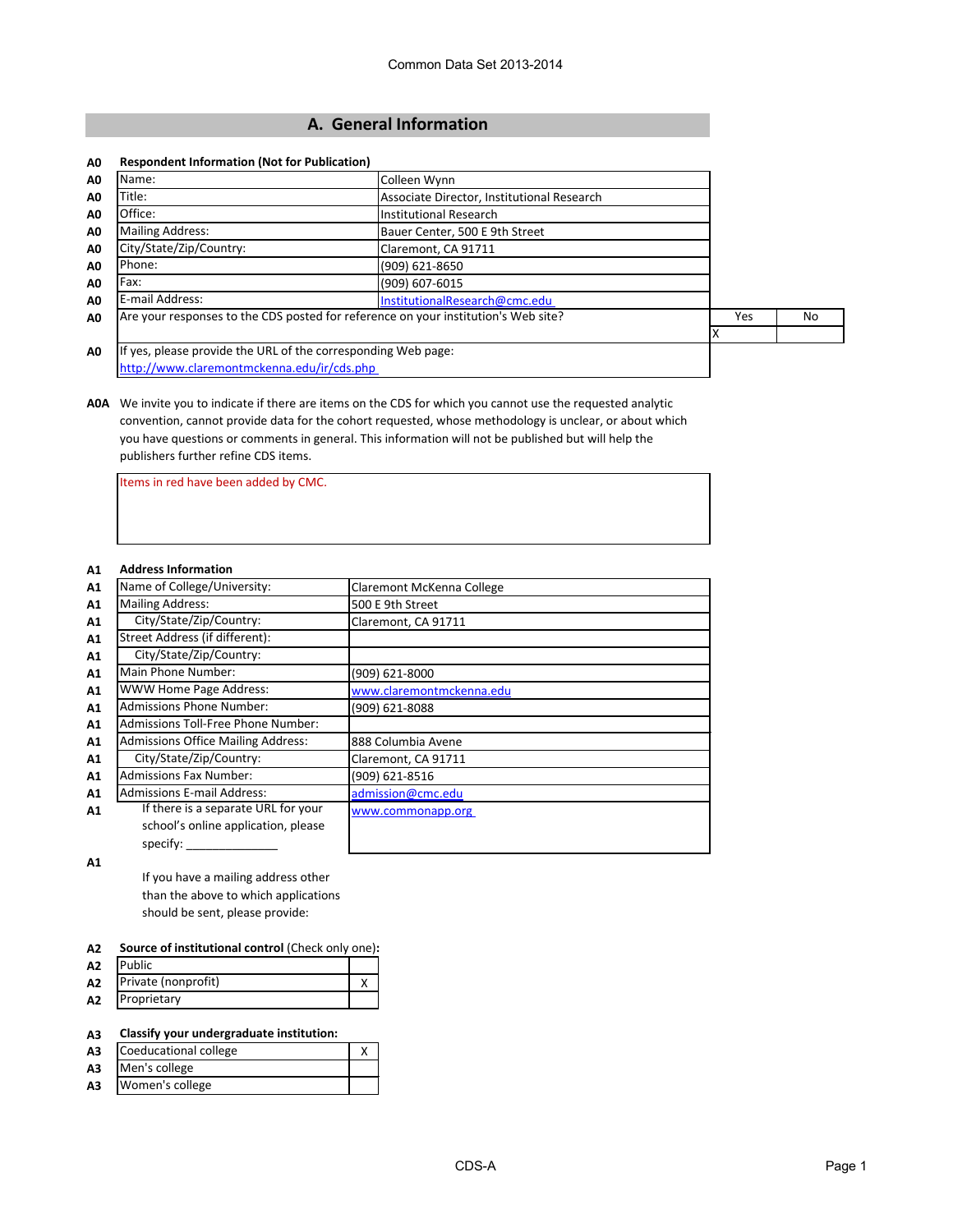| Academic year calendar:<br>A4 |  |
|-------------------------------|--|
|-------------------------------|--|

| A4             | Semester                       | х |
|----------------|--------------------------------|---|
| A4             | Quarter                        |   |
| A4             | Trimester                      |   |
| A4             | $4 - 1 - 4$                    |   |
| A4             | Continuous                     |   |
| A4             | Differs by program (describe): |   |
| A <sub>4</sub> | Other (describe):              |   |

# **A5 Degrees offered by your institution:**

| <b>A5</b> | Certificate                |   |
|-----------|----------------------------|---|
| A5        | Diploma                    |   |
| A5        | Associate                  |   |
| A5        | Transfer Associate         |   |
| А5        | <b>Terminal Associate</b>  |   |
| A5        | Bachelor's                 | x |
| A5        | Postbachelor's certificate |   |
| <b>A5</b> | Master's                   | Χ |
| A5        | Post-master's certificate  |   |
| <b>A5</b> | Doctoral degree            |   |
|           | research/scholarship       |   |
| А5        | Doctoral degree -          |   |
|           | professional practice      |   |
| Α5        | Doctoral degree -- other   |   |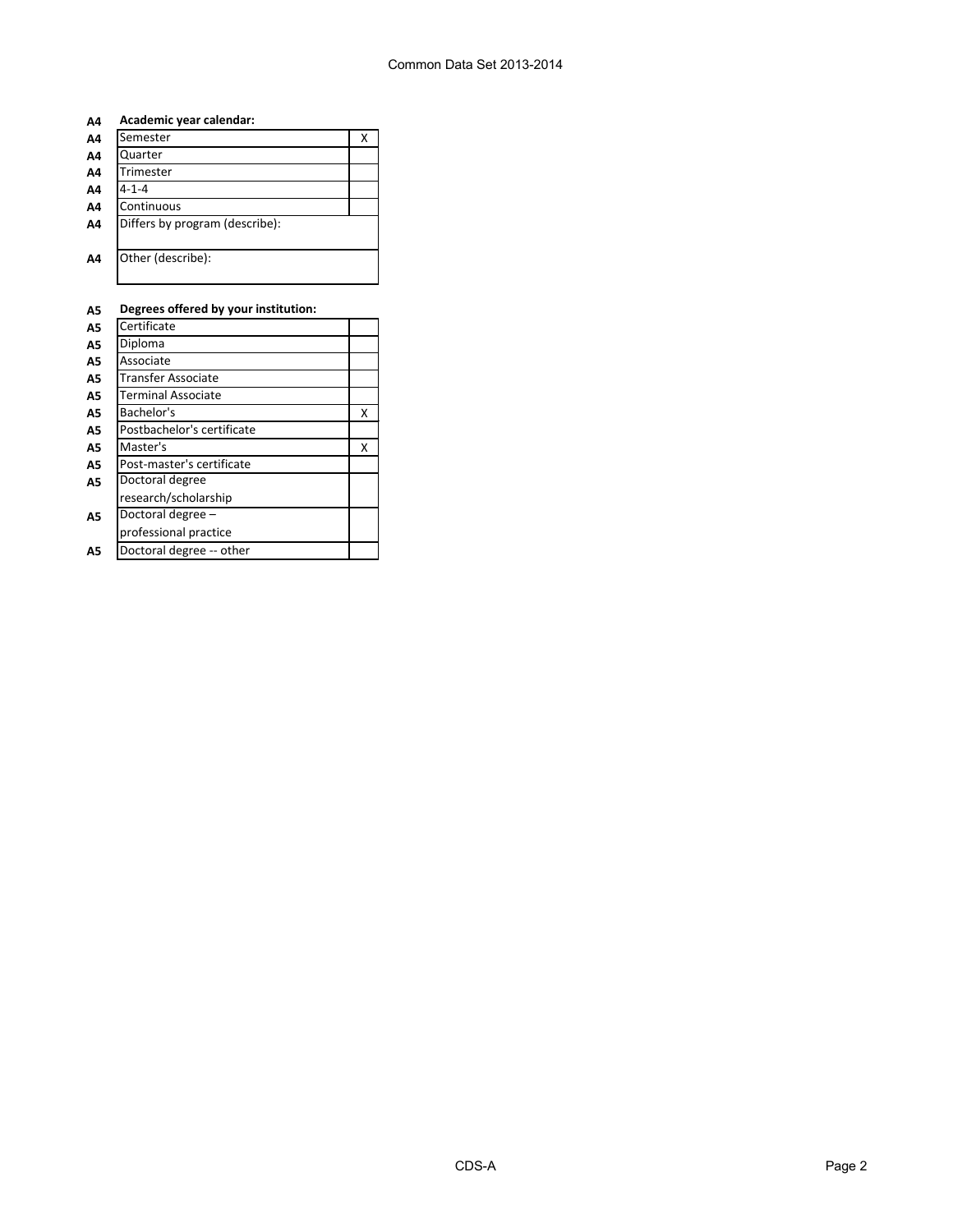# **B. ENROLLMENT AND PERSISTENCE**

#### **B1**

**Institutional Enrollment - Men and Women Provide numbers of students for each of the following categories as of the institution's official fall reporting date or as of October 15, 2013. Note: Report students formerly designated as "first professional" in the graduate cells.**

| <b>B1</b> |                                        |          | <b>FULL-TIME</b> | <b>PART-TIME</b> |          |            | <b>TOTAL (FT + PT)</b> | <b>TOTALS</b> |
|-----------|----------------------------------------|----------|------------------|------------------|----------|------------|------------------------|---------------|
| <b>B1</b> |                                        | Men      | <b>Women</b>     | <b>Men</b>       | Women    | <b>Men</b> | <b>Women</b>           |               |
| <b>B1</b> | <b>Undergraduates</b>                  |          |                  |                  |          |            |                        |               |
| <b>B1</b> | Degree-seeking, first-time freshmen    | 165      | 172              | 0                | 0        | 165        | 172                    | 337           |
| <b>B1</b> | Other first-year, degree-seeking       |          | $\Omega$         | 0                | 0        |            | 0                      |               |
| <b>B1</b> | All other degree-seeking               | 509      | 460              |                  | 3        | 510        | 463                    | 973           |
| <b>B1</b> | Total degree-seeking                   | 675      | 632              | 1                | 3        | 676        | 635                    | 1,311         |
| <b>B1</b> | All other undergraduates enrolled in   |          |                  |                  |          |            |                        |               |
|           | credit courses                         | 2        |                  | 0                | 0        |            | 3                      | 5             |
| <b>B1</b> | Total undergraduates                   | 677      | 635              | 1                | 3        | 678        | 638                    | 1,316         |
| <b>B1</b> | Graduate                               |          |                  |                  |          |            |                        |               |
| <b>B1</b> | Degree-seeking, first-time             | 8        |                  | 01               | 0        | 8          | 4                      | 12            |
| <b>B1</b> | All other degree-seeking               | $\Omega$ | 0                | ΟI               | $\Omega$ | 0          | $\Omega$               | $\mathbf{0}$  |
| <b>B1</b> | All other graduates enrolled in credit |          |                  |                  |          |            |                        |               |
|           | courses                                | $\Omega$ | 0                | 0                | 0        | $\Omega$   | 0                      | $\mathbf 0$   |
| <b>B1</b> | Total graduate                         | 8        | 4                | $\mathbf{0}$     | 0        | 8          | 4                      | 12            |
| <b>B1</b> | Total all undergraduates               |          |                  |                  |          |            |                        | 1,316         |
| <b>B1</b> | Total all graduate                     |          |                  |                  |          |            |                        | 12            |
| <b>B1</b> | <b>GRAND TOTAL ALL STUDENTS</b>        |          |                  |                  |          |            |                        | 1,328         |

**A student is considered undergraduate if s/he are enrolled in a bachelor's degree program and don't have a degree before entering CMC. If a student is enrolled in courses at the graduate level and already holds a bachelor's degree, s/he is considered a graduate student. A student is considered full-time if s/he is enrolled for 12 or more semester credits (3 CMC course units). If s/he is enrolled in less than 12 semester credits (3 CMC course units), s/he is considered a part-time student.**

**A list of all students is generated from the student information system - degree-seeking, non-degree-seeking, full-time, parttime, graduate and undergraduate, as of the fall census date (not for the full calendar year). The fall census date is the day after the deadline to add courses (generally the 11th day of the semester).** 

**B2 Enrollment by Racial/Ethnic Category. Provide numbers of undergraduate students for each of the following categories as of the institution's official fall reporting date or as of October 15, 2013. Include international students only in the category "Nonresident aliens." Complete the "Total Undergraduates" column only if you cannot provide data for the first two columns. Report as your institution reports to IPEDS: persons who are Hispanic should be reported only on the Hispanic line, not under any race, and persons who are non-Hispanic multi-racial should be reported only under "Two or more races."** 

| <b>B2</b> |                                                 | Degree-<br>Seeking<br>First-Time<br><b>First Year</b> | Degree-Seeking<br><b>Undergraduates</b><br>(include first-<br>time first-year) | Total<br>Undergraduates<br>(both degree-<br>and non-degree-<br>seeking) | Degree-<br><b>Seeking</b><br>Graduate<br><b>Students</b><br>(Master's) | Total<br><b>Enrollment</b> |
|-----------|-------------------------------------------------|-------------------------------------------------------|--------------------------------------------------------------------------------|-------------------------------------------------------------------------|------------------------------------------------------------------------|----------------------------|
| <b>B2</b> | Nonresident aliens                              | 63 (19%)                                              | 189 (14%)                                                                      | 193                                                                     | 5                                                                      | 198                        |
| <b>B2</b> | <b>Hispanic</b>                                 | 52 (15%)                                              | 147 (11%)                                                                      | 147                                                                     | 0                                                                      | 147                        |
| <b>B2</b> | Black or African American, non-Hispanic         | 21 (6%)                                               | 52 (4%)                                                                        | 52                                                                      |                                                                        | 53                         |
| <b>B2</b> | White, non-Hispanic                             | 134 (40%)                                             | 575 (44%)                                                                      | 575                                                                     | 4                                                                      | 579                        |
| <b>B2</b> | American Indian or Alaska Native, non-Hispanic  | $0(0\%)$                                              | $0(0\%)$                                                                       | $\Omega$                                                                | 0                                                                      | 0                          |
| <b>B2</b> | Asian, non-Hispanic                             | 27 (8%)                                               | 142 (11%)                                                                      | 142                                                                     | $\Omega$                                                               | 142                        |
| <b>B2</b> | Native Hawaiian or other Pacific Islander, non- |                                                       |                                                                                |                                                                         |                                                                        |                            |
|           | <b>Hispanic</b>                                 | $0(0\%)$                                              | 2(0%)                                                                          | 2                                                                       | 0                                                                      |                            |
| <b>B2</b> | Two or more races, non-Hispanic                 | 23 (7%)                                               | 102 (8%)                                                                       | 103                                                                     | 0                                                                      | 103                        |
| <b>B2</b> | Race and/or ethnicity unknown                   | 17 (5%)                                               | 102 (8%)                                                                       | 102                                                                     | 2                                                                      | 104                        |
| <b>B2</b> | <b>TOTAL</b>                                    | 337                                                   | 1,311                                                                          | 1,316                                                                   | 12                                                                     | 1,328                      |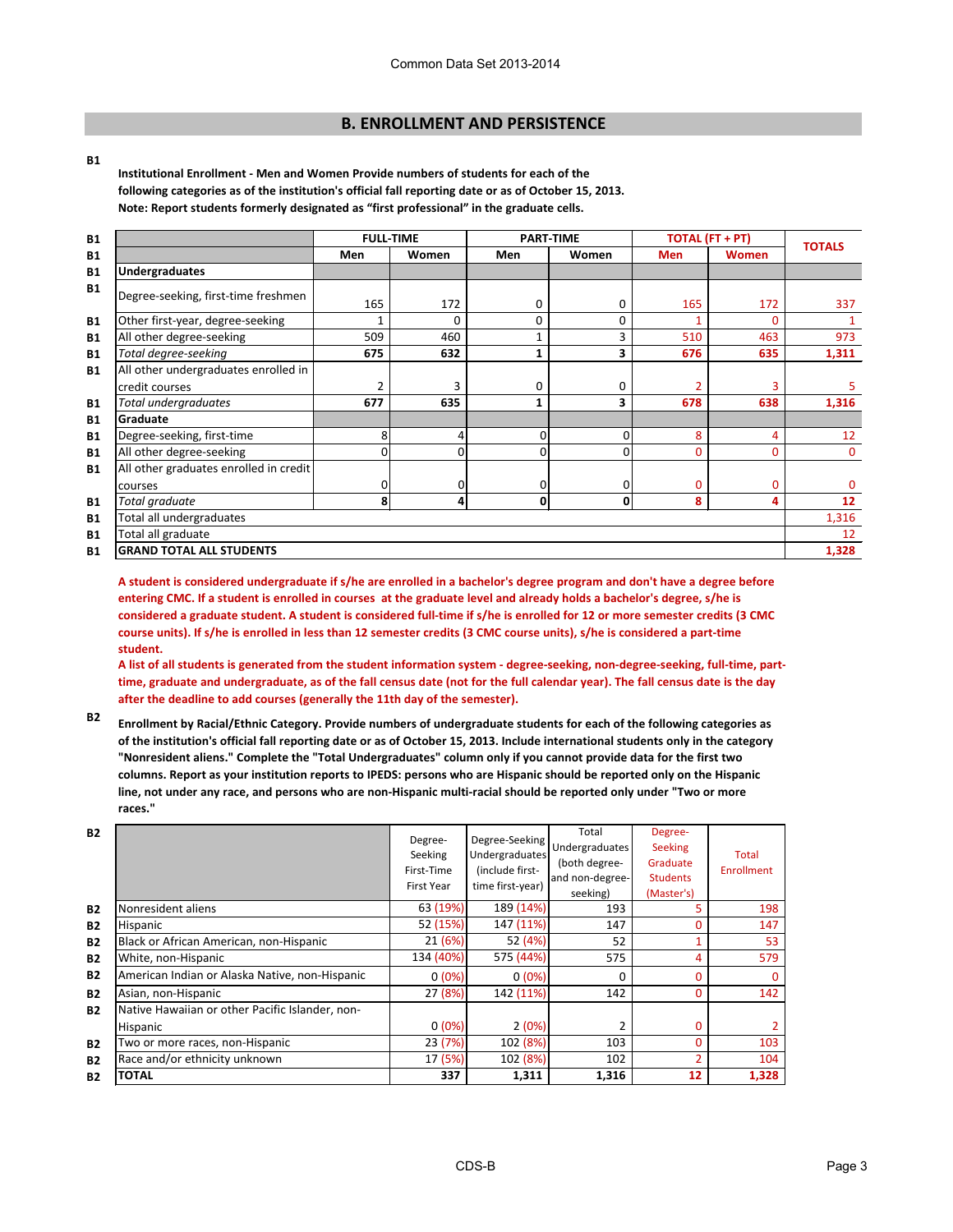#### Common Data Set 2013-2014

**A list of students is generated from the student information system and includes all students (including degree-seeking, non-degree-seeking, full-time, part-time, graduate and undergraduate) as of the fall census date (not for the full calendar year). The fall census date is the day after the deadline to add courses (generally the 11th day of the semester). Disaggregation of undergraduate enrollment is based on self-identified race and ethnicity data according to federal IPEDS categories and is collected from the Common Application. The report categorizes this data by first-time, first-year and degree-seeking undergraduate students. Non-degree seeking students are also included in the "total undergraduates" column, per the instructions.**

**Persistence**

**B3 Number of degrees awarded from July 1, 2012 to June 30, 2013**

| B3 | Certificate/diploma             |     |
|----|---------------------------------|-----|
| B3 | Associate degrees               |     |
| B3 | Bachelor's degrees              | 289 |
| B3 | Postbachelor's certificates     |     |
| B3 | Master's degrees                | 36  |
| B3 | Post-Master's certificates      |     |
| B3 | Doctoral degrees -              |     |
|    | research/scholarship            |     |
| B3 | Doctoral degrees - professional |     |
|    | practice                        |     |
| B3 | Doctoral degrees - other        |     |

**Students who earned a bachelor's or master's degree after July 1st of a given year (say 2012) and prior to June 30th of the following year (2013 in this example), are considered members of the 2013 Commencement Cohort. A report on the degrees earned in September, December and May (using a cut-off date of July 1st) is run from the student database. For dual degree programs offered with another institution, CMC grants the degree upon receipt of the official transcript from the other institution.** 

#### **Graduation Rates**

The items in this section correspond to data elements collected by the IPEDS Web-based Data Collection System's Graduation Rate Survey (GRS). For complete instructions and definitions of data elements, see the IPEDS GRS instructions and glossary on the 2013 Web-based survey.

#### **For Bachelor's or Equivalent Programs**

Please provide data for the Fall 2007 cohort if available. If Fall 2007 cohort data are not available, provide data for the Fall 2006 cohort.

#### *Fall 2007 Cohort*

Report for the cohort of full-time first-time bachelor's (or equivalent) degree-seeking undergraduate students who entered in Fall 2007. Include in the cohort those who entered your institution during the summer term preceding Fall 2007.

| <b>B4</b>  | Initial 2007 cohort of first-time, full-time bachelor's (or equivalent) degree-                                                                                                                                                                        |     |
|------------|--------------------------------------------------------------------------------------------------------------------------------------------------------------------------------------------------------------------------------------------------------|-----|
|            | seeking undergraduate students; total all students:                                                                                                                                                                                                    | 268 |
| <b>B5</b>  | Of the initial 2007 cohort, how many did not persist and did not graduate for the<br>following reasons: death, permanent disability, service in the armed forces,<br>foreign aid service of the federal government, or official church missions; total |     |
|            | allowable exclusions:                                                                                                                                                                                                                                  |     |
| <b>B6</b>  | Final 2007 cohort, after adjusting for allowable exclusions: (subtract question B5                                                                                                                                                                     |     |
|            | from question B4)                                                                                                                                                                                                                                      | 268 |
| <b>B7</b>  | Of the initial 2007 cohort, how many completed the program in four years or less                                                                                                                                                                       |     |
|            | (by August 31, 2010):                                                                                                                                                                                                                                  | 224 |
| <b>B8</b>  | Of the initial 2007 cohort, how many completed the program in more than four                                                                                                                                                                           |     |
|            | years but in five years or less (after August 31, 2010 and by August 31, 2011):                                                                                                                                                                        |     |
|            |                                                                                                                                                                                                                                                        | 21  |
| <b>B9</b>  | Of the initial 2007 cohort, how many completed the program in more than five                                                                                                                                                                           |     |
|            | years but in six years or less (after August 31, 2011 and by August 31, 2012):                                                                                                                                                                         | 3   |
| <b>B10</b> | Total graduating within six years (sum of questions B7, B8, and B9):                                                                                                                                                                                   | 248 |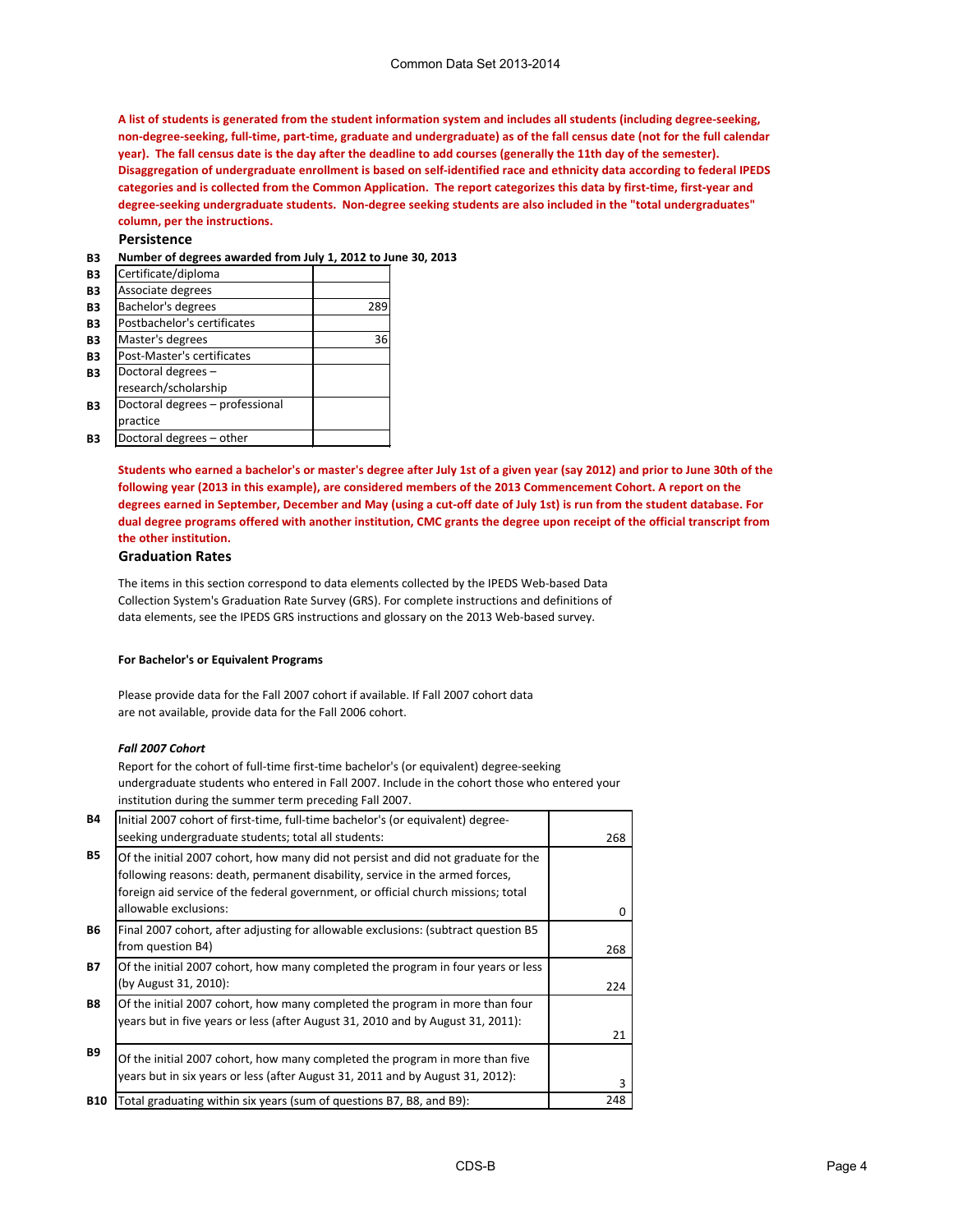| B11 Six-year graduation rate for 2007 cohort (question B10 divided by question B6): |     |
|-------------------------------------------------------------------------------------|-----|
|                                                                                     | 93% |

**Using information from the student database, all first-time, full-time undergraduate students who entered CMC in the fall 2007 semester are captured. The graduation rates are calculated based on the students from the fall 2007 cohort who had graduated by June 30th of the year noted.**

#### *Fall 2006 Cohort*

Report for the cohort of full-time first-time bachelor's (or equivalent) degree-seeking undergraduate students who entered in Fall 2006. Include in the cohort those who entered your institution during the summer term preceding Fall 2006.

| <b>B4</b>  | Initial 2006 cohort of first-time, full-time bachelor's (or equivalent) degree-<br>seeking undergraduate students; total all students:                                                                                                                                          | 294 |
|------------|---------------------------------------------------------------------------------------------------------------------------------------------------------------------------------------------------------------------------------------------------------------------------------|-----|
| <b>B5</b>  | Of the initial 2006 cohort, how many did not persist and did not graduate for the<br>following reasons: death, permanent disability, service in the armed forces,<br>foreign aid service of the federal government, or official church missions; total<br>allowable exclusions: | 0   |
| <b>B6</b>  | Final 2006 cohort, after adjusting for allowable exclusions: (subtract question B5<br>from question B4)                                                                                                                                                                         | 294 |
| <b>B7</b>  | Of the initial 2006 cohort, how many completed the program in four years or less<br>(by August 31, 2009):                                                                                                                                                                       | 255 |
| <b>B8</b>  | Of the initial 2006 cohort, how many completed the program in more than four<br>years but in five years or less (after August 31, 2009 and by August 31, 2010):                                                                                                                 | 13  |
| <b>B9</b>  | Of the initial 2006 cohort, how many completed the program in more than five<br>years but in six years or less (after August 31, 2010 and by August 31, 2011):                                                                                                                  | 3   |
| <b>B10</b> | Total graduating within six years (sum of questions B7, B8, and B9):                                                                                                                                                                                                            | 271 |
| <b>B11</b> | Six-year graduation rate for 2006 cohort (question B10 divided by question B6):                                                                                                                                                                                                 | 92% |

**Using information from the student database, all first-time, full-time undergraduate students who entered CMC in the fall 2006 semester are captured. The graduation rates are calculated based on the students from the fall 2006 cohort who had graduated by June 30th of the year noted.**

**For Two-Year Institutions**

Please provide data for the 2010 cohort if available. If 2010 cohort data are not available, provide data for the 2009 cohort.

#### *2009 Cohort*

| <b>B12</b>               | Initial 2010 cohort, total of first-time, full-time degree/certificate-seeking                                                                                                                                                                                                  |  |
|--------------------------|---------------------------------------------------------------------------------------------------------------------------------------------------------------------------------------------------------------------------------------------------------------------------------|--|
| <b>B13</b>               | Of the initial 2010 cohort, how many did not persist and did not graduate for the<br>following reasons: death, permanent disability, service in the armed forces,<br>foreign aid service of the federal government, or official church missions; total<br>allowable exclusions: |  |
| <b>B14</b>               | Final 2010 cohort, after adjusting for allowable exclusions (Subtract question B13)<br>from question B12):                                                                                                                                                                      |  |
| <b>B15</b>               | Completers of programs of less than two years duration (total):                                                                                                                                                                                                                 |  |
| <b>B16</b>               | Completers of programs of less than two years within 150 percent of normal<br>time:                                                                                                                                                                                             |  |
| <b>B17</b>               | Completers of programs of at least two but less than four years (total):                                                                                                                                                                                                        |  |
| <b>B18</b>               | Completers of programs of at least two but less than four-years within 150<br>percent of normal time:                                                                                                                                                                           |  |
| <b>B19</b><br><b>B20</b> | Total transfers-out (within three years) to other institutions:<br>Total transfers to two-year institutions:                                                                                                                                                                    |  |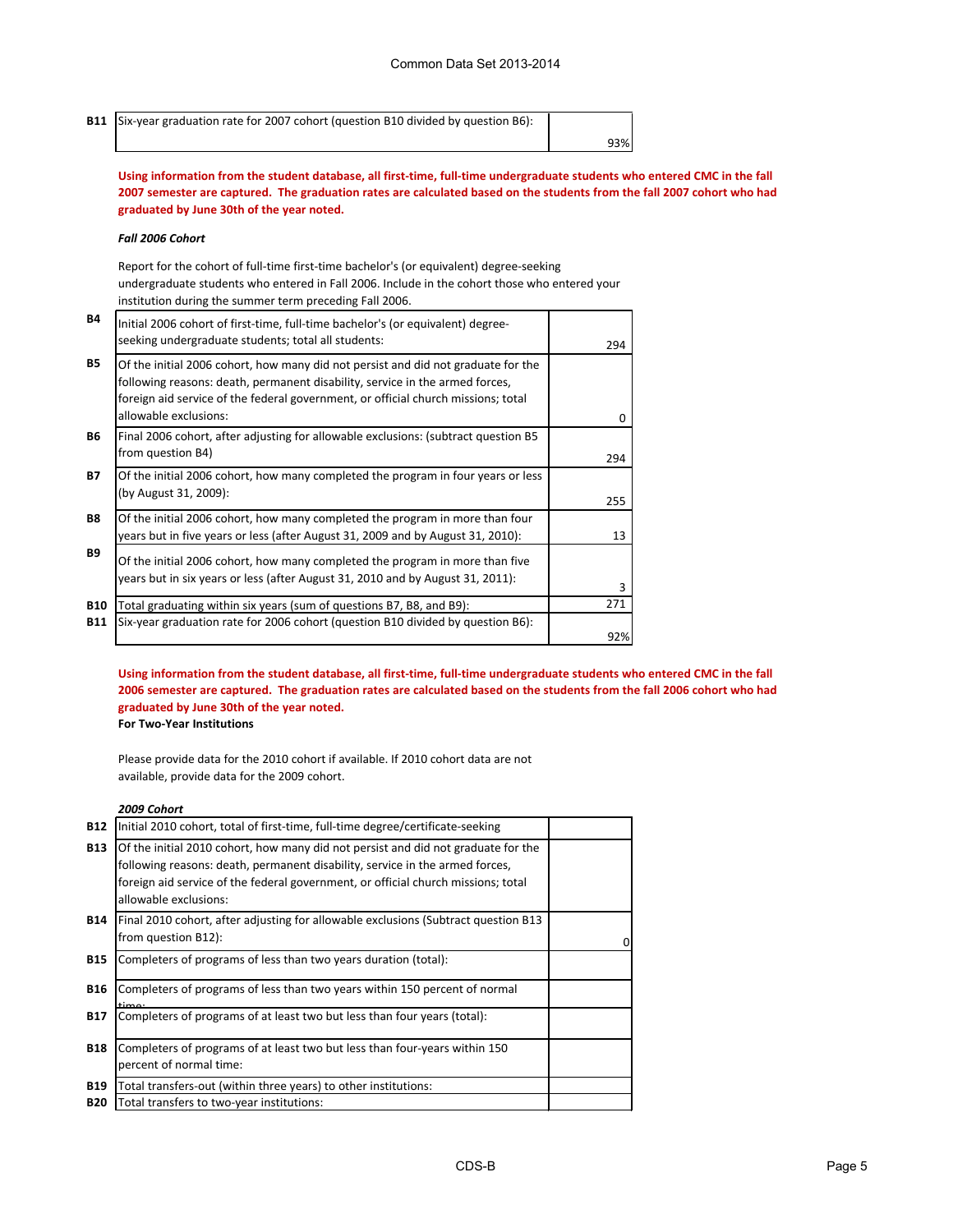| <b>B21</b>                             | Total transfers to four-year institutions:                                                                                                                                                                                                                                      |  |
|----------------------------------------|---------------------------------------------------------------------------------------------------------------------------------------------------------------------------------------------------------------------------------------------------------------------------------|--|
|                                        | 2009 Cohort                                                                                                                                                                                                                                                                     |  |
| <b>B12</b>                             | Initial 2009 cohort, total of first-time, full-time degree/certificate-seeking<br>students:                                                                                                                                                                                     |  |
| <b>B13</b>                             | Of the initial 2009 cohort, how many did not persist and did not graduate for the<br>following reasons: death, permanent disability, service in the armed forces,<br>foreign aid service of the federal government, or official church missions; total<br>allowable exclusions: |  |
| <b>B14</b>                             | Final 2009 cohort, after adjusting for allowable exclusions (Subtract question B13)<br>from question B12):                                                                                                                                                                      |  |
| <b>B15</b><br><b>B16</b><br><b>B17</b> | Completers of programs of less than two years duration (total):<br>Completers of programs of less than two years within 150 percent of normal<br>Completers of programs of at least two but less than four years (total):                                                       |  |
| <b>B18</b>                             | Completers of programs of at least two but less than four-years within 150<br>percent of normal time:                                                                                                                                                                           |  |
| <b>B19</b><br><b>B20</b><br><b>B21</b> | Total transfers-out (within three years) to other institutions:<br>Total transfers to two-year institutions:<br>Total transfers to four-year institutions:                                                                                                                      |  |

#### **Not applicable (CMC is a 4 year institution).**

#### **Retention Rates**

Report for the cohort of all full-time, first-time bachelor's (or equivalent) degree-seeking undergraduate students who entered in Fall 2012 (or the preceding summer term). The initial cohort may be adjusted for students who departed for the following reasons: death, permanent disability, service in the armed forces, foreign aid service of the federal government or official church missions. No other adjustments to the initial cohort should be made.

**B22** For the cohort of all full-time bachelor's (or equivalent) degree-seeking undergraduate students who entered your institution as freshmen in Fall 2012 (or the preceding summer term), what percentage was enrolled at your institution as of the date your institution calculates its official enrollment in Fall 2013?

96% 280/291

**The first-time, full-time cohort (undergraduate students) is established on the census date for the fall semester and the retention rate is calculated by comparing the number of students from that cohort who are enrolled as of the census date for the following semester. The census date is the day after the deadline to add courses (generally the 11th day of the semester).**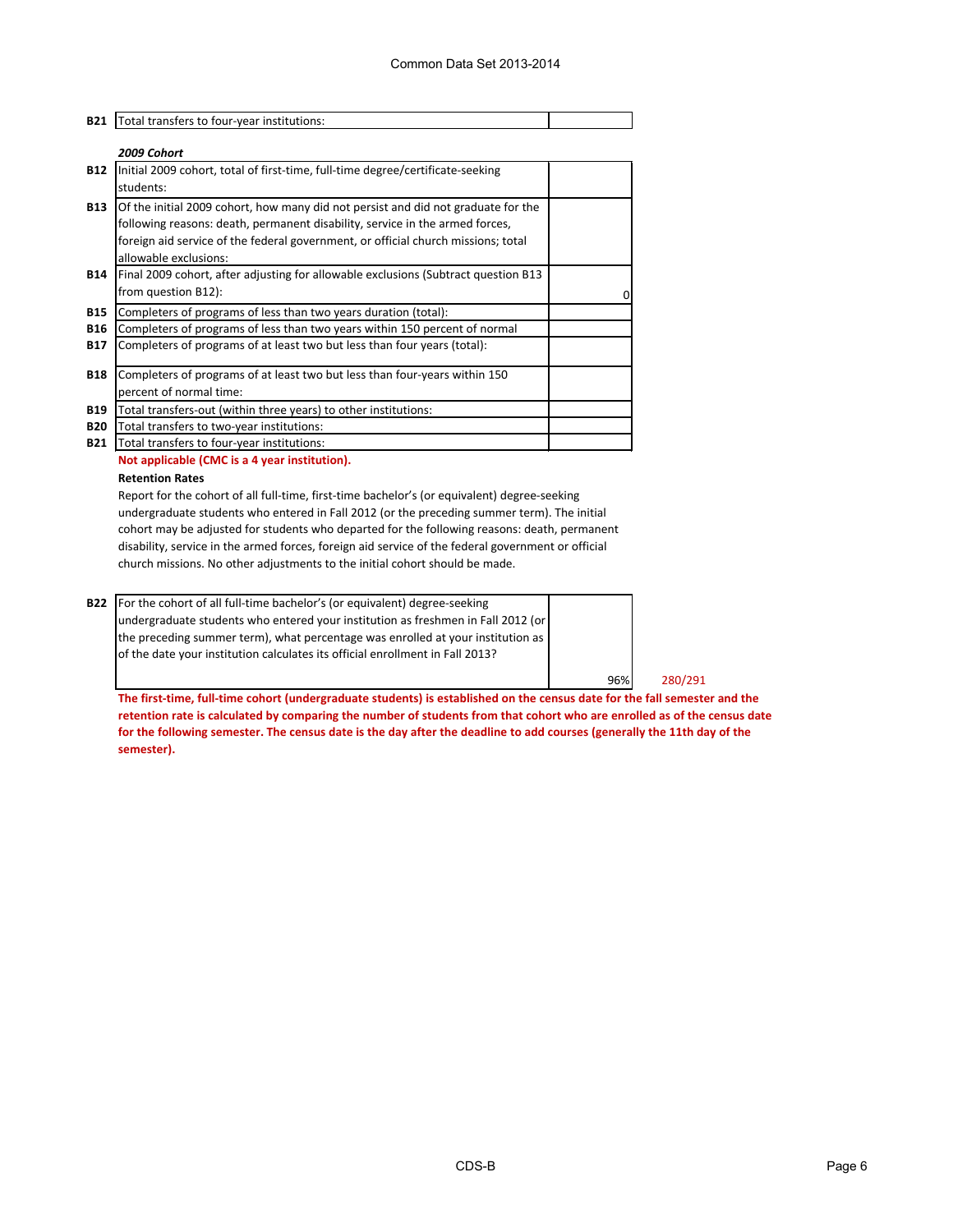# **C. FIRST-TIME, FIRST-YEAR (FRESHMAN) ADMISSION**

#### **Applications**

**C1 First-time, first-year, (freshmen) students: Provide the number of degree-seeking, first-time, first-year students who applied, were admitted, and enrolled (full- or part-time) in Fall 2013. Include early decision, early action, and students who began studies during summer in this cohort. Applicants should include only those students who fulfilled the requirements for consideration for admission (i.e., who completed actionable applications) and who have been notified of one of the following actions: admission, nonadmission, placement on waiting list, or application withdrawn (by applicant or institution). Admitted applicants should include wait-listed students who were subsequently offered admission.**

| C1             | Total first-time, first-year (freshman) men who applied               | 2,526 |                        |
|----------------|-----------------------------------------------------------------------|-------|------------------------|
| C <sub>1</sub> | Total first-time, first-year (freshman) women who applied             | 2,992 |                        |
|                |                                                                       |       | Total Applied = 5,518  |
| C1             | Total first-time, first-year (freshman) men who were admitted         | 304   |                        |
| C <sub>1</sub> | Total first-time, first-year (freshman) women who were admitted       | 343   |                        |
|                |                                                                       |       | Total Admitted = 647   |
| C1             | Total full-time, first-time, first-year (freshman) men who enrolled   | 165   |                        |
| C <sub>1</sub> | Total part-time, first-time, first-year (freshman) men who enrolled   |       |                        |
|                |                                                                       |       |                        |
| C1             | Total full-time, first-time, first-year (freshman) women who enrolled | 172   |                        |
| C1             | Total part-time, first-time, first-year (freshman) women who enrolled |       |                        |
|                |                                                                       |       | Total Enrolled = $337$ |

**An application is counted only if it is complete (the applicant has fulfilled all of CMC's requirements needed to be considered for admission (the Common Application, CMC supplement, and payment or waiving of the application fee) and if the applicant has been notified of one of the following actions: admission, nonadmission, placement on the waiting list, or application withdrawn (by applicant or institution). A first-time, first-year (freshman) student is a student attending CMC for the first time at the undergraduate level , including students who entered with advanced standing (college credit earned before graduation from high school). A full-time student is one who is enrolled for 12 or more semester credits and a part-time student is one who is enrolled in less than 12 semester credits. If a student defers his/her application, s/he are counted as an applicant and as admitted in the initial year as well as the subsequent year their application is considered. Gender is self-identified and is gathered from the Common Application completed by the student.**

**All applications are entered into the database and assigned a code as to whether the student is admitted, denied, wait-listed or withdrawn. A report is run and the total number of applications, admitted students and enrolled students are derived. Gender is self-reported by the students and is also captured in the database.**

**C2 Freshman wait-listed students (students who met admission requirements but whose final admission was contingent on space availability)**

|                |                                                                  | Yes | No |
|----------------|------------------------------------------------------------------|-----|----|
| C <sub>2</sub> | Do you have a policy of placing students on a waiting list?      |     |    |
| C <sub>2</sub> | yes, please answer the questions below for Fall 2013 admissions: |     |    |
| C <sub>2</sub> | Number of qualified applicants offered a placed on waiting list  | 685 |    |
| C <sub>2</sub> | Number accepting a place on the waiting list                     | 365 |    |
| C <sub>2</sub> | Number of wait-listed students admitted                          |     |    |
| C <sub>2</sub> | Is your waiting list ranked?                                     | No  |    |

**C2** If yes, do you release that information to students?

**C2** Do you release that information to school counselors?

### **A student is considered on the wait-list if s/he has met the admission requirements but will only be offered a place in the class if space becomes available.**

**A report is run and the total number of applications, admitted students and enrolled students are derived.** 

**Gender is self-reported.**

**Admission Requirements**

**C3 High school completion requirement**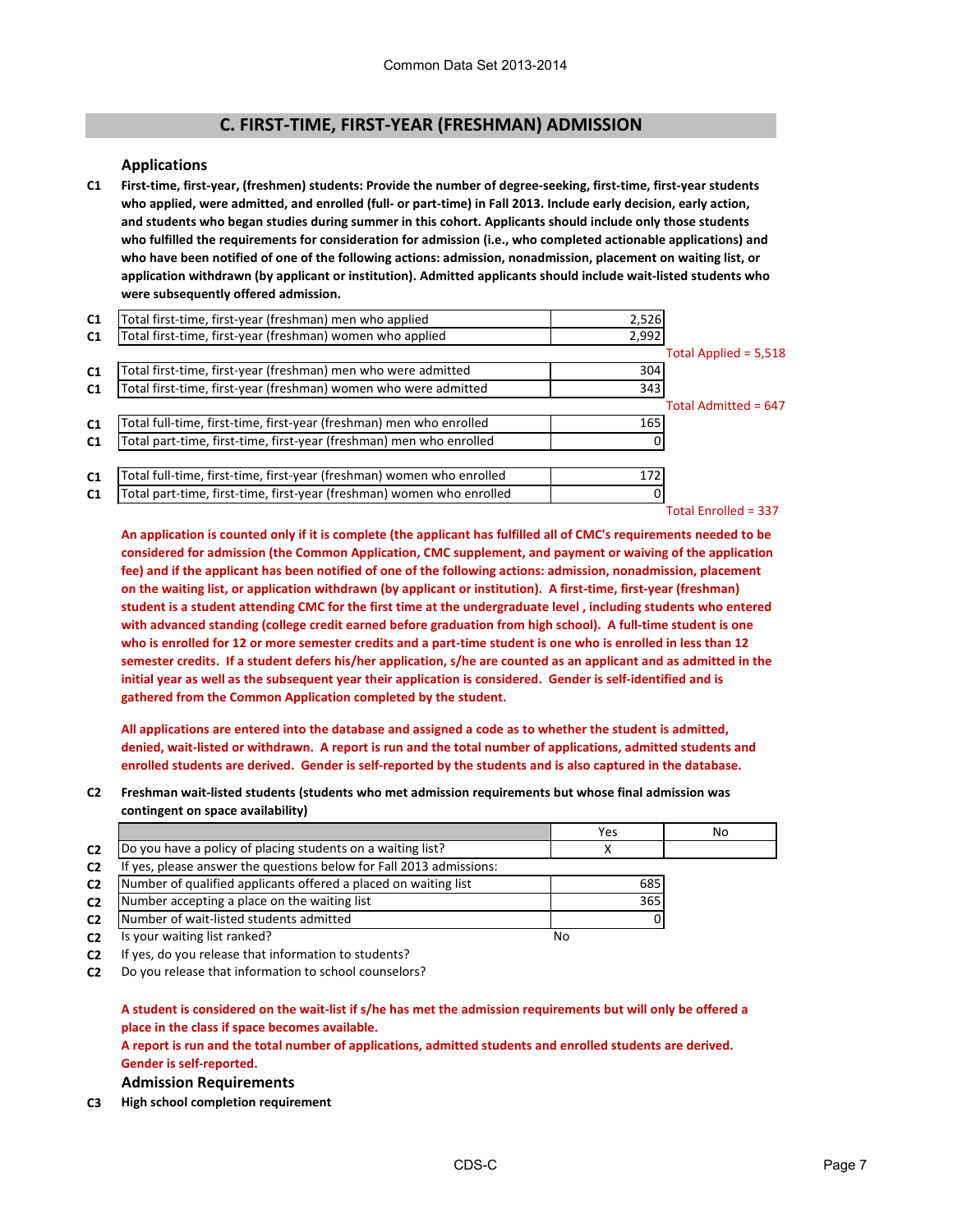| C <sub>3</sub> | High school diploma is required and GED is accepted |  |
|----------------|-----------------------------------------------------|--|
| C3             | High school diploma is required and GED is not      |  |
|                | accepted                                            |  |
| C <sub>3</sub> | High school diploma or equivalent is not required   |  |

**C4 Does your institution require or recommend a general college-preparatory program for degree-seeking students?**

| C <sub>4</sub> | Reguire                       |  |
|----------------|-------------------------------|--|
| C <sub>4</sub> | Recommend                     |  |
| C <sub>4</sub> | Neither require nor recommend |  |

**C5 Distribution of high school units required and/or recommended.** Specify the distribution of academic high school course units required and/or recommended of all or most degree-seeking students using Carnegie units (one unit equals one year of study or its equivalent). If you use a different system for calculating units, please convert.

| C <sub>5</sub> |                                     | <b>Units</b>   | <b>Units</b> |
|----------------|-------------------------------------|----------------|--------------|
|                |                                     | Required       | Recommended  |
| C5             | Total academic units                | 14             | 16           |
| C <sub>5</sub> | English                             | 4              | 4            |
| C <sub>5</sub> | <b>Mathematics</b>                  | 3              | 4            |
| C <sub>5</sub> | Science                             | $\overline{2}$ | 3            |
| C <sub>5</sub> | Of these, units that must be<br>lab | $\overline{2}$ | 3            |
| C5             | Foreign language                    | 3              | 3            |
| C <sub>5</sub> | Social studies                      | 1              | 1            |
| C <sub>5</sub> | History                             | 1              | 1            |
| C <sub>5</sub> | Academic electives                  | 0              | 0            |
| C <sub>5</sub> | <b>Computer Science</b>             |                |              |
| C <sub>5</sub> | <b>Visual/Performing Arts</b>       |                |              |
| C <sub>5</sub> | Other (specify)<br>.                |                |              |

**Admission Office requirements.**

#### **Basis for Selection**

**C6** Do you have an open admission policy, under which virtually all secondary school graduates or students with GED equivalency diplomas are admitted without regard to academic record, test scores, or other qualifications? If so, check which applies:

| <b>C6</b> | Open admission policy as described above for all students         |  |
|-----------|-------------------------------------------------------------------|--|
| C6        | Open admission policy as described above for most students, but-- |  |
| C6        | selective admission for out-of-state students                     |  |
| C6        | selective admission to some programs                              |  |
| C6        | lother (explain)                                                  |  |
|           |                                                                   |  |

**C7 Relative importance of each of the following academic and nonacademic factors in first-time, first-year, degreeseeking (freshman) admission decisions.**

| C <sub>7</sub> |                                  | <b>Very Important</b> | Important | Considered | <b>Not Considered</b> |
|----------------|----------------------------------|-----------------------|-----------|------------|-----------------------|
| C7             | <b>Academic</b>                  |                       |           |            |                       |
| C <sub>7</sub> | Rigor of secondary school record | Χ                     |           |            |                       |
| C7             | Class rank                       | Χ                     |           |            |                       |
| C7             | Academic GPA                     | Χ                     |           |            |                       |
| C7             | Standardized test scores         | χ                     |           |            |                       |
| C <sub>7</sub> | <b>Application Essay</b>         |                       | х         |            |                       |
| C7             | Recommendation(s)                | х                     |           |            |                       |
| C7             | Nonacademic                      |                       |           |            |                       |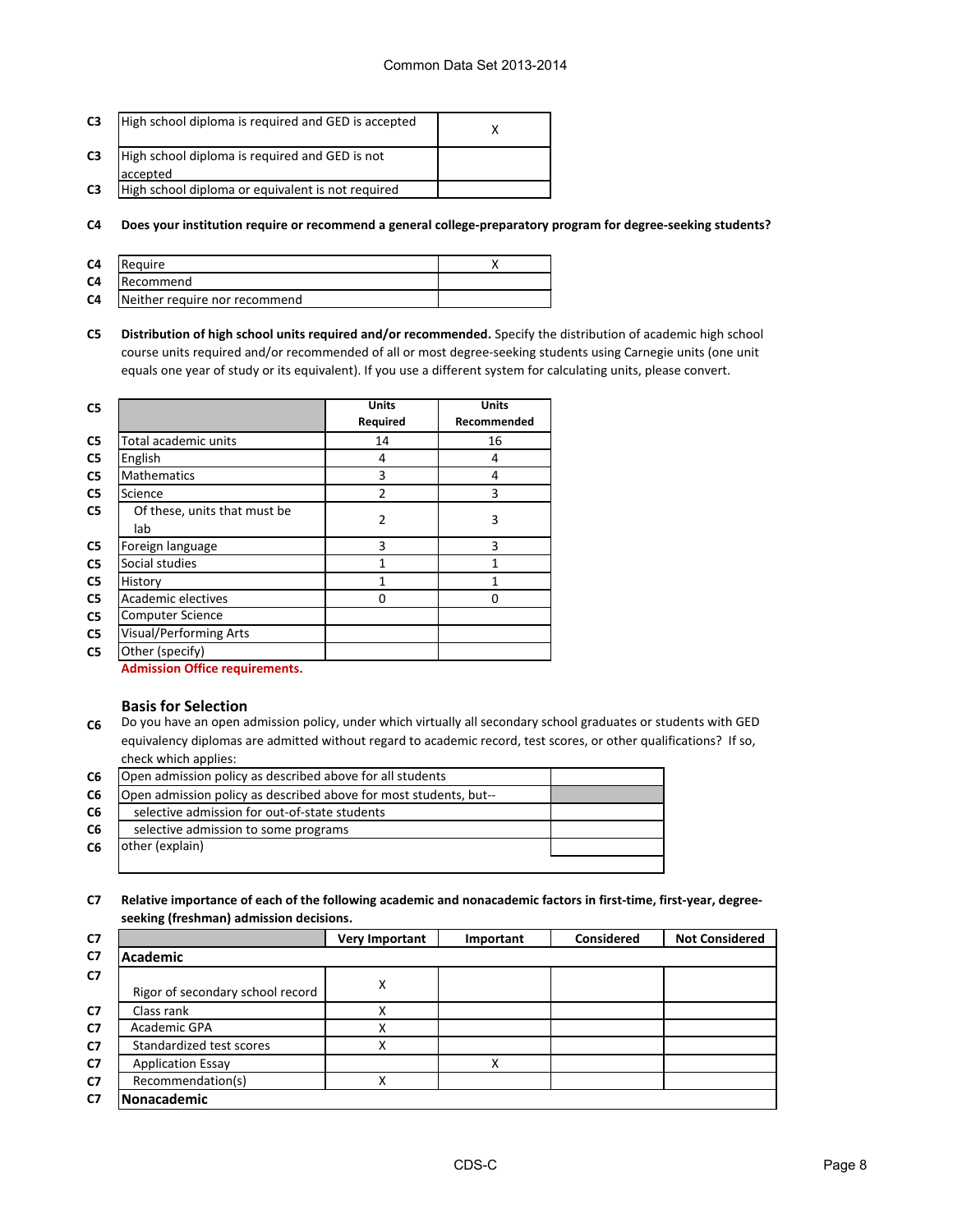| C <sub>7</sub> | Interview                        |   |   | Χ |   |
|----------------|----------------------------------|---|---|---|---|
| C7             | Extracurricular activities       | х |   |   |   |
| C7             | Talent/ability                   |   | Χ |   |   |
| C <sub>7</sub> | Character/personal qualities     | Χ |   |   |   |
| C7             | First generation                 |   |   | Χ |   |
| C <sub>7</sub> | Alumni/ae relation               |   |   | X |   |
| C <sub>7</sub> | Geographical residence           |   |   | Χ |   |
| C7             | State residency                  |   |   |   | х |
| C <sub>7</sub> | Religious affiliation/commitment |   |   |   | X |
| C <sub>7</sub> | Racial/ethnic status             |   |   | Χ |   |
| C7             | Volunteer work                   |   |   | Χ |   |
| C7             | Work experience                  |   |   | Χ |   |
| C7             | Level of applicant's interest    |   |   |   |   |

#### **SAT and ACT Policies**

|     | <b>Entrance exams</b>                                                      |     |    |  |  |
|-----|----------------------------------------------------------------------------|-----|----|--|--|
|     |                                                                            | Yes | No |  |  |
| C8A | Does your institution make use of SAT, ACT, or SAT Subject Test scores in  |     |    |  |  |
|     | admission decisions for first-time, first-year, degree-seeking applicants? |     |    |  |  |
|     |                                                                            |     |    |  |  |

**C8A** If yes, place check marks in the appropriate boxes below to reflect your institution's policies for use in admission for Fall 2015.

| C8A |                                             |         | <b>ADMISSION</b> |                  |                          |          |  |
|-----|---------------------------------------------|---------|------------------|------------------|--------------------------|----------|--|
| C8A |                                             | Require | Recommend        | Require for Some | Consider if<br>Submitted | Not Used |  |
|     | <b>C8A</b> SAT or ACT                       |         |                  |                  |                          |          |  |
| C8A | <b>ACT only</b>                             |         |                  |                  |                          |          |  |
| C8A | SAT only                                    |         |                  |                  |                          |          |  |
|     | <b>C8A</b> SAT and SAT Subject Tests or ACT |         |                  |                  |                          |          |  |
|     | <b>C8A</b> SAT Subject Tests only           |         |                  |                  |                          |          |  |

**C8B** If your institution will make use of the ACT in admission decisions for first-time, first-year, degree-seeking applicants for Fall 2015, please indicate which ONE of the following applies: (regardless of whether the writing score will be used in the admissions process):

**C8B** ACT with Writing Component required **ACT ACC ACC EXECUTE:**  $\lambda$ 

**C8B** ACT with Writing component recommended

**C8B** ACT with or without Writing component accepted

| X |  |
|---|--|
|   |  |
|   |  |

**C8C** Please indicate how your institution will use the SAT or ACT writing component; check all that apply:

| C8C |                                                            | <b>SAT essay</b> | <b>ACT essay</b> |
|-----|------------------------------------------------------------|------------------|------------------|
|     | <b>C8C</b> For admission                                   |                  |                  |
|     | <b>C8C</b> For placement                                   |                  |                  |
|     | <b>C8C</b> For advising                                    |                  |                  |
|     | <b>C8C</b> In place of an application essay                |                  |                  |
|     | <b>C8C</b> As a validity check on the<br>application essay |                  |                  |
|     | <b>C8C</b> No college policy as of now                     |                  |                  |
|     | <b>C8C</b> Not using essay component                       |                  |                  |
|     |                                                            |                  |                  |

**C8D In addition**, does your institution use applicants' test scores for academic advising?

| C8D | $\sim$<br>ີ |  |
|-----|-------------|--|
|     |             |  |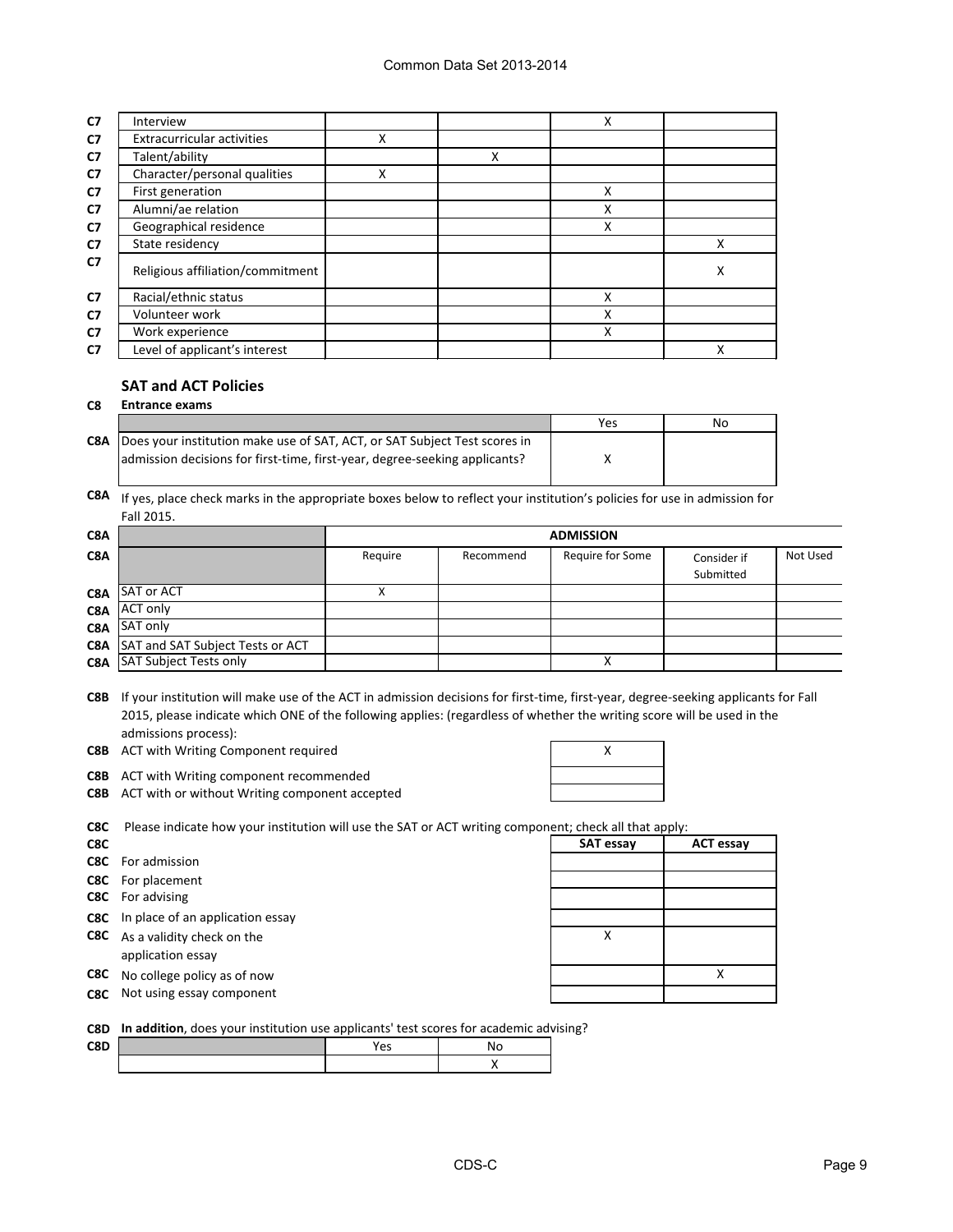| C8E | Latest date by which SAT or ACT scores must be received for fall-term       |  |
|-----|-----------------------------------------------------------------------------|--|
|     | ladmission                                                                  |  |
| C8E | Latest date by which SAT Subject Test scores must be received for fall-term |  |
|     | admission                                                                   |  |

- **C8F** If necessary, use this space to clarify your test policies (e.g., if tests are recommended for some students, or if tests are not required of some students):
- **C8F** TOEFL or IELTS scores are required of students for whom English is not their first language and the primary language of instruction in high school was not English. CMC uses either the highest superscored ACT or the highest superscored SAT when making admission decisions. Reported figures are based on IPEDS Institutional Characteristics survey methodology.

**C8G** Please indicate which tests your institution uses for placement (e.g., state tests):

| C8G SAT  |                                  |  |
|----------|----------------------------------|--|
| C8G ACT  |                                  |  |
|          | <b>C8G</b> SAT Subject Tests     |  |
| C8G      | <b>AP</b>                        |  |
| C8G CLEP |                                  |  |
|          | <b>C8G</b> Institutional Exam    |  |
|          | <b>C8G</b> State Exam (specify): |  |

#### **Freshman Profile**

Provide percentages for ALL enrolled, degree-seeking, full-time and part-time, first-time, first-year (freshman) students enrolled in Fall 2013, including students who began studies during summer, international students/nonresident aliens, and students admitted under special arrangements.

**C9 Percent and number of first-time, first-year (freshman) students enrolled in Fall 2013 who submitted national standardized (SAT/ACT) test scores. Include information for ALL enrolled, degree-seeking, first-time, first-year (freshman) students who submitted test scores. Do not include partial test scores (e.g., mathematics scores but not critical reading for a category of students) or combine other standardized test results (such as TOEFL) in this item. Do not convert SAT scores to ACT scores and vice versa. The 25th percentile is the score that 25 percent scored at or below; the 75th percentile score is the one that 25 percent scored at or above.**

| C <sub>9</sub> | submitting SAT :<br>scores<br>.Percent |                    | 58% Number | 196 |
|----------------|----------------------------------------|--------------------|------------|-----|
| C <sub>9</sub> | ACT<br>submitting<br>scores<br>Percent | ∕ ∩ ∩ ا<br>⊦∠ 7o I | ،Number اد | 141 |

| C9             |                             | 25th Percentile | <b>75th Percentile</b> | <b>Mean</b> | <b>Median</b> |
|----------------|-----------------------------|-----------------|------------------------|-------------|---------------|
| C9             | <b>SAT Critical Reading</b> | 650             | 740                    | 694         | 700           |
| C9             | <b>SAT Math</b>             | 670             | 760                    | 710         | 710           |
|                | <b>SAT Writing</b>          | 660             | 750                    | 704         | 710           |
|                | <b>SAT Essay</b>            |                 |                        |             |               |
| C <sub>9</sub> | <b>ACT Composite</b>        | 29              | 33                     | 31          | 31            |
| C9             | <b>ACT Math</b>             | 29              | 34                     | 31          | 31            |
| C9             | <b>ACT English</b>          | 29              | 34                     | 32          | 32            |
| C9             | <b>ACT Writing</b>          |                 |                        |             |               |

**C9** Percent of first-time, first-year (freshman) students with scores in each range:

| C9             |         | <b>SAT Critical</b> |                 |                    |
|----------------|---------|---------------------|-----------------|--------------------|
|                |         | Reading             | <b>SAT Math</b> | <b>SAT Writing</b> |
| C <sub>9</sub> | 700-800 | 53.06%              | 60.20%          | 58.16%             |
| C <sub>9</sub> | 600-699 | 40.82%              | 36.22%          | 36.22%             |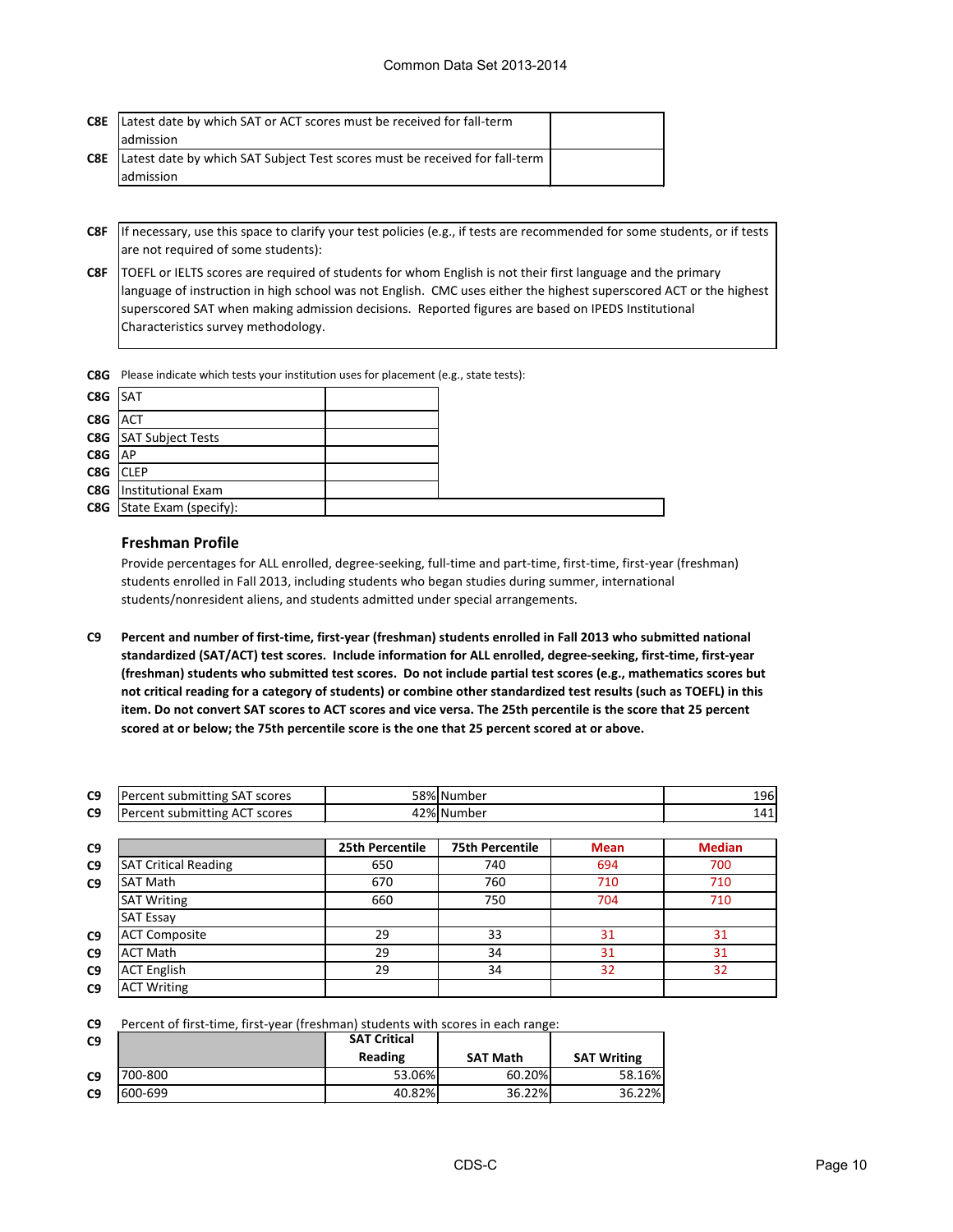| C9 | 500-599              | 6.12%                | 3.57%              | 5.61%           |
|----|----------------------|----------------------|--------------------|-----------------|
| C9 | 400-499              |                      |                    |                 |
| C9 | 300-399              |                      |                    |                 |
| C9 | 200-299              |                      |                    |                 |
|    | Totals should = 100% | 100.00%              | 100.00%            | 100.00%         |
| C9 |                      | <b>ACT Composite</b> | <b>ACT English</b> | <b>ACT Math</b> |
| C9 | $30 - 36$            | 73.76%               | 74.47%             | 68.09%          |
| C9 | 24-29                | 26.24%               | 23.40%             | 31.21%          |
| C9 | $18-23$              | 0.00%                | 2.13%              | 0.71%           |
| C9 | $12 - 17$            |                      |                    |                 |
| C9 | $6 - 11$             |                      |                    |                 |
| C9 | Below 6              |                      |                    |                 |
|    | Totals should = 100% | 100.00%              | 100.00%            | 100.00%         |

**Reported scores are tracked in the database and retrieved for this report. CMC uses a practice called "superscoring". Superscoring is done among and between exams. For among, the highest individual score for each section of the SAT or ACT is taken and combined to get a composite score. For between, the higher composite score of the two exams is taken and stored in the database. If a student takes one (or both) of the exams more than once, the same exercise is conducted using the highest score for each section.**

**C10** Percent of all degree-seeking, first-time, first-year (freshman) students who had high school class rank within each of the following ranges (report information for those students from whom you collected high school rank information).

| C <sub>10</sub> | Percent in top tenth of high school graduating class                                                                  | 74%  | 54/73  |
|-----------------|-----------------------------------------------------------------------------------------------------------------------|------|--------|
| C10             | Percent in top quarter of high school graduating class                                                                | 96%  | 70/73  |
| C10             | Percent in top half of high school graduating class                                                                   | 100% | 73/73  |
| C10             | Percent in bottom half of high school graduating class                                                                | 0%   |        |
| C <sub>10</sub> | Percent in bottom quarter of high school graduating class                                                             | 0%l  |        |
| C10             | Percent of total first-time, first-year (freshmen) students who submitted                                             |      |        |
|                 | high school class rank:                                                                                               | 22%  | 73/337 |
|                 | If a student's records indicate high school ranking information, it is recorded in the database. These statistics are |      |        |
|                 |                                                                                                                       |      |        |

**only calculated on the student records for which both rank and class size are reports as integers (e.g. 3 of 200) AND the class rank and size are exclusively drawn from either the final high school transcript or student's counselor's report. Rank information found anywhere else (i.e. preliminary transcripts, letters of recommendation, etc.) are not used and are not included in the data above. A percentile rank is determined for each student and, based on the unrounded calcuation, is placed in the apropriate bucket (e.g. a student in the 10.3 percentile would be in the top quarter, not the top tenth). Thus, the buckets contain the students with the stated percentile or higher.**

**C11** Percentage of all enrolled, degree-seeking, first-time, first-year (freshman) students who had high school gradepoint averages within each of the following ranges (using 4.0 scale). Report information only for those students from whom you collected high school GPA.

| Percent who had GPA of 3.75 and higher    |  |
|-------------------------------------------|--|
| Percent who had GPA between 3.50 and 3.74 |  |
| Percent who had GPA between 3.25 and 3.49 |  |
| Percent who had GPA between 3.00 and 3.24 |  |
| Percent who had GPA between 2.50 and 2.99 |  |
| Percent who had GPA between 2.0 and 2.49  |  |
| Percent who had GPA between 1.0 and 1.99  |  |
| Percent who had GPA below 1.0             |  |
| Totals should = $100\%$                   |  |
|                                           |  |

**C12** Average high school GPA of all degree-seeking, first-time, first-year (freshman) students who submitted GPA: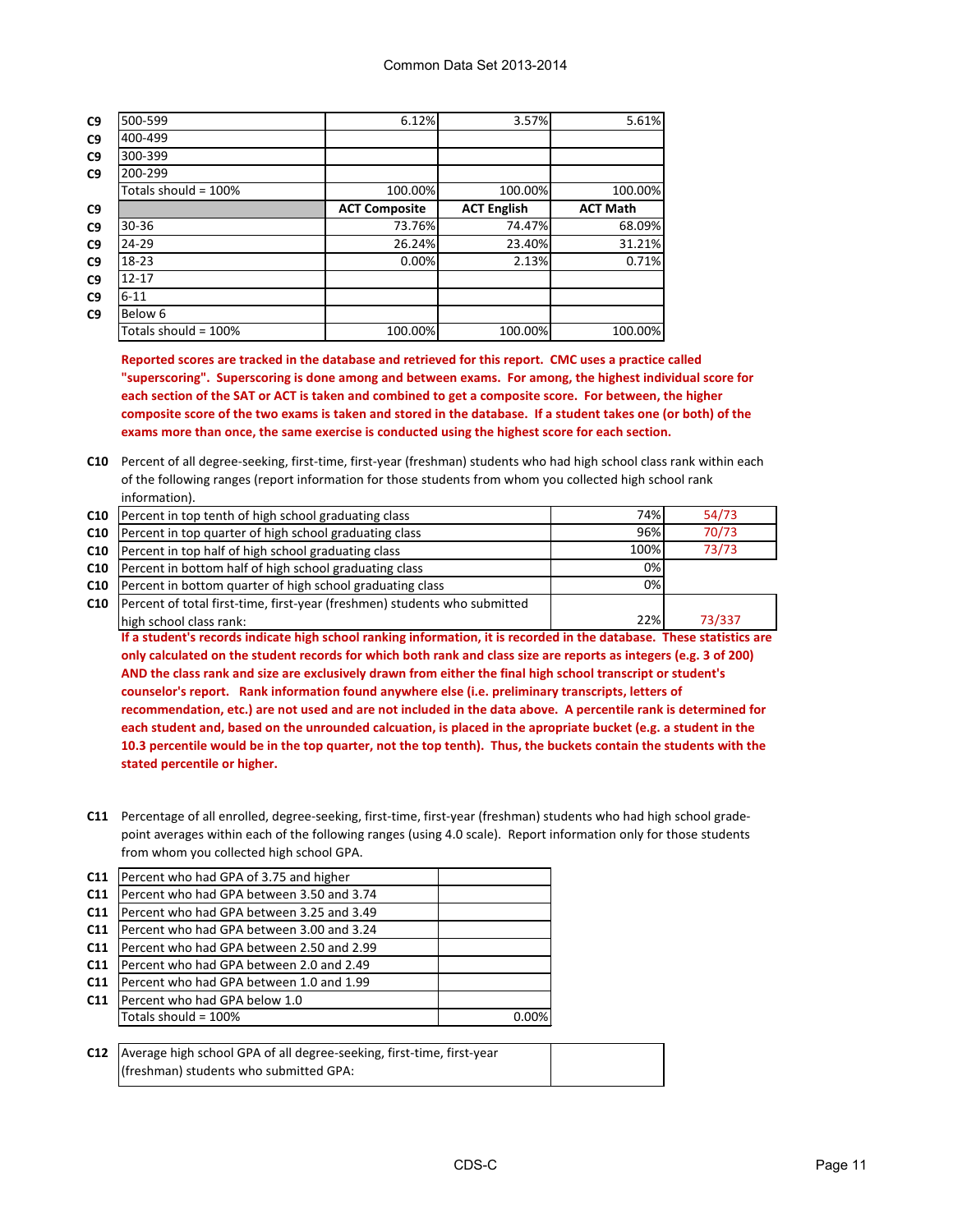**C12** Percent of total first-time, first-year (freshman) students who submitted

#### high school GPA:

**High school GPA data is not reported. GPAs come on a variety of scales and can be difficult to standarize. This is especially challenging with our growing international population, whose transcripts are translated and often don't include GPA (or not on a 4-point scale).**

# **Admission Policies**

#### **C13 Application Fee**

| C13 |                                      | Yes     | No |
|-----|--------------------------------------|---------|----|
| C13 | Does your institution have an        |         |    |
|     | application fee?                     |         |    |
| C13 | Amount of application fee:           | \$60.00 |    |
| C13 |                                      | Yes     | No |
| C13 | Can it be waived for applicants with |         |    |
|     | financial need?                      |         |    |

**C13** If you have an application fee and an on-line application option, please

| C13 Same fee: |  |
|---------------|--|
| $C13$ Free:   |  |
| C13 Reduced:  |  |

| C13 |                                      | Yes | No |
|-----|--------------------------------------|-----|----|
| C13 | Can on-line application fee be       |     |    |
|     | waived for applicants with financial |     |    |
|     | need?                                |     |    |

#### **C14 Application closing date**

| C <sub>14</sub> |                                  | Yes | No |
|-----------------|----------------------------------|-----|----|
| C <sub>14</sub> | Does your institution have an    |     |    |
|                 | application closing date?        |     |    |
| C <sub>14</sub> | Application closing date (fall): | 171 |    |
| C <sub>14</sub> | Priority date:                   |     |    |

| C <sub>15</sub> |                                                                                 | Yes | No |
|-----------------|---------------------------------------------------------------------------------|-----|----|
|                 | C15 Are first-time, first-year students accepted for terms other than the fall? |     |    |

#### **C16 Notification to applicants of admission decision sent** *(fill in one only)*

| C16 $ On a rolling basis beginning (date):$ |       |
|---------------------------------------------|-------|
| $C16$ By (date):                            | 1-Apr |
| C16 Other:                                  |       |

#### **C17 Reply policy for admitted applicants** *(fill in one only)*

| C <sub>17</sub> | Must reply by (date):                  | 5/1 |          |
|-----------------|----------------------------------------|-----|----------|
| C <sub>17</sub> | No set date:                           |     |          |
| C17             | Must reply by May 1 or within          |     |          |
|                 | weeks if notified thereafter           |     |          |
| C <sub>17</sub> | .)ther:                                |     |          |
|                 |                                        |     |          |
| C <sub>17</sub> | Deadline for housing deposit (MM/DD):  |     | 7/1      |
| C17             | Amount of housing deposit:             |     | \$200.00 |
| C <sub>17</sub> | Refundable if student does not enroll? |     |          |
|                 |                                        |     |          |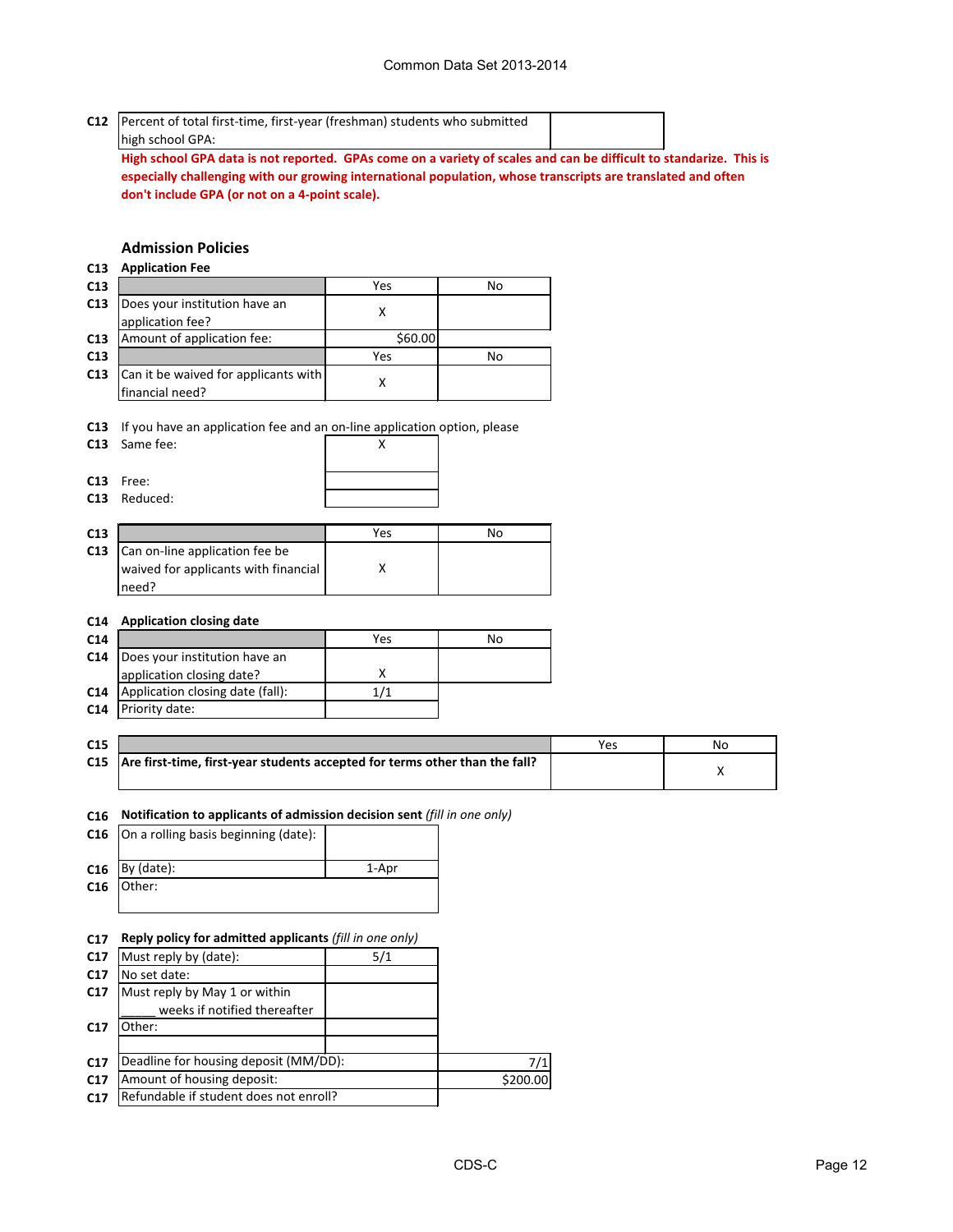| C17 | Yes, in full |  |
|-----|--------------|--|
| C17 | Yes, in part |  |
| C17 | No           |  |

#### **C18 Deferred admission**

| C <sub>18</sub> |                                                                                       |       | Yes | No |
|-----------------|---------------------------------------------------------------------------------------|-------|-----|----|
|                 | C18   Does your institution allow students to postpone enrollment after<br>admission? |       |     |    |
| C18             | If yes, maximum period of postponement:                                               | vears |     |    |

#### **C19 Early admission of high school students**

| ٧       | I |         |
|---------|---|---------|
|         |   | ×       |
| ×<br>۰, |   | ×<br>۰, |

| --- |                                                                                 |     |    |
|-----|---------------------------------------------------------------------------------|-----|----|
| C19 |                                                                                 | Yes | No |
| C19 | Does your institution allow high school students to enroll as full-time, first- |     |    |
|     | time, first-year (freshman) students one year or more before high school        |     |    |
|     | graduation?                                                                     |     |    |
|     |                                                                                 |     |    |

Question removed from CDS.

#### C20 **Common Application C20 Common Application CLEA CHO CLEA CLEA CLEA CLEA CLEA CLEA CLEA CLEA CLEA CLEA CLEA CLEA CLEA CLEA CLEA CLEA CLEA CLEA CLEA CLEA CLEA CLEA CL**

#### **Early Decision and Early Action Plans**

| C <sub>21</sub> | <b>Early Decision</b>                                                          |       |     |
|-----------------|--------------------------------------------------------------------------------|-------|-----|
| C <sub>21</sub> |                                                                                | Yes   | No. |
| C <sub>21</sub> | Does your institution offer an early decision plan (an admission plan that     |       |     |
|                 | permits students to apply and be notified of an admission decision well in     |       |     |
|                 | advance of the regular notification date and that asks students to commit      | X     |     |
|                 | to attending if accepted) for first-time, first-year (freshman) applicants for |       |     |
|                 | fall enrollment?                                                               |       |     |
| C <sub>21</sub> | If "yes," please complete the following:                                       |       |     |
| C <sub>21</sub> | First or only early decision plan closing date                                 | 11/1  |     |
| C <sub>21</sub> | First or only early decision plan notification date                            | 12/15 |     |
| C <sub>21</sub> | Other early decision plan closing date                                         | 1/1   |     |
| C <sub>21</sub> | Other early decision plan notification date                                    | 2/15  |     |
| C <sub>21</sub> | For the Fall 2013 entering class:                                              |       |     |
| C <sub>21</sub> | Number of early decision applications received by your institution             | 610   |     |
| C <sub>21</sub> | Number of applicants admitted under early decision plan                        | 189   |     |
| C <sub>21</sub> | Please provide significant details about your early decision plan:             |       |     |

#### **C22 Early action C22** Yes No. 2014 **C22** Yes No. 2014 **C22** Yes No. 2014 **C22** Yes No. 2014 **C22** X **C22** If "yes," please complete the following: **C22 C22** Early action notification date Do you have a nonbinding early action plan whereby students are notified of an admission decision well in advance of the regular notification date but do not have to commit to attending your college? Early action closing date

**C22** Is your early action plan a "restrictive" plan under which you limit students from applying to other early plans?

| C22             | <sup>v</sup> es |  |
|-----------------|-----------------|--|
| C <sub>22</sub> |                 |  |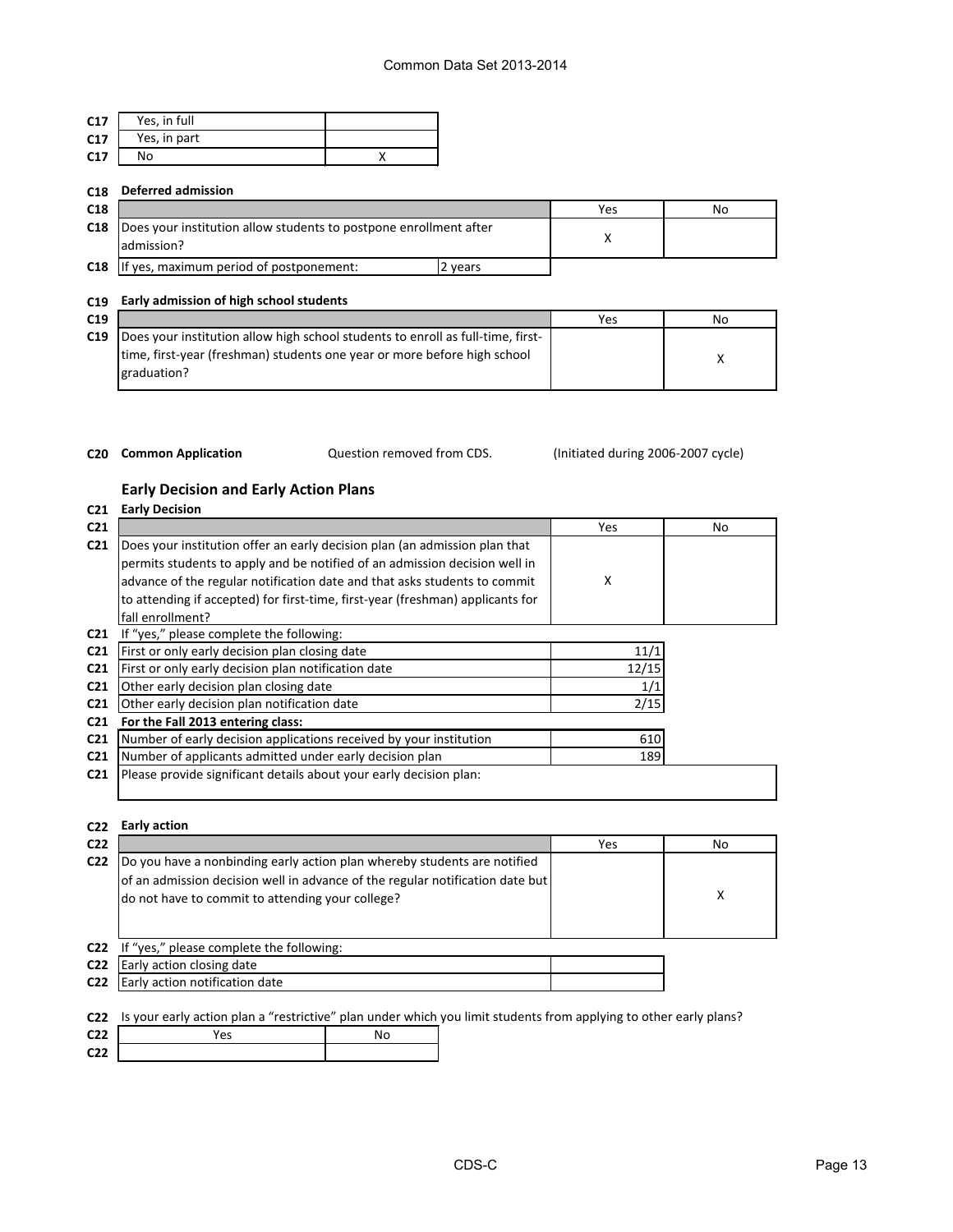# **D. TRANSFER ADMISSION**

#### **Fall Applicants**

| D <sub>1</sub> |                                                                                                                                                             | Yes | No. |
|----------------|-------------------------------------------------------------------------------------------------------------------------------------------------------------|-----|-----|
| D1             | Does your institution enroll transfer students? (If no, please skip<br>to Section E)                                                                        |     |     |
| D1             | If yes, may transfer students earn advanced standing credit by<br>transferring credits earned from course work completed at<br>other colleges/universities? |     |     |

**D2** Provide the number of students who applied, were admitted, and enrolled as degree-seeking transfer students in Fall 2013.

| D <sub>2</sub> |                   |            | Admitted   | Enrolled   |
|----------------|-------------------|------------|------------|------------|
|                |                   | Applicants | Applicants | Applicants |
| D <sub>2</sub> | Men               | 159        | 21         |            |
| D <sub>2</sub> | Women             | 172        | 26         |            |
| D <sub>2</sub> | otal <sup>.</sup> | 331        | 47         | 18         |

**An application is counted only if it is complete (the applicant has fulfilled all of CMC's requirements needed to be considered for admission (the Common Application, CMC supplement, and payment or waiving of the application fee) and if the applicant has been notified of one of the following actions: admission, nonadmission, placement on the waiting list, or application withdrawn (by applicant or institution). Gender is self-identified and is gathered from the Common Application completed by the student.**

### **Application for Admission**

- **D3** Indicate terms for which transfers may enroll:
- **D3** Fall X
- **D3** Winter
- **D3** Spring X
- **D3** Summer

| D4 |                                                                                                                     | Yes | No |
|----|---------------------------------------------------------------------------------------------------------------------|-----|----|
| D4 | Must a transfer applicant have a minimum number of credits<br>completed or else must apply as an entering freshman? |     |    |
| D4 | If yes, what is the minimum number of credits and the unit of<br>measure?                                           |     |    |

**D5** Indicate all items required of transfer students to apply for admission:

|                             |   | of All | of Some | Required of Some | Not Required |
|-----------------------------|---|--------|---------|------------------|--------------|
| High school transcript      |   |        |         |                  |              |
| College transcript(s)       |   |        |         |                  |              |
| Essay or personal statement |   |        |         |                  |              |
|                             |   |        |         |                  |              |
| Standardized test scores    |   |        |         |                  |              |
| Statement of good standing  |   |        |         |                  |              |
| from prior institution(s)   | x |        |         |                  |              |
|                             |   |        |         |                  |              |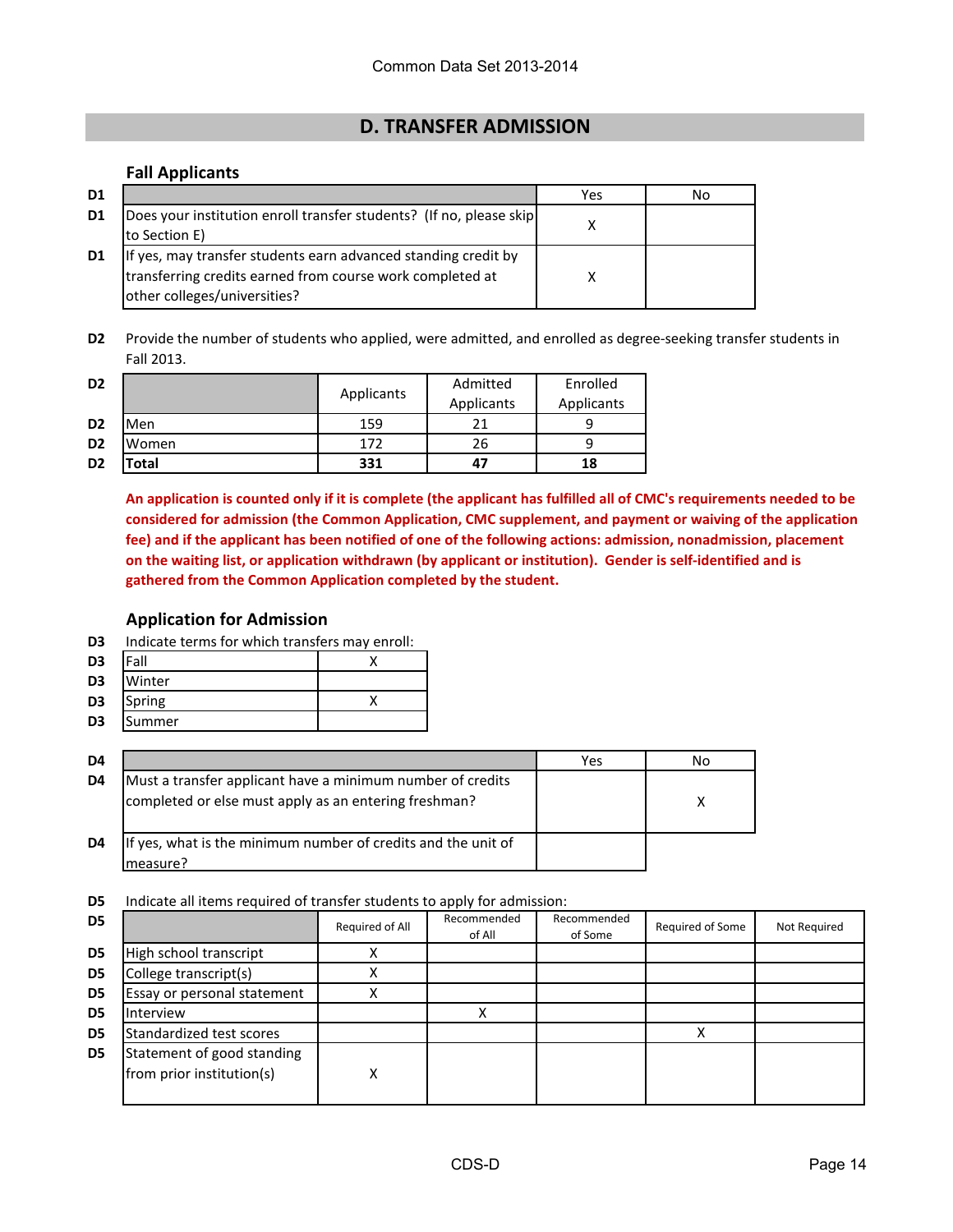#### Common Data Set 2013-2014

- **D6** If a minimum high school grade point average is required of transfer applicants, specify (on a 4.0 scale):
- **D7** If a minimum college grade point average is required of transfer applicants, specify (on a 4.0 scale):

**D8** List any other application requirements specific to transfer applicants:

**D9** List application priority, closing, notification, and candidate reply dates for transfer students. If applications are reviewed on a continuous or rolling basis, place a check mark in the "Rolling admission" column.

| D <sub>9</sub> |        | <b>Priority Date</b> | <b>Closing Date</b> | <b>Notification Date</b> | <b>Reply Date</b> | <b>Rolling Admission</b> |
|----------------|--------|----------------------|---------------------|--------------------------|-------------------|--------------------------|
| D <sub>9</sub> | Fall   |                      | 4/1                 | 5/15                     | 6/1               |                          |
| D <sub>9</sub> | Winter |                      |                     |                          |                   |                          |
| D <sub>9</sub> | Spring |                      | 11/1                | 12/15                    |                   |                          |
| D <sub>9</sub> | Summer |                      |                     |                          |                   |                          |

| <b>D10</b> |                                                                          | Yes | No |
|------------|--------------------------------------------------------------------------|-----|----|
|            | <b>D10</b> Does an open admission policy, if reported, apply to transfer |     |    |
|            | students?                                                                |     |    |

**D11** Describe additional requirements for transfer admission, if applicable: Either the SAT or ACT is required of all transfer applicants, except those transferring from a community college.

#### **Transfer Credit Policies**

| <b>D12</b> Report the lowest grade earned for any course that may be |  |
|----------------------------------------------------------------------|--|
| Itransferred for credit:                                             |  |

| D <sub>13</sub> |                                                              | Number | Unit Type |
|-----------------|--------------------------------------------------------------|--------|-----------|
| <b>D13</b>      | Maximum number of credits or courses that may be transferred | 64     | credits   |
|                 | from a two-year institution:                                 |        |           |

| D <sub>14</sub> |                                                                                                                       | Number | Unit Type |
|-----------------|-----------------------------------------------------------------------------------------------------------------------|--------|-----------|
| D14             | Maximum number of credits or courses that may be transferred<br>from a four-year institution:                         | 64     | credits   |
|                 | <b>D15</b> Minimum number of credits that transfers must complete at<br>your institution to earn an associate degree: |        |           |

- **D16** Minimum number of credits that transfers must complete at 64 your institution to earn a bachelor's degree:
- **D17** Describe other transfer credit policies: Courses must be taken at an accredited institution by college faculty on a college campus, with other degree-seeking students. Online or correspondence courses are not accepted for transfer credit. Grades earned are not calculated into the student's GPA.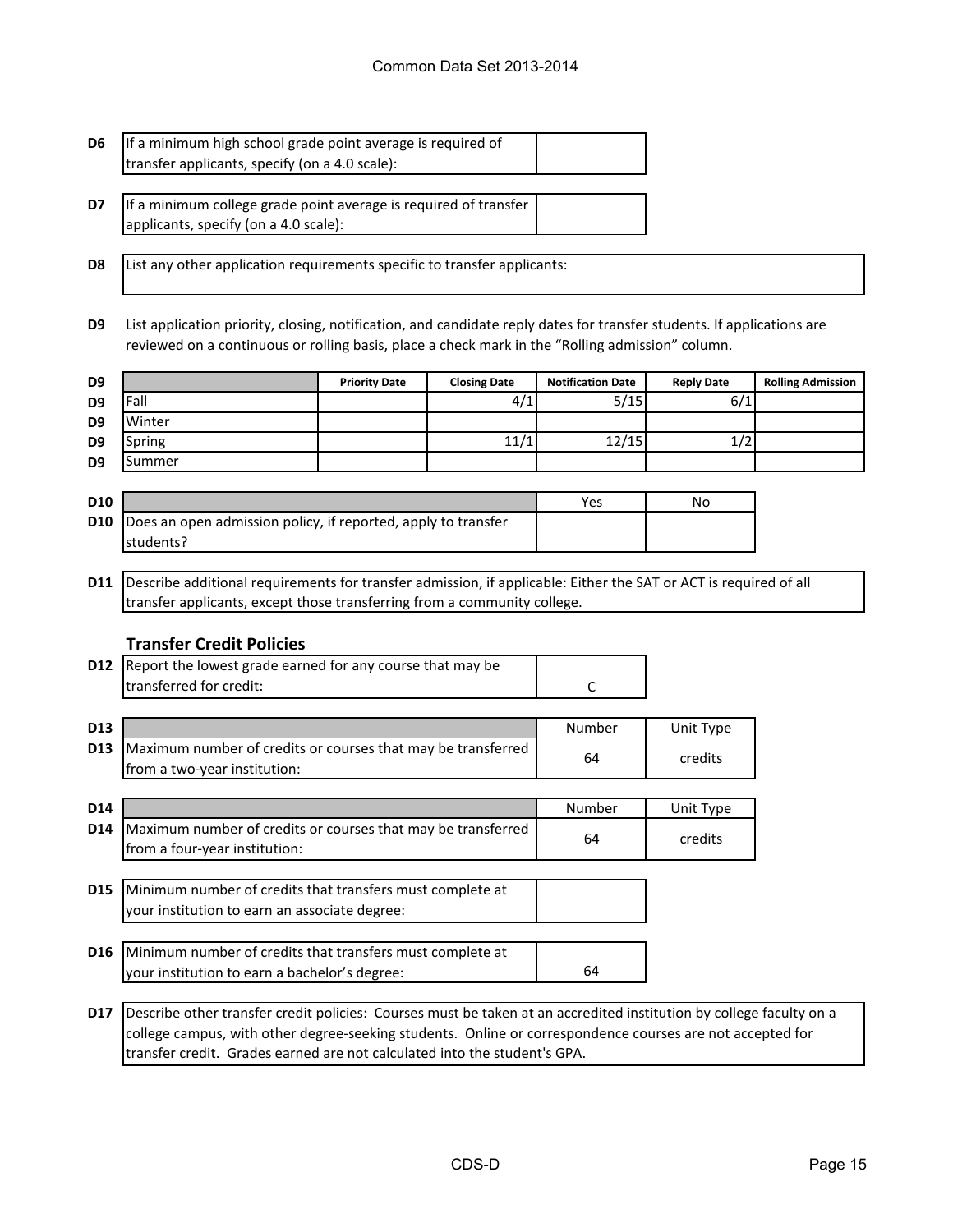# **E. ACADEMIC OFFERINGS AND POLICIES**

**E1 Special study options:** Identify those programs available at your institution. Refer to the glossary for definitions.

| E1             | Accelerated program                 |   |
|----------------|-------------------------------------|---|
| E1             | Cooperative education program       |   |
| E1             | Cross-registration                  | Χ |
| E1             | Distance learning                   |   |
| E1             | Double major                        | Χ |
| E1             | Dual enrollment                     |   |
| E1             | English as a Second Language (ESL)  |   |
| E1             | Exchange student program (domestic) | Χ |
| E1             | External degree program             |   |
| E1             | Honors Program                      | Χ |
| E1             | Independent study                   | X |
| E1             | Internships                         | Χ |
| E1             | Liberal arts/career combination     |   |
| E1             | Student-designed major              | Χ |
| E1             | Study abroad                        | X |
| E1             | Teacher certification program       |   |
| E1             | Weekend college                     |   |
| E <sub>1</sub> | Other (specify):                    |   |
|                |                                     |   |

**E2 This question has been removed from the Common Data Set.**

### **E3 Areas in which all or most students are required to complete some course work prior**

|    | to graduation:                    |   |
|----|-----------------------------------|---|
| E3 | Arts/fine arts                    |   |
| E3 | Computer literacy                 |   |
| E3 | English (including composition)   |   |
| E3 | Foreign languages                 |   |
| E3 | History                           |   |
| E3 | <b>Humanities</b>                 |   |
| E3 | <b>Mathematics</b>                |   |
| E3 | Philosophy                        |   |
| E3 | Sciences (biological or physical) |   |
| E3 | Social science                    | x |
| E3 | Other (describe):                 |   |
|    |                                   |   |

**Library Collections: The CDS Publishers will collect library data again when a new Academic Libraries Survey is in place.**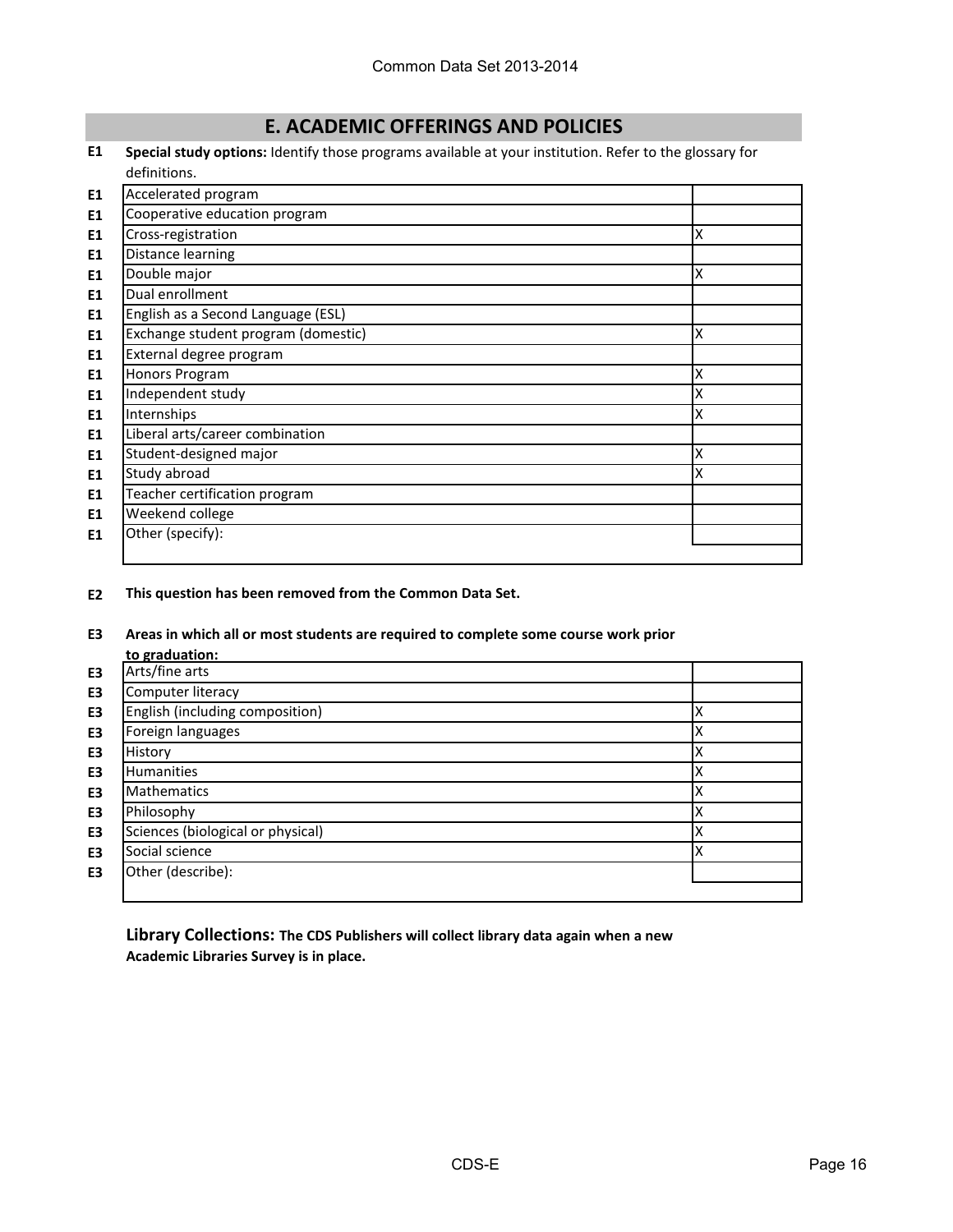# **F. STUDENT LIFE**

**F1** Percentages of first-time, first-year (freshman) degree-seeking students and degree-seeking undergraduates enrolled in Fall 2013 who fit the following categories:

| F1             |                                                                                                                                                                                                                                                                                                | First-time, first-year (freshman) |                                          | <b>Undergraduates</b>      |                               |  |
|----------------|------------------------------------------------------------------------------------------------------------------------------------------------------------------------------------------------------------------------------------------------------------------------------------------------|-----------------------------------|------------------------------------------|----------------------------|-------------------------------|--|
|                |                                                                                                                                                                                                                                                                                                |                                   | students                                 |                            |                               |  |
| F <sub>1</sub> | Percent who are from out of state (exclude international/nonresident<br>aliens from the numerator and denominator) Excludes students whose<br>Race/Ethnicity is "nonresident alien" regardless of permanent address.<br>Includes students who have foreign country perm address and R/E is NOT |                                   |                                          |                            |                               |  |
|                | "nonresident alien".                                                                                                                                                                                                                                                                           | 54.01%                            | 148/274                                  | 54.37%                     | 610/1,122                     |  |
|                | Percent who are from in state (California permanent address)                                                                                                                                                                                                                                   | 37.69%                            | 127/337                                  | 39.36%                     | 516/1,311                     |  |
|                | Percent who are from out of state (Non-California, US Permanent<br>Address)                                                                                                                                                                                                                    | 42.43%                            | 143/337                                  | 43.55%                     | 571/1,311                     |  |
|                | Percent who have a non-US permanent address (international permanent<br>address)                                                                                                                                                                                                               | 19.88%                            | 67/337                                   | 18.38%                     | 224/1,311                     |  |
|                | Number of unique States and US territories represented, including<br>California. Based on permanent address.                                                                                                                                                                                   | 31 states &<br>territories        | 270 students                             | 47 states &<br>territories | 1087 students                 |  |
|                | Number of unique foreign countries represented, not including USA.<br>Based on permanent address.                                                                                                                                                                                              | 19 countries                      | 67 students                              | 31 countries               | 224 students                  |  |
| F <sub>1</sub> | Percent of men who join fraternities                                                                                                                                                                                                                                                           | 0%                                | <b>CMC</b> does not<br>have fraternities | 0%                         | <b>CMC</b> does not<br>have   |  |
| F1             | Percent of women who join sororities                                                                                                                                                                                                                                                           | 0%                                | or sororities                            | 0%                         | fraternities or<br>sororities |  |
|                | Number of Students undergraduate housing is designed to accommodate                                                                                                                                                                                                                            |                                   | n/a                                      | 1,170 students             |                               |  |
| F <sub>1</sub> | Percent who live in college-owned, -operated, or -affiliated housing.<br>(Based on 1,217 degree-seeking undergraduates in Claremont).                                                                                                                                                          | 100%                              | 337/337                                  | 94.08%                     | 1,145/1,217                   |  |
| F <sub>1</sub> | Percent who live off campus or commute. (Based on 1,217 degree-<br>seeking undergraduates in Claremont).                                                                                                                                                                                       | 0%                                |                                          | 5.92%                      | 72/1,217                      |  |
| F <sub>1</sub> | Percent of students age 25 and older                                                                                                                                                                                                                                                           | 0%                                |                                          | 0.23%                      | 3/1311                        |  |
| F <sub>1</sub> | Average age of full-time students                                                                                                                                                                                                                                                              | 18                                |                                          | 20                         |                               |  |
| F <sub>1</sub> | Average age of all students (full- and part-time)                                                                                                                                                                                                                                              | 18                                |                                          | 20                         |                               |  |

**A report is generated in the database as of the census date and the results are sorted to obtain the information needed. CMC uses the IPEDS definition of residence, which uses a student's permanent address to determine who is from out of state.** 

**F2 Activities offered** Identify those programs available at your institution (or through the Claremont Colleges).

| F <sub>2</sub> | <b>Campus Ministries</b>     | Χ |
|----------------|------------------------------|---|
| F <sub>2</sub> | Choral groups                | X |
| F <sub>2</sub> | Concert band                 | X |
| F <sub>2</sub> | Dance                        | X |
| F <sub>2</sub> | Drama/theater                | X |
| F <sub>2</sub> | <b>International Student</b> | x |
|                | Organization                 |   |
| F <sub>2</sub> | Jazz band                    | X |
| F <sub>2</sub> | Literary magazine            | x |
| F <sub>2</sub> | Marching band                |   |
| F <sub>2</sub> | Model UN                     | x |
| F <sub>2</sub> | Music ensembles              | x |
| F <sub>2</sub> | Musical theater              | X |
| F <sub>2</sub> | Opera                        |   |
| F <sub>2</sub> | Pep band                     |   |
| F <sub>2</sub> | Radio station                | x |
| F <sub>2</sub> | Student government           | x |
| F <sub>2</sub> | Student newspaper            | x |
| F <sub>2</sub> | Student-run film society     | x |
| F <sub>2</sub> | Symphony orchestra           | x |
| F <sub>2</sub> | Television station           |   |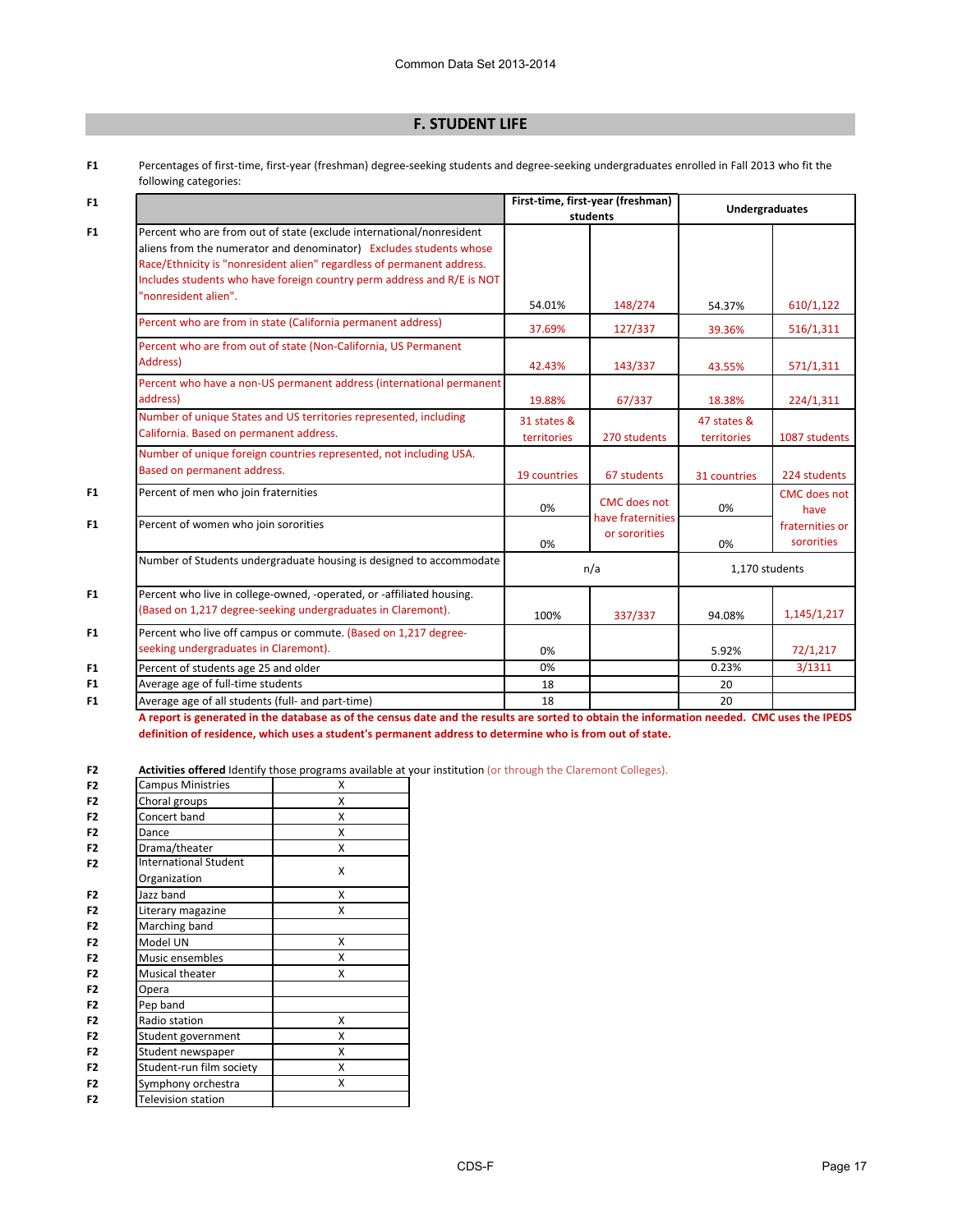# Common Data Set 2013-2014

| Yearbook                                                                    | $\mathsf{X}$       |                                                                                                              |                                   |
|-----------------------------------------------------------------------------|--------------------|--------------------------------------------------------------------------------------------------------------|-----------------------------------|
| ROTC (program offered in cooperation with Reserve Officers' Training Corps) |                    |                                                                                                              |                                   |
|                                                                             | On Campus          | At Cooperating<br>Institution                                                                                | Name of Cooperating Institution   |
| Army ROTC is offered:                                                       | X                  |                                                                                                              |                                   |
| Naval ROTC is offered:                                                      |                    |                                                                                                              |                                   |
| Air Force ROTC is offered:                                                  |                    | $\mathsf{x}$                                                                                                 | University of Southern California |
| your institution.                                                           |                    | Housing: Check all types of college-owned, -operated, or -affiliated housing available for undergraduates at |                                   |
| Coed dorms                                                                  | X                  |                                                                                                              |                                   |
| Men's dorms                                                                 |                    |                                                                                                              |                                   |
| Women's dorms                                                               |                    |                                                                                                              |                                   |
| Apartments for married                                                      |                    |                                                                                                              |                                   |
| students                                                                    |                    |                                                                                                              |                                   |
| Apartments for single                                                       | X                  |                                                                                                              |                                   |
| students                                                                    |                    |                                                                                                              |                                   |
| Special housing for                                                         | $\pmb{\mathsf{X}}$ |                                                                                                              |                                   |
| disabled students                                                           |                    |                                                                                                              |                                   |
| Special housing for                                                         |                    |                                                                                                              |                                   |
| international students                                                      |                    |                                                                                                              |                                   |
| Fraternity/sorority                                                         |                    |                                                                                                              |                                   |
| housing                                                                     |                    |                                                                                                              |                                   |
| Cooperative housing                                                         |                    |                                                                                                              |                                   |
| Theme housing                                                               |                    |                                                                                                              |                                   |
| Wellness housing                                                            |                    |                                                                                                              |                                   |
| Other housing options                                                       | $\pmb{\mathsf{X}}$ |                                                                                                              |                                   |
|                                                                             |                    |                                                                                                              |                                   |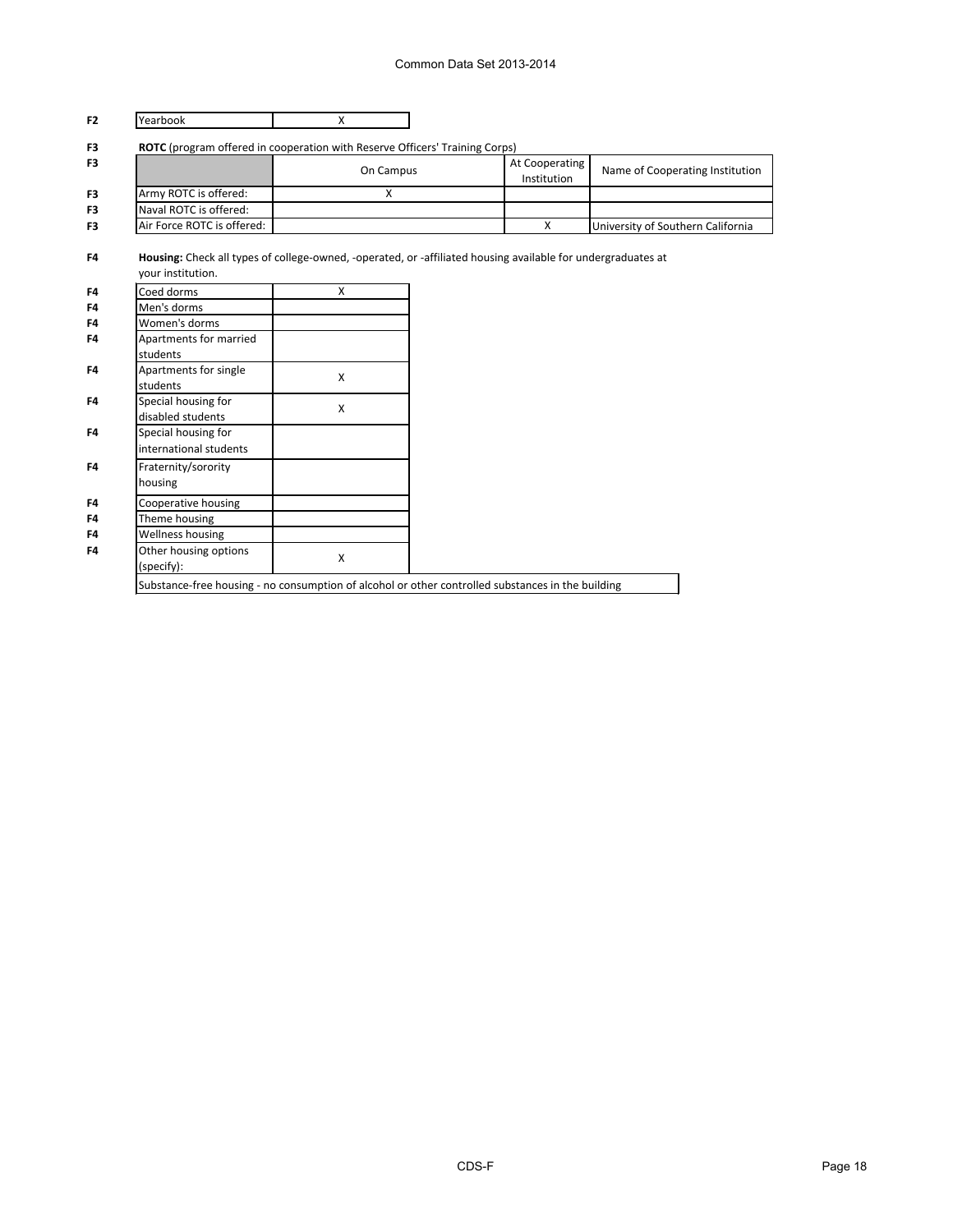# **G. ANNUAL EXPENSES**

**G0** Please provide the URL of your institution's net price calculator: <https://npc.collegeboard.org/student/app/claremontmckenna> **Provide 2014-2015 academic year costs of attendance for the following categories that are applicable to your institution.**

Check here if your institution's 2014-2015 academic year costs of attendance are not available at this time and provide an approximate date (i.e., month/day) when your institution's final 2014-2015 academic year costs of attendance will be available:

Mar-14

**G1 Undergraduate full-time tuition, required fees, room and board List the typical tuition, required fees, and room and board for a full-time undergraduate student for the FULL 2014-2015 academic year (30 semester or 45 quarter hours for institutions that derive annual tuition by multiplying credit hour cost by number of credits). A full academic year refers to the period of time generally extending from September to June; usually equated to two semesters, two trimesters, three quarters, or the period covered by a four-one-four plan. Room and board is defined as double occupancy and 19 meals per week or the maximum meal plan. Required fees include only charges that all full-time students must pay that are not included in tuition (e.g., registration, health, or activity fees.) Do not include optional fees (e.g., parking, laboratory use).**

| G1 |                                                                                                             | First-Year | Undergraduates |  |
|----|-------------------------------------------------------------------------------------------------------------|------------|----------------|--|
| G1 | <b>PRIVATE INSTITUTIONS</b>                                                                                 |            |                |  |
|    | Tuition:                                                                                                    |            |                |  |
| G1 | <b>PUBLIC INSTITUTIONS</b>                                                                                  |            |                |  |
|    | Tuition:                                                                                                    |            |                |  |
|    | In-district                                                                                                 |            |                |  |
| G1 | <b>PUBLIC INSTITUTIONS</b>                                                                                  |            |                |  |
|    | In-state (out-of-district):                                                                                 |            |                |  |
| G1 | <b>PUBLIC INSTITUTIONS</b>                                                                                  |            |                |  |
|    | Out-of-state:                                                                                               |            |                |  |
| G1 | NONRESIDENT ALIENS                                                                                          |            |                |  |
|    | Tuition:                                                                                                    |            |                |  |
|    |                                                                                                             |            |                |  |
| G1 | <b>REQUIRED FEES:</b>                                                                                       |            |                |  |
|    |                                                                                                             |            |                |  |
| G1 | <b>ROOM AND BOARD:</b>                                                                                      |            |                |  |
|    | (on-campus)                                                                                                 |            |                |  |
| G1 | <b>ROOM ONLY:</b>                                                                                           |            |                |  |
|    | (on-campus)                                                                                                 |            |                |  |
| G1 | <b>BOARD ONLY:</b>                                                                                          |            |                |  |
|    | (on-campus meal plan)                                                                                       |            |                |  |
|    | Obtained from an exhibit in the materials distributed and approved by the Finance Committee of the Board of |            |                |  |
|    | Trustees. Room and Board charges assume double occupancy in institutional housing and the maximum meal      |            |                |  |
|    | plan (16 meals per week).                                                                                   |            |                |  |
|    |                                                                                                             |            |                |  |
| G1 | Comprehensive tuition and room and board fee (if your college                                               |            |                |  |
|    | cannot provide separate tuition and room and board fees):                                                   |            |                |  |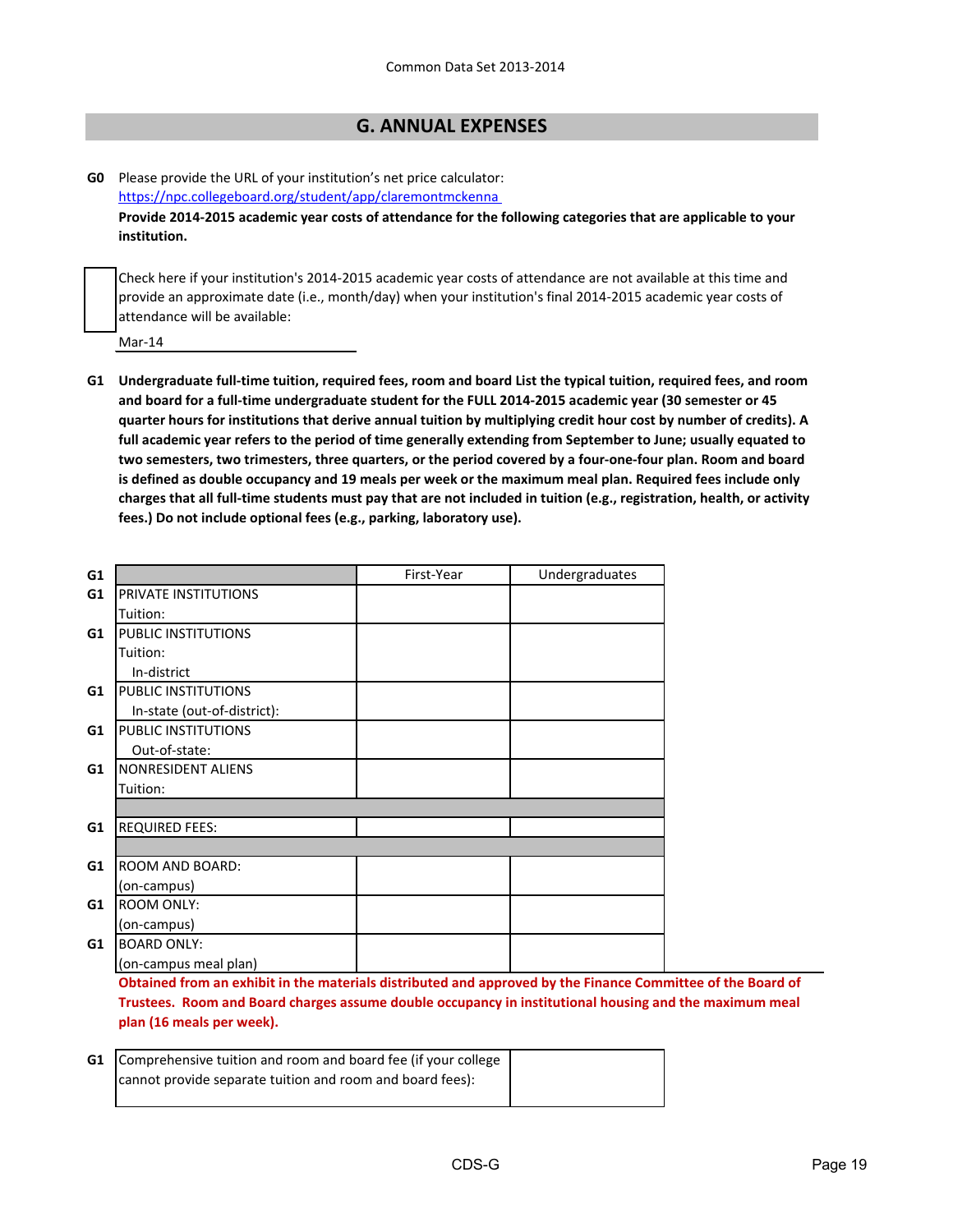| G1                               | Other:                                                                                                    |         |                |
|----------------------------------|-----------------------------------------------------------------------------------------------------------|---------|----------------|
| G <sub>2</sub><br>G <sub>2</sub> | Number of credits per term a student can take for the stated                                              | Minimum | Maximum        |
|                                  | full-time tuition                                                                                         |         |                |
| G <sub>3</sub>                   |                                                                                                           | Yes     | No             |
| G3                               | Do tuition and fees vary by year of study (e.g., sophomore,<br>junior, senior)?                           |         | х              |
|                                  |                                                                                                           |         |                |
| G4                               |                                                                                                           | Yes     | N <sub>o</sub> |
| G4                               | Do tuition and fees vary by undergraduate instructional<br>program?                                       |         |                |
| G4                               |                                                                                                           | %       |                |
| G4                               | If yes, what percentage of full-time undergraduates pay more<br>than the tuition and fees reported in G1? |         |                |

**G5** Provide the estimated expenses for a typical full-time undergraduate student:

| G5 |                                        | Residents | Commuters        | Commuters            |
|----|----------------------------------------|-----------|------------------|----------------------|
|    |                                        |           | (living at home) | (not living at home) |
| G5 | Books and supplies                     |           |                  |                      |
| G5 | Room only                              |           |                  |                      |
| G5 | Board only                             |           |                  |                      |
| G5 | Room and board total (if your college  |           |                  |                      |
|    | cannot provide separate room and       |           |                  |                      |
|    | board figures for commuters not living |           |                  |                      |
|    | at home):                              |           |                  |                      |
| G5 | Transportation                         |           |                  |                      |
| G5 | Other expenses                         |           |                  |                      |

**This data comes from the California Student Aid Commission 2013-2014 Student Expense Budgets. Transportation expenses includes travel to and from parent's residence and transportation costs to and from classes and work.**

#### **G6** Undergraduate per-credit-hour charges (tuition only)

| G6 | <b>PRIVATE INSTITUTIONS:</b> |  |
|----|------------------------------|--|
|    |                              |  |
| G6 | PUBLIC INSTITUTIONS          |  |
|    | In-district:                 |  |
| G6 | <b>PUBLIC INSTITUTIONS</b>   |  |
|    | In-state (out-of-district):  |  |
| G6 | <b>PUBLIC INSTITUTIONS</b>   |  |
|    | Out-of-state:                |  |
| G6 | <b>NONRESIDENT ALIENS:</b>   |  |
|    |                              |  |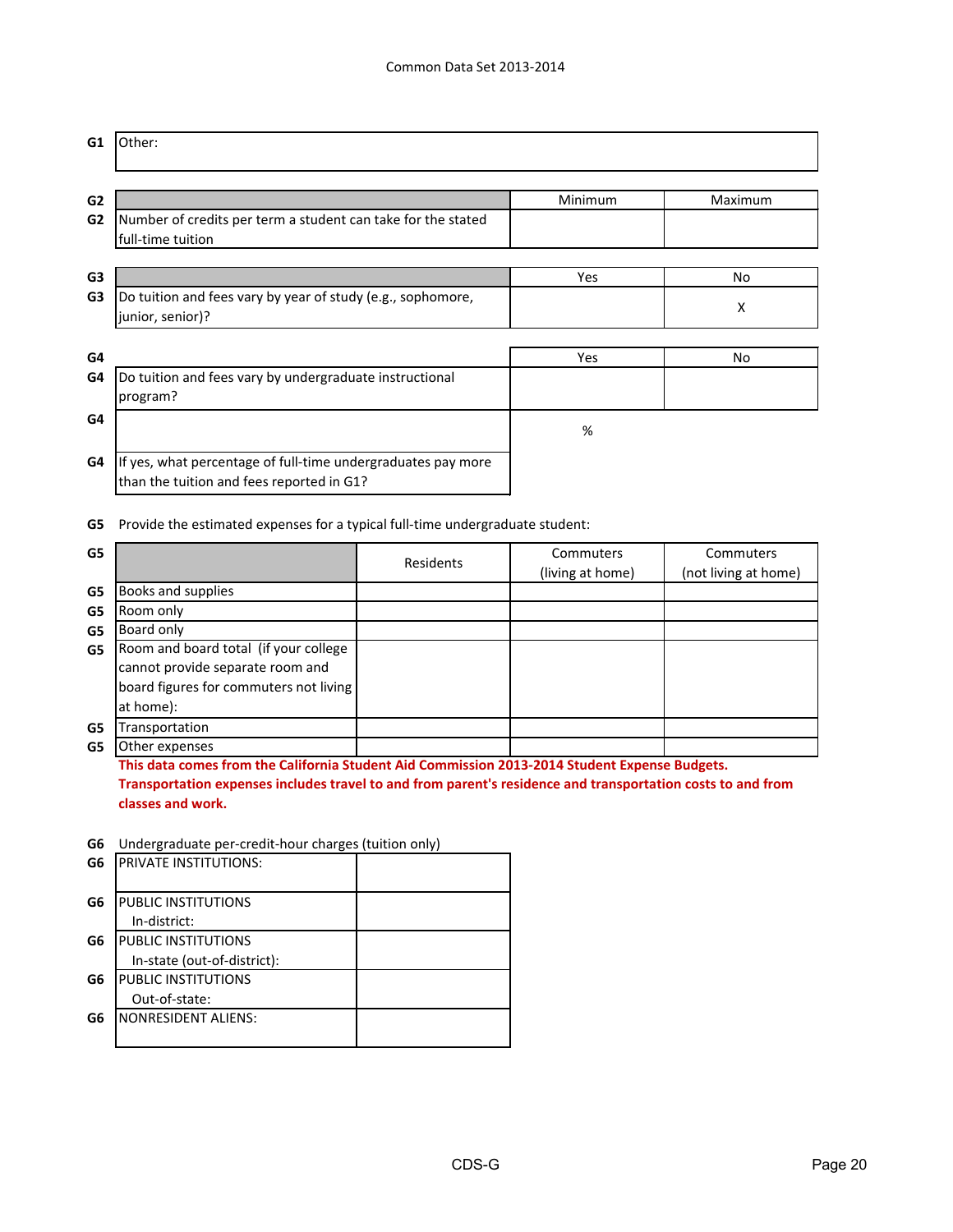# **H. FINANCIAL AID**

#### **Aid Awarded to Enrolled Undergraduates**

Enter total dollar amounts awarded to enrolled full-time and less than full-time degree-seeking undergraduates (using the same cohort reported in CDS Question B1, "total degree-seeking" undergraduates) in the following categories. (Note: If the data being reported are final figures for the 2012-2013 academic year (see the next item below), use the 2012-2013 academic year's CDS Question B1 cohort.) Include aid awarded to international students (i.e., those not qualifying for federal aid). Aid that is non-need-based but that was used to meet need should be reported in the needbased aid columns. (For a suggested order of precedence in assigning categories of aid to cover need, see the entry for "non-need-based scholarship or grant aid" on the last page of the definitions section.)

| H1 |                                                                                                 | 2013-2014<br>estimated | 2012-2013<br>final |
|----|-------------------------------------------------------------------------------------------------|------------------------|--------------------|
| H1 | Indicate the academic year for which data are reported for items H1, H2, H2A,<br>land H6 below: |                        |                    |

**H3** Which needs-analysis methodology does your institution use in awarding institutional aid?

| <b>H3</b>      | Federal methodology (FM)       |  |
|----------------|--------------------------------|--|
| H <sub>3</sub> | Institutional methodology (IM) |  |
| <b>H3</b>      | <b>Both FM and IM</b>          |  |

| H1                                                                                             | Need-based \$      | Non-need-based \$                             |
|------------------------------------------------------------------------------------------------|--------------------|-----------------------------------------------|
|                                                                                                | (Include non-need- | (Exclude non-need-                            |
|                                                                                                |                    | based aid used to meet based aid used to meet |
|                                                                                                | need.)             | need.)                                        |
| <b>Scholarships/Grants</b><br>H1                                                               |                    |                                               |
| Federal<br>H1                                                                                  | \$792,677          | \$0\$                                         |
| State (i.e., all states, not only the state in which your institution is located)<br>H1        |                    |                                               |
|                                                                                                | \$852,542          | \$0                                           |
| Institutional: Endowed scholarships, annual gifts and tuition funded grants,<br>H1             |                    |                                               |
| awarded by the college, excluding athletic aid and tuition waivers (which are                  |                    |                                               |
| reported below).                                                                               | \$18,663,444       | \$1,217,448                                   |
| Scholarships/grants from external sources (e.g., Kiwanis, National Merit) not                  |                    |                                               |
| awarded by the college                                                                         | \$257,364          | \$933,805                                     |
| <b>Total Scholarships/Grants</b>                                                               | \$20,566,027       | \$2,151,253                                   |
| Self-Help                                                                                      |                    |                                               |
| Student loans from all sources (excluding parent loans)                                        | \$0                | \$1,915,979                                   |
| Federal Work-Study                                                                             | \$723,613          |                                               |
| State and other (e.g., institutional) work-study/employment (Note: Excludes                    |                    |                                               |
| Federal Work-Study captured above.)                                                            | \$106,500          | \$4,300                                       |
| <b>Total Self-Help</b>                                                                         | \$830,113          | \$1,920,279                                   |
| <b>Other</b>                                                                                   |                    |                                               |
| <b>Parent Loans</b>                                                                            | \$0                | \$1,389,134                                   |
| <b>Tuition Waivers</b>                                                                         |                    |                                               |
| Reporting is optional. Report tuition waivers in this row if you choose to report them. Do not |                    |                                               |
| report tuition waivers elsewhere.                                                              |                    | \$68,070                                      |
| <b>Athletic Awards</b><br>H1                                                                   | \$0                | \$0                                           |

**Need is determined by using an institutional methodology for College aid and federal methodology for federal aid programs. The College meets 100% of documented need. Federal aid is awarded using published guidelines by the government. All awarded aid is entered into the financial aid database (PowerFaids) and a report is run to gather the information requested.**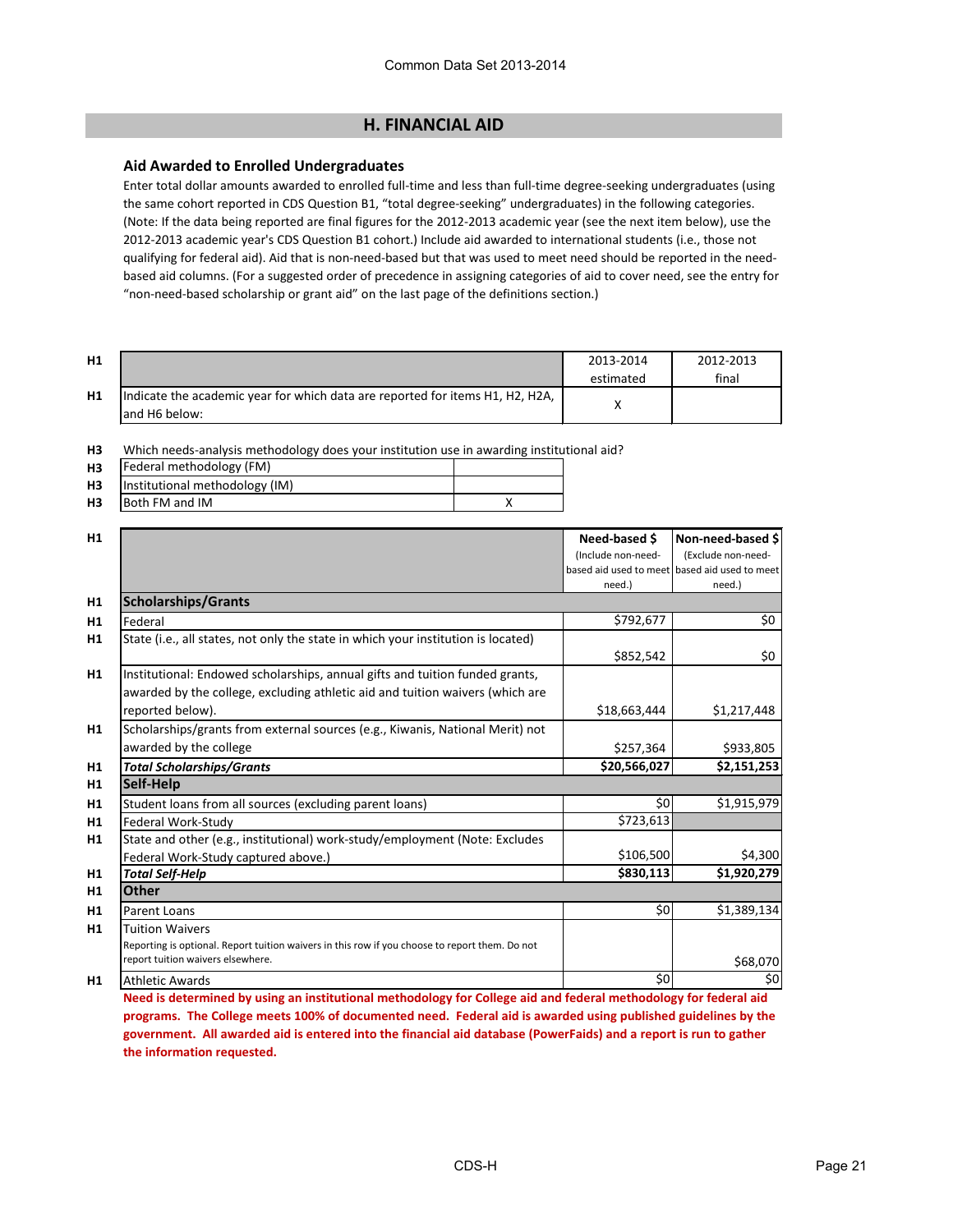#### Common Data Set 2013-2014

**H2 Number of Enrolled Students Awarded Aid:** List the number of degree-seeking full-time and less-than-full-time undergraduates who applied for and were awarded financial aid from any source. **Aid that is non-need-based but that was used to meet need should be counted as need-based aid.** Numbers should reflect the cohort awarded the dollars reported in H1. Note: In the chart below, students may be counted in more than one row, and full-time freshmen should also be counted as full-time undergraduates.

| H2             |              |                                                                                                                                                                                                                                                                                           | <b>First-time</b>            | <b>Full-time</b>                | <b>Less Than</b>                  |
|----------------|--------------|-------------------------------------------------------------------------------------------------------------------------------------------------------------------------------------------------------------------------------------------------------------------------------------------|------------------------------|---------------------------------|-----------------------------------|
|                |              |                                                                                                                                                                                                                                                                                           | <b>Full-time</b><br>Freshmen | Undergraduate<br>(Incl. Fresh.) | <b>Full-time</b><br>Undergraduate |
| H <sub>2</sub> |              | a) Number of degree-seeking undergraduate students (CDS<br>Item B1 if reporting on Fall 2012 cohort)                                                                                                                                                                                      | 337                          | 1307                            | 4                                 |
| H2             |              | b) Number of students in line a who applied for need-based<br>financial aid                                                                                                                                                                                                               | 181                          | 604                             | $\mathbf 0$                       |
| H <sub>2</sub> |              | c) Number of students in line <b>b</b> who were determined to have<br>financial need                                                                                                                                                                                                      | 149                          | 526                             | $\mathbf 0$                       |
| H <sub>2</sub> |              | d) Number of students in line c who were awarded any financial<br>aid                                                                                                                                                                                                                     | 149                          | 526                             | $\mathbf 0$                       |
| H <sub>2</sub> |              | e) Number of students in line <b>d</b> who were awarded any need-<br>based scholarship or grant aid                                                                                                                                                                                       | 149                          | 526                             | $\mathbf 0$                       |
| H <sub>2</sub> | f)           | Number of students in line d who were awarded any need-<br>based self-help aid                                                                                                                                                                                                            | 115                          | 431                             | 0                                 |
| H <sub>2</sub> | g)           | Number of students in line d who were awarded any non-<br>need-based scholarship or grant aid                                                                                                                                                                                             | 8                            | 45                              | 0                                 |
| H <sub>2</sub> |              | h) Number of students in line d whose need was fully met<br>(exclude PLUS loans, unsubsidized loans, and private<br>alternative loans)                                                                                                                                                    | 149                          | 526                             | 0                                 |
| H <sub>2</sub> | li)          | On average, the percentage of need that was met of students<br>who were awarded any need-based aid. Exclude any aid that<br>was awarded in excess of need as well as any resources that<br>were awarded to replace EFC (PLUS loans, unsubsidized<br>loans, and private alternative loans) | 100.0%                       | 100.0%                          |                                   |
| H <sub>2</sub> | li)          | The average financial aid package of those in line d. Exclude<br>any resources that were awarded to replace EFC (PLUS loans,<br>unsubsidized loans, and private alternative loans)                                                                                                        | \$41,866                     | \$40,677                        | \$                                |
| H <sub>2</sub> | $\mathsf{k}$ | Average need-based scholarship and grant award of those in<br>line e                                                                                                                                                                                                                      | \$40,575                     | \$39,099                        | \$                                |
| H <sub>2</sub> | II)          | Average need-based self-help award (excluding PLUS loans,<br>unsubsidized loans, and private alternative loans) of those in<br>line f                                                                                                                                                     | \$1,673                      | \$1,926                         | \$                                |
| H <sub>2</sub> |              | m) Average need-based loan (excluding PLUS loans,<br>unsubsidized loans, and private alternative loans) of those in<br>line f who were awarded a need-based loan                                                                                                                          | \$                           | \$                              | \$                                |

**All financial aid awards are entered into a subsystem and electronically transferred to the student database. Reports are run in the subsystem to compile the information needed. Need is determined using the federal methodology to award federal aid or institutional methdology to award college aid. Aid awarded is categorized as either need-based (if it was given to meet the documented need) or non-need-based (if it was not granted to help meet the student's need).**

**H2A Number of Enrolled Students Awarded Non-need-based Scholarships and Grants**: List the number of degree-seeking full-time and less-than-full-time undergraduates who had no financial need and who were awarded institutional nonneed-based scholarship or grant aid. Numbers should reflect the cohort awarded the dollars reported in H1. Note: In the chart below, students may be counted in more than one row, and full-time freshmen should also be counted as full-time undergraduates.

| H <sub>2</sub> A | First-time       | <b>Full-time</b> | <b>Less Than</b> |
|------------------|------------------|------------------|------------------|
|                  | <b>Full-time</b> | Undergrad        | <b>Full-time</b> |
|                  | <b>Freshmen</b>  | (Incl. Fresh.)   | Undergrad        |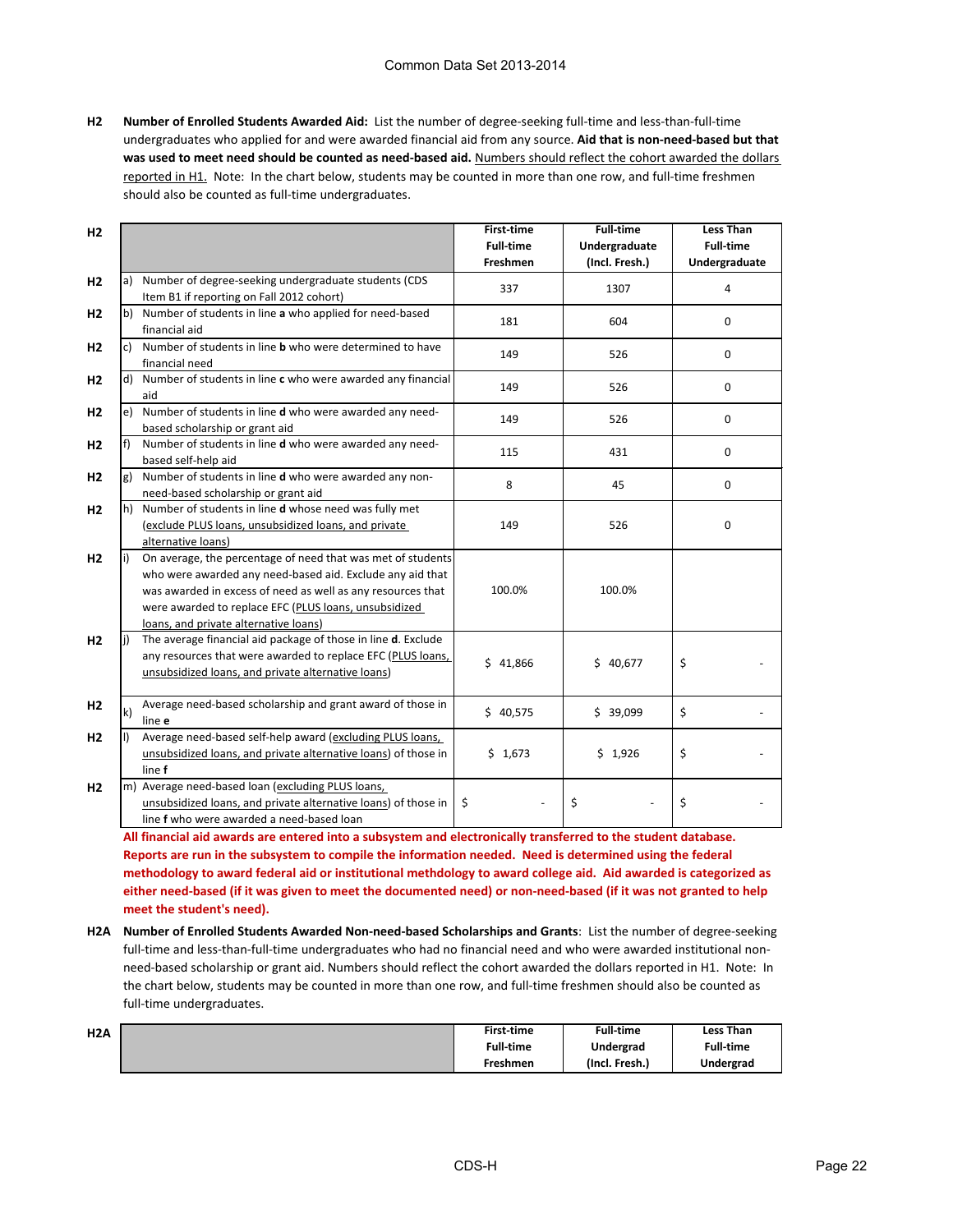| H2A              | Number of students in line a who had no financial need and<br>who were awarded institutional non-need-based scholarship<br>or grant aid (exclude those who were awarded athletic<br>awards and tuition benefits) | 13       | 59             |     |
|------------------|------------------------------------------------------------------------------------------------------------------------------------------------------------------------------------------------------------------|----------|----------------|-----|
| H <sub>2</sub> A | Average dollar amount of institutional non-need-based<br>scholarship and grant aid awarded to students in line n                                                                                                 | \$11,751 | \$20,635       | \$0 |
| H <sub>2</sub> A | Number of students in line a who were awarded an<br>institutional non-need-based athletic scholarship or grant                                                                                                   | 0        | 0              |     |
| H2A              | Average dollar amount of institutional non-need-based<br>athletic scholarships and grants awarded to students in line p                                                                                          | $\sin 0$ | $\mathsf{S}$ 0 | \$0 |

**All financial aid awards are entered into a financial aid subsystem (PowerFaids) and electronically transferred to the student database. Reports are run in the subsystem to compile the information needed. Need is determined using the federal methodology to award federal aid or institutional methdology to award college aid. Aid awarded is categorized as either need-based (if it was given to meet the documented need) or non-need-based (if it was not granted to help meet the student's need).**

#### **H3** Incorporated into H1 above.

Include: \* 2013 undergraduate class who graduated **Note:** These are the graduates and loan types to include and exclude in order to fill out CDS H4, H4a, H5, and H5a.

between July 1, 2012 and June 30, 2013 who started at

your institution as first- time students and received a

bachelor's degree between July 1, 2012 and June 30,

2013.

\* only loans made to students who borrowed while

enrolled at your institution.

\* co-signed loans.

Exclude: \* those who transferred in.

\* money borrowed at other institutions.

| <b>H4</b>      | Provide the percentage of the class (defined above) who borrowed at any time through any loan                    |          |
|----------------|------------------------------------------------------------------------------------------------------------------|----------|
|                | programs (institutional, state, Federal Perkins, Federal Stafford Subsidized and Unsubsidized,                   |          |
|                | private loans that were certified by your institution, etc.; exclude parent loans). Include both                 |          |
|                | Federal Direct Student Loans and Federal Family Education Loans.                                                 |          |
|                |                                                                                                                  | 27%      |
| H4a            |                                                                                                                  |          |
|                | Provide the percentage of the class (defined above) who borrowed at any time through federal                     |          |
|                | loan programs--Federal Perkins, Federal Stafford Subsidized and Unsubsidized. Include both                       |          |
|                | Federal Direct Student Loans and Federal Family Education Loans. NOTE: exclude all institutional,                |          |
|                | state, private alternative loans and parent loans.                                                               | 15%      |
| H <sub>5</sub> | Report the average per-undergraduate-borrower cumulative principal borrowed of those in line                     |          |
|                | H4.                                                                                                              | \$23,273 |
| H5a            |                                                                                                                  |          |
|                | Report the average per-undergraduate-borrower cumulative principal borrowed, of those in H4a,                    |          |
|                | through federal loan programs--Federal Perkins, Federal Stafford Subsidized and Unsubsidized.                    |          |
|                | Include both Federal Direct Student Loans and Federal Family Education Loans. These are listed in                |          |
|                | line H4a. NOTE: exclude all institutional, state, private alternative loans and exclude parent loans.            | \$14,091 |
|                | All loans awarded by CMC are reported in the institutional loan totals, including loans made to students to meet |          |

**All loans awarded by CMC are reported in the institutional loan totals, including loans made to students to meet the Expected Family Contribution amount. The denominator used to calculate the averages is the number of students receiving loans to fund their education at CMC.**

**Aid to Undergraduate Degree-seeking Nonresident Aliens** (Note: Report numbers and dollar amounts for the same academic year checked in item H1.)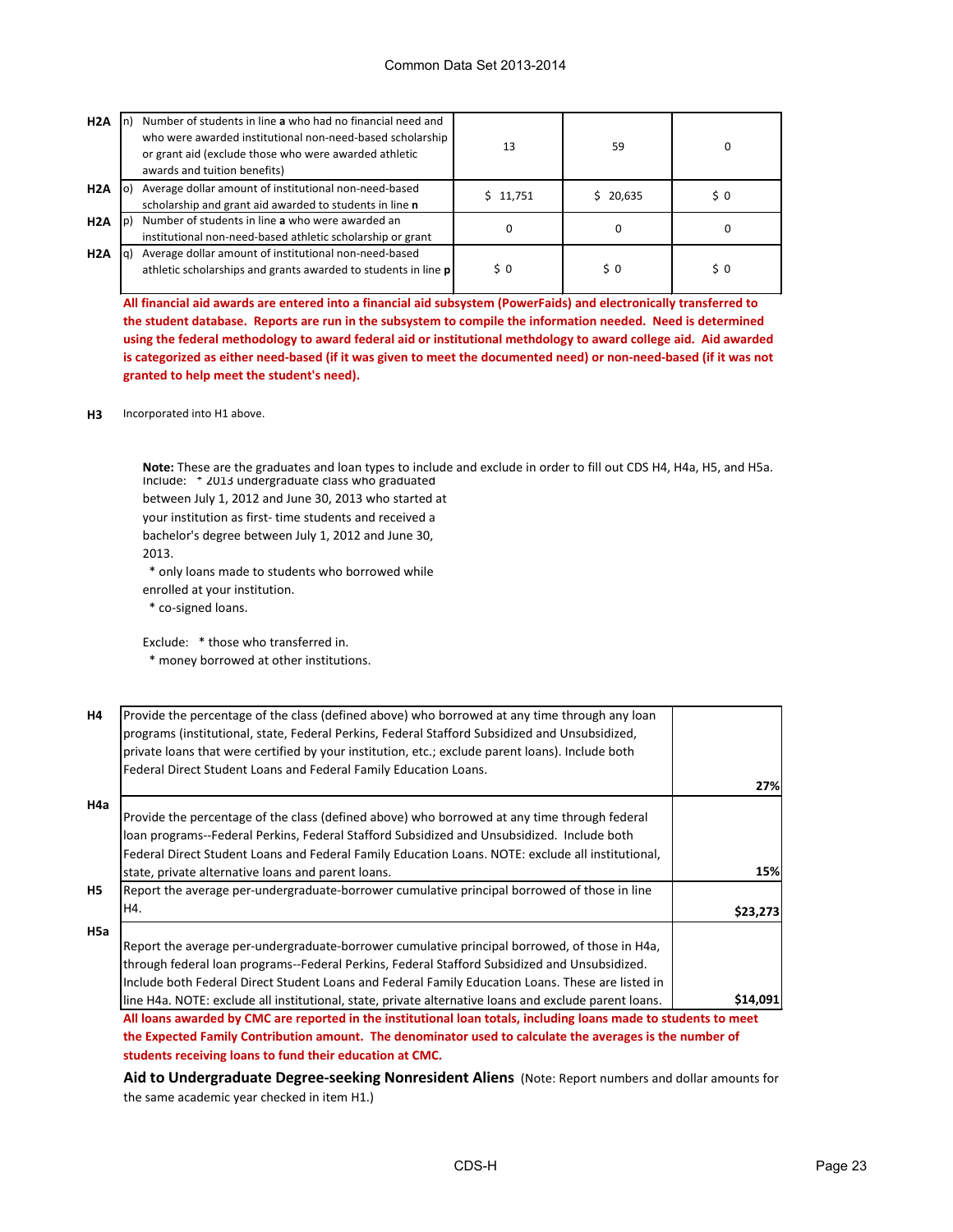**H6** Indicate your institution's policy regarding institutional scholarship and grant aid for undergraduate degree-seeking nonresident aliens:

|                | Institutional need-based scholarship or grant aid is available     |  |
|----------------|--------------------------------------------------------------------|--|
| <b>H6</b>      | Institutional non-need-based scholarship or grant aid is available |  |
| H <sub>6</sub> | Institutional scholarship or grant aid is not available            |  |

| <b>H6</b> | If institutional financial aid is available for undergraduate degree-seeking nonresident aliens, |  |
|-----------|--------------------------------------------------------------------------------------------------|--|
|           | provide the number of undergraduate degree-seeking nonresident aliens who were awarded need-     |  |
|           | based or non-need-based aid:                                                                     |  |

| H <sub>6</sub> | Average dollar amount of institutional financial aid awarded to undergraduate degree-seeking |          |
|----------------|----------------------------------------------------------------------------------------------|----------|
|                | Inonresident aliens:                                                                         | S40.549l |
|                |                                                                                              |          |

| H6 | Total dollar amount of institutional financial aid awarded to undergraduate degree-seeking |           |
|----|--------------------------------------------------------------------------------------------|-----------|
|    | Inonresident aliens:                                                                       | \$243,291 |

**H7** Check off all financial aid forms nonresident alien first-year financial aid applicants must submit:

| <b>H7</b>      | Institution's own financial aid form              |  |
|----------------|---------------------------------------------------|--|
| H <sub>7</sub> | <b>CSS/Financial Aid PROFILE</b>                  |  |
| <b>H7</b>      | International Student's Financial Aid Application |  |
| H <sub>7</sub> | International Student's Certification of Finances |  |
| <b>H7</b>      | Other (specify):                                  |  |
|                |                                                   |  |

**All financial aid awards are entered into a financial aid subsystem (PowerFaids) and electronically transferred to the student database. Reports are run in the subsystem to compile the information needed.** 

### **Process for First-Year/Freshman Students**

| H8             | Check off all financial aid forms domestic first-year (freshman) financial aid applicants must submit: |  |  |
|----------------|--------------------------------------------------------------------------------------------------------|--|--|
| H <sub>8</sub> | <b>FAFSA</b>                                                                                           |  |  |
| H <sub>8</sub> | Institution's own financial aid form                                                                   |  |  |
| H8             | <b>CSS/Financial Aid PROFILE</b>                                                                       |  |  |
| H8             | State aid form                                                                                         |  |  |
| H8             | Noncustodial PROFILE                                                                                   |  |  |
| H <sub>8</sub> | <b>Business/Farm Supplement</b>                                                                        |  |  |
| H8             | Other (specify):                                                                                       |  |  |
|                |                                                                                                        |  |  |

#### **H9** Indicate filing dates for first-year (freshman) students:

| H <sub>9</sub> | Priority date for filing required financial aid forms:                     |  |
|----------------|----------------------------------------------------------------------------|--|
| H <sub>9</sub> | Deadline for filing required financial aid forms:                          |  |
| H <sub>9</sub> | No deadline for filing required forms (applications processed on a rolling |  |
|                | basis):                                                                    |  |

**H10** Indicate notification dates for first-year (freshman) students (answer a or b):

| H <sub>10</sub> | a) Students notified on or about (date): |                                          |     | 4/1. |
|-----------------|------------------------------------------|------------------------------------------|-----|------|
| H <sub>10</sub> |                                          |                                          | Yes | No   |
| H10             |                                          | b) Students notified on a rolling basis: |     |      |
| H <sub>10</sub> |                                          | If yes, starting date:                   |     |      |

**H11** Indicate reply dates:

|                       | <b>H11</b> Students must reply by (date): |  |
|-----------------------|-------------------------------------------|--|
| <b>H11</b> lor within | weeks of notification.                    |  |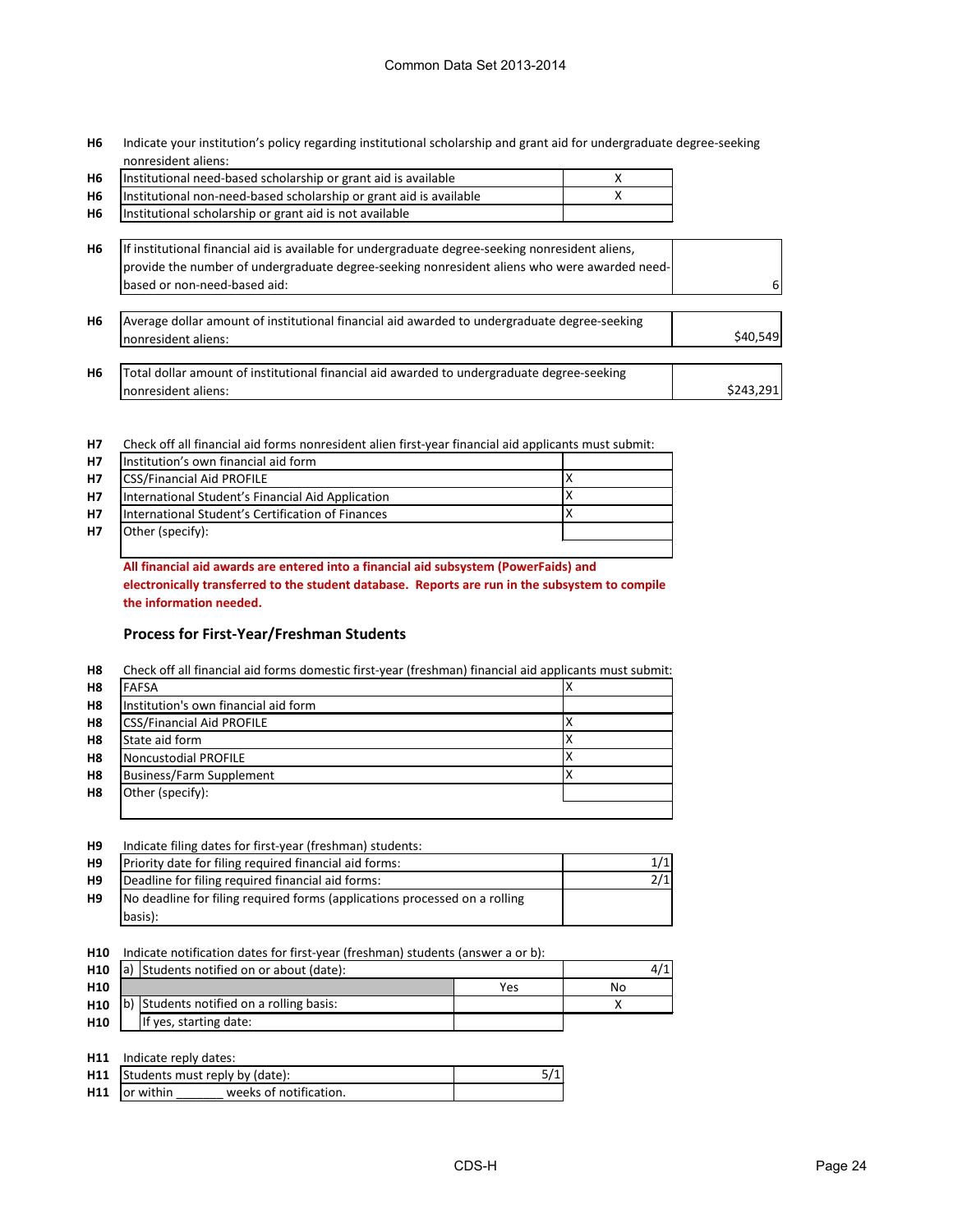### **Types of Aid Available**

Please check off all types of aid available to undergraduates at your institution:

**H12** Loans

**H12** FEDERAL DIRECT STUDENT LOAN PROGRAM (DIRECT LOAN) **H12** Direct Subsidized Stafford Loans **New York State State State State State State State State State State State State State State State State State State State State State State State State State State State State State H12** | Direct Unsubsidized Stafford Loans **National Community Community Community** Community Community Community Community Community Community Community Community Community Community Community Community Community Communit **H12** |Direct PLUS Loans **Matter PLUS Loans Community Community Community Community Community Community Community Community Community Community Community Community Community Community Community Community Community Commun H12** X Federal Perkins Loans **H12 H12 H12** X College/university loans from institutional funds **H12** Other (specify): Alternative Loans and all the set of the set of the set of the set of the set of the set o Federal Nursing Loans State Loans

#### **H13** Scholarships and Grants

| H <sub>13</sub> | NEED-BASED:                                                          |   |
|-----------------|----------------------------------------------------------------------|---|
| H <sub>13</sub> | <b>Federal Pell</b>                                                  | χ |
| H <sub>13</sub> | <b>SEOG</b>                                                          | x |
| H <sub>13</sub> | State scholarships/grants                                            | Χ |
| H <sub>13</sub> | Private scholarships                                                 | Χ |
| H <sub>13</sub> | College/university scholarship or grant aid from institutional funds | х |
| H <sub>13</sub> | United Negro College Fund                                            |   |
| H <sub>13</sub> | <b>Federal Nursing Scholarship</b>                                   |   |
| H <sub>13</sub> | Other (specify):                                                     |   |
|                 |                                                                      |   |

**H14** Check off criteria used in awarding institutional aid. Check all that apply.

| H <sub>14</sub> |                          | Non-Need Based | Need-Based |
|-----------------|--------------------------|----------------|------------|
| H14             | Academics                | X              | X          |
| H14             | Alumni affiliation       |                |            |
| H <sub>14</sub> | Art                      |                |            |
| H <sub>14</sub> | Athletics                |                |            |
| H14             | Job skills               |                |            |
| H <sub>14</sub> | <b>ROTC</b>              | X              |            |
| H14             | Leadership               | X              |            |
| H14             | Minority status          |                |            |
| H14             | Music/drama              |                |            |
| H14             | Religious affiliation    |                |            |
| H14             | State/district residency |                |            |

**H15**

If your institution has recently implemented any major financial aid policy, program, or initiative to make your institution more affordable to incoming students such as replacing loans with grants, or waiving costs for families below a certain income level please provide details below: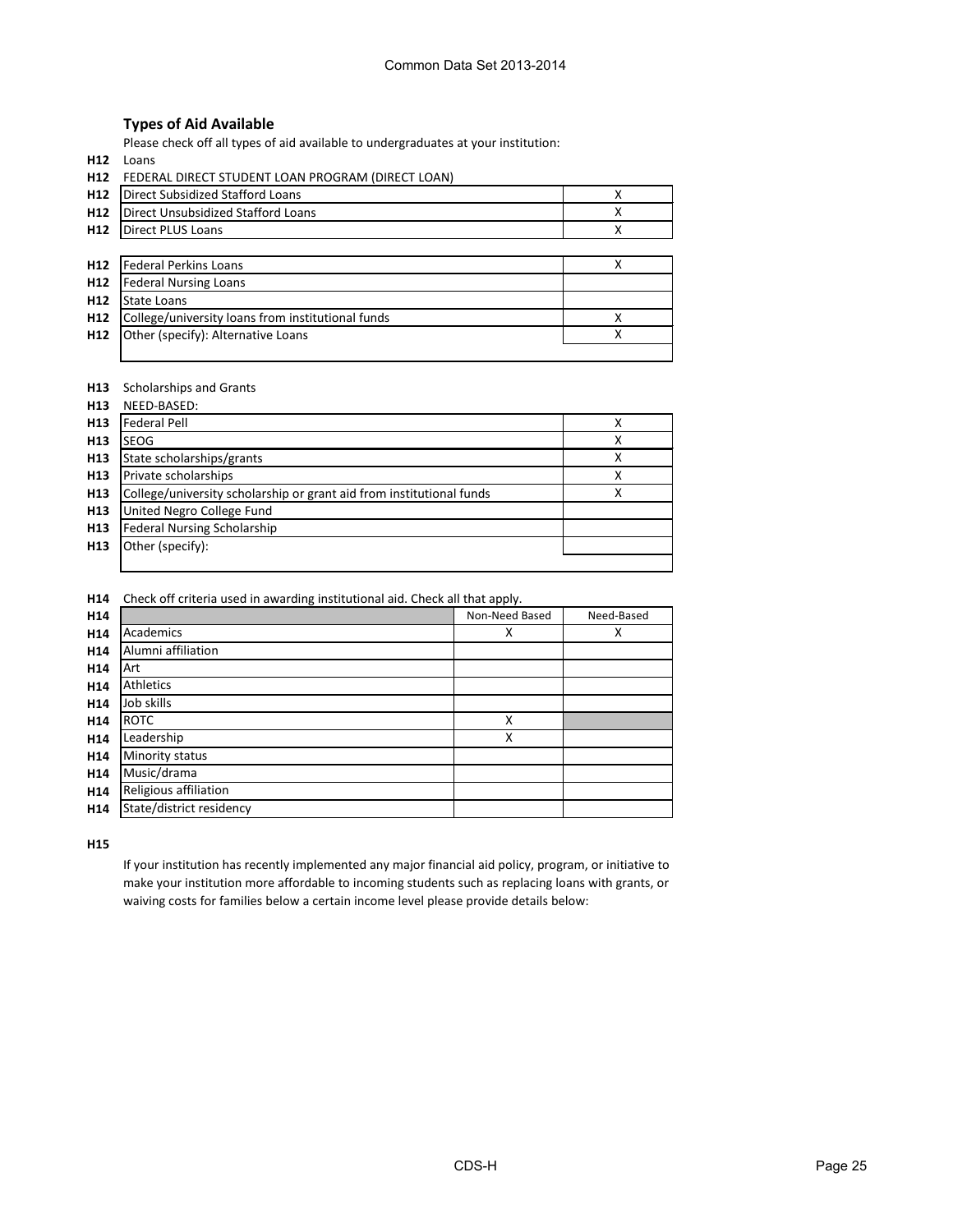# **I. INSTRUCTIONAL FACULTY AND CLASS SIZE**

#### **Please report the number of instructional faculty members in each category for Fall 2013. Include faculty who are on your institution's payroll on the census date your institution uses for IPEDS/AAUP.**

**I1**

The following definition of full-time instructional faculty is used by the American Association of University Professors (AAUP) in its annual Faculty Compensation Survey (the part time definitions are not used by AAUP). Instructional Faculty is defined as those members of the instructional-research staff whose major regular assignment is instruction, including those with released time for research. Use the chart below to determine inclusions and exclusions:

|                                                                                                                                                                                                                                         | Full-time | Part-time                                                                       |
|-----------------------------------------------------------------------------------------------------------------------------------------------------------------------------------------------------------------------------------------|-----------|---------------------------------------------------------------------------------|
| (a) instructional faculty in preclinical and clinical medicine, faculty who are not paid (e.g., those<br>who donate their services or are in the military), or research-only faculty, post-doctoral fellows,<br>or pre-doctoral fellows | Exclude   | Include only if<br>they teach one<br>or more non-<br>clinical credit<br>courses |
| (b) administrative officers with titles such as dean of students, librarian, registrar, coach, and the<br>like, even though they may devote part of their time to classroom instruction and may have<br>faculty status                  | Exclude   | Include if they<br>teach one or<br>more non-<br>clinical credit<br>courses      |
| (c) other administrators/staff who teach one or more non-clinical credit courses even though<br>they do not have faculty status                                                                                                         | Exclude   | Include                                                                         |
| (d) undergraduate or graduate students who assist in the instruction of courses, but have titles<br>such as teaching assistant, teaching fellow, and the like                                                                           | Exclude   | Exclude                                                                         |
| (e) faculty on sabbatical or leave with pay                                                                                                                                                                                             | Include   | Exclude                                                                         |
| (f) faculty on leave without pay                                                                                                                                                                                                        | Exclude   | Exclude                                                                         |
| (g) replacement faculty for faculty on sabbatical leave or leave with pay                                                                                                                                                               | Exclude   | Include                                                                         |

*Full-time instructional faculty:* faculty employed on a full-time basis for instruction (including those with released time for research)

*Part-time instructional faculty:* Adjuncts and other instructors being paid solely for part-time classroom instruction. Also includes full-time faculty teaching less than two semesters, three quarters, two trimesters, or two four-month sessions. Employees who are not considered full-time instructional faculty but who teach one or more non-clinical credit courses may be counted as parttime faculty.

*Minority faculty: includes faculty who designate themselves as Black, non-Hispanic; American Indian or Alaska Native; Asian, Native Hawaiian or other Pacific Islander, or Hispanic.* 

*Doctorate: includes such degrees as Doctor of Philosophy, Doctor of Education, Doctor of Juridical Science, and Doctor of Public Health in any field such as arts, sciences, education, engineering, business, and public administration. Also includes terminal degrees formerly designated as "first professional," including dentistry (DDS or DMD), medicine (MD), optometry (OD), osteopathic medicine (DO), pharmacy (DPharm or BPharm), podiatric medicine (DPM), veterinary medicine (DVM), chiropractic (DC or DCM), or law (JD).*

*Terminal degree:* the highest degree in a field: example, M. Arch (architecture) and MFA (master of fine arts).

| $\mathbf{11}$ |    |                                                                          | Full-Time | Part-Time | Total |
|---------------|----|--------------------------------------------------------------------------|-----------|-----------|-------|
| $\mathbf{11}$ | a) | Total number of instructional faculty                                    | 135       | 24        | 159   |
| $\mathbf{11}$ | b) | Total number who are members of minority groups                          | 26        |           | 30    |
| $\mathbf{11}$ |    | Total number who are women                                               | 41        |           | 48    |
| $\mathbf{11}$ | d) | Total number who are men                                                 | 94        | 17        | 111   |
| $\mathbf{11}$ | e. | Total number who are nonresident aliens (international)                  |           |           | 8     |
| $\mathbf{11}$ |    | Total number with doctorate, or other terminal degree                    | 134       | 22        | 156   |
|               | g) | Total number whose highest degree is a master's but not a terminal       |           |           |       |
| $\mathbf{11}$ |    | master's                                                                 |           |           |       |
| $\mathbf{11}$ |    | Total number whose highest degree is a bachelor's                        |           |           |       |
|               |    | Total number whose highest degree is unknown or other (Note: Items f, g, |           |           |       |
| 11            |    | h, and i must sum up to item a.)                                         |           |           | 0     |
|               |    | Total number in stand-alone graduate/ professional programs in which     |           |           |       |
| $\mathbf{11}$ |    | faculty teach virtually only graduate-level students                     |           |           |       |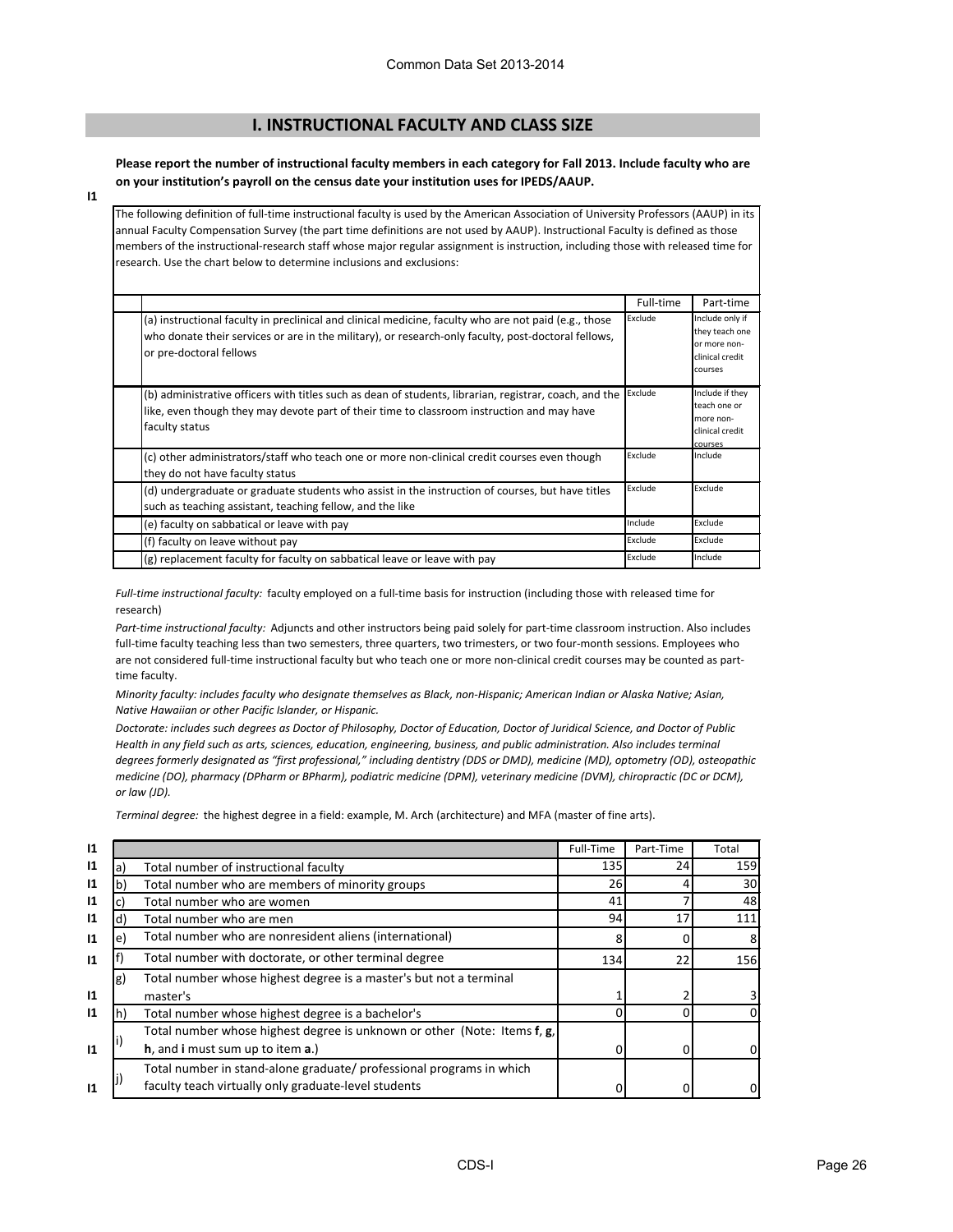**A list of faculty members is obtained from the Dean of Faculty's office. Information on status and credentials is provided by the Dean of Faculty's office. CDS definitions are used in determining the full/part time faculty and who to include in the counts. Keck Science faculty assigned to CMC are included in figures.**

#### **I2 Student to Faculty Ratio**

Report the Fall 2013 ratio of full-time equivalent students (full-time plus 1/3 part time) to full-time equivalent instructional faculty (full time plus 1/3 part time). In the ratio calculations, exclude both faculty and students in standalone graduate or professional programs such as medicine, law, veterinary, dentistry, social work, business, or public health in which faculty teach virtually only graduate-level students. Do not count undergraduate or graduate student teaching assistants as faculty.

| 12 | : Student to Faculty ratio<br>כוחי<br>all | 9 to 1 | Ilbased on | 1.254.22<br>1254.33 students |
|----|-------------------------------------------|--------|------------|------------------------------|
|    |                                           |        | and        | .                            |

**Calculated by taking the full-time equivalent students (undergraduate and graduate) in Claremont, Washington D.C., and Silicon Valley as of the fall census date (full-time plus 1/3 part-time students) to the full-time equivalent instructional faculty (full-time plus 1/3 part-time). Keck Science faculty assigned to CMC are included in figures. The faculty counts do not include teaching assistants.** 

#### **I3 Undergraduate Class Size**

**I3**

In the table below, please use the following definitions to report information about the size of classes and class sections offered in the Fall 2013 term.

*Class Sections:* A class section is an organized course offered for credit, identified by discipline and number, meeting at a stated time or times in a classroom or similar setting, and not a subsection such as a laboratory or discussion session. Undergraduate class sections are defined as any sections in which at least one degree-seeking undergraduate student is enrolled for credit. Exclude distance learning classes and noncredit classes and individual instruction such as dissertation or thesis research, music instruction, or one-to-one readings. Exclude students in independent study, co-operative programs, internships, foreign language taped tutor sessions, practicums, and all students in one-on-one classes. Each class section should be counted only once and should not be duplicated because of course catalog cross-listings.

*Class Subsections:* A class subsection includes any subsection of a course, such as laboratory, recitation, and discussion subsections that are supplementary in nature and are scheduled to meet separately from the lecture portion of the course. Undergraduate subsections are defined as any subsections of courses in which degree-seeking undergraduate students enrolled for credit. As above, exclude noncredit classes and individual instruction such as dissertation or thesis research, music instruction, or one-to-one readings. Each class subsection should be counted only once and should not be duplicated because of cross-listings.

Using the above definitions, please report for each of the following class-size intervals the number of class sections and class subsections offered in Fall 2013. For example, a lecture class with 800 students who met at another time in 40 separate labs with 20 students should be counted once in the "100+" column in the class section column and 40 times under the "20-29" column of the class subsections table.

| 13              |                       |       |       |           | Undergraduate Class Size (provide numbers) |       |       |        |              |        |
|-----------------|-----------------------|-------|-------|-----------|--------------------------------------------|-------|-------|--------|--------------|--------|
| 13              | <b>CLASS SECTIONS</b> | 2-9   | 10-19 | $20 - 29$ | 30-39                                      | 40-49 | 50-99 | $100+$ | Total        | % < 20 |
| $\overline{13}$ |                       | 20    | 230   | 30        | 8                                          |       |       |        | 294          | 85%    |
|                 |                       |       |       |           |                                            |       |       |        |              |        |
| 13              | <b>CLASS SUB-</b>     | $2-9$ | 10-19 | $20 - 29$ | 30-39                                      | 40-49 | 50-99 | $100+$ | <b>Total</b> |        |
| 13              | <b>SECTIONS</b>       |       |       |           |                                            |       |       |        |              |        |

#### **Number of Class Sections with Undergraduates Enrolled**

**Obtained by analyzing student enrollment figures for each semester from the Registrar's Office. Data reported is as of fall census date and excludes Independent Study, internships, Senior Thesis, Debate, Off-campus Study, Physical Education, Military Science and non-CMC Joint Language courses. Cross-Listed courses and enrollments are concatenated. Keck Science figures are included, based on budget proportions.**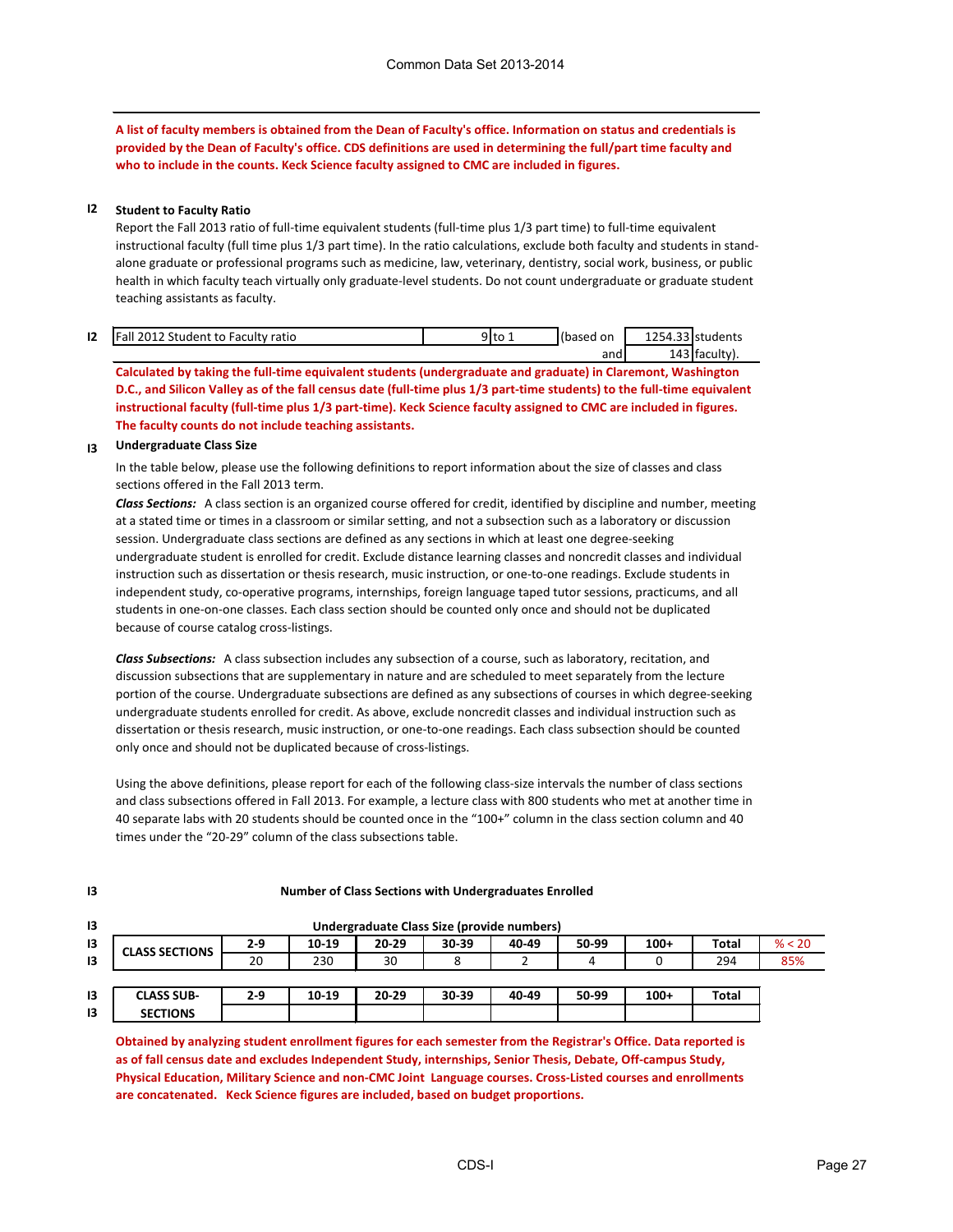# **J. DEGREES CONFERRED**

#### **J1 Degrees conferred between July 1, 2012 and June 30, 2013**

**J1** For each of the following discipline areas, provide the percentage of diplomas/certificates, associate, and bachelor's degrees awarded. To determine the percentage, use majors, not headcount (e.g., students with one degree but a double major will be represented twice). Calculate the percentage from your institution's IPEDS Completions by using the sum of 1st and 2nd majors for each CIP code as the numerator and the sum of the Grand Total by 1st Majors and the Grand Total by 2nd major as the denominator. If you prefer, you can compute the percentages using 1st majors only.

| J1             |                                                |                     |                  | <b>Bachelor's</b>     | <b>Bachelor's</b> | <b>CIP 2010</b>      |
|----------------|------------------------------------------------|---------------------|------------------|-----------------------|-------------------|----------------------|
|                |                                                | Diploma/            |                  | (1st Major &          |                   |                      |
|                | <b>Category</b>                                | <b>Certificates</b> | <b>Associate</b> | <b>Doubles, IPEDS</b> | (Singles, Duals,  | <b>Categories to</b> |
|                |                                                |                     |                  | <b>Completions)</b>   | & Doubles)        | Include              |
| J1             | Agriculture                                    |                     |                  |                       |                   | 1                    |
| J1             | Natural resources and conservation             |                     |                  | 2.32%                 | 1.74%             | 3                    |
| J1             | Architecture                                   |                     |                  |                       |                   | 4                    |
| J1             | Area, ethnic, and gender studies               |                     |                  | 2.32%                 | 2.48%             | 5                    |
| J1             | Communication/journalism                       |                     |                  | 2.32%                 | 1.99%             | 9                    |
| J1             | Communication technologies                     |                     |                  |                       |                   | 10                   |
| J1             | Computer and information sciences              |                     |                  | 0.33%                 | 0.25%             | 11                   |
| J1             | Personal and culinary services                 |                     |                  |                       |                   | 12                   |
| <b>J1</b>      | Education                                      |                     |                  |                       |                   | 13                   |
| J1             | Engineering                                    |                     |                  | 0.33%                 | 0.25%             | 14                   |
| <b>J1</b>      | Engineering technologies                       |                     |                  | 0.99%                 | 0.74%             | 15                   |
| <b>J1</b>      | Foreign languages, literatures, and            |                     |                  | 1.32%                 | 5.96%             | 16                   |
|                | linguistics                                    |                     |                  |                       |                   |                      |
| J1             | Family and consumer sciences                   |                     |                  |                       |                   | 19                   |
| <b>J1</b>      | Law/legal studies                              |                     |                  | 0.33%                 | 1.99%             | 22                   |
| J1             | English                                        |                     |                  | 4.97%                 | 5.21%             | 23                   |
| <b>J1</b>      | Liberal arts/general studies                   |                     |                  |                       |                   | 24                   |
| J1             | Library science                                |                     |                  |                       |                   | 25                   |
| J1             | <b>Biological/life sciences</b>                |                     |                  | 5.63%                 | 4.22%             | 26                   |
| J1             | Mathematics and statistics                     |                     |                  | 1.32%                 | 3.23%             | 27                   |
| J1             | Military science and military technologies     |                     |                  |                       |                   | 28 & 29              |
| J1             | Interdisciplinary studies                      |                     |                  | 5.30%                 | 4.22%             | 30                   |
| J1             | Parks and recreation                           |                     |                  |                       |                   | 31                   |
| J1             | Philosophy and religious studies               |                     |                  | 2.32%                 | 2.73%             | 38                   |
| <b>J1</b>      | Theology and religious vocations               |                     |                  |                       |                   | 39                   |
| J1             | Physical sciences                              |                     |                  | 1.66%                 | 1.24%             | 40                   |
| <b>J1</b>      | Science technologies                           |                     |                  |                       |                   | 41                   |
| J1             | Psychology                                     |                     |                  | 6.62%                 | 6.45%             | 42                   |
| <b>J1</b>      | Homeland Security, law enforcement,            |                     |                  |                       |                   | 43                   |
|                | firefighting, and protective services          |                     |                  |                       |                   |                      |
| J1             | Public administration and social services      |                     |                  | 0.33%                 | 0.25%             | 44                   |
| J <sub>1</sub> | Social sciences                                |                     |                  | 45.70%                | 41.69%            | 45                   |
| J1             | <b>Construction trades</b>                     |                     |                  |                       |                   | 46                   |
| J1             | Mechanic and repair technologies               |                     |                  |                       |                   | 47                   |
| J1             | Precision production                           |                     |                  |                       |                   | 48                   |
| J1             | Transportation and materials moving            |                     |                  |                       |                   | 49                   |
| J1             | Visual and performing arts                     |                     |                  | 0.33%                 | 1.74%             | 50                   |
| J1             | <b>Health professions and related programs</b> |                     |                  |                       |                   | 51                   |
| J1             | Business/marketing                             |                     |                  | 11.92%                | 9.93%             | 52                   |
| J1             | History                                        |                     |                  | 3.64%                 | 3.72%             | 54                   |
| J1             | Other                                          |                     |                  |                       |                   |                      |
| J1             | TOTAL (should = 100%)                          | 0.00%               | 0.00%            | 100.00%               | 100.00%           |                      |

**Students who earned a bachelor's or master's degree after July 1st and prior to June 30th of the following year are considered members of the Commencement Cohort. A report on the degrees earned in September, December and May (using a cut-off date of July 1st) is run from the student database. The majors reported in the first Bachelor's column come from the first and double majors categories in the database. The dual major listed second is not reported to IPEDS, as they do not fit into the survey criteria and are peculiar to CMC. They are included in the column noted above.**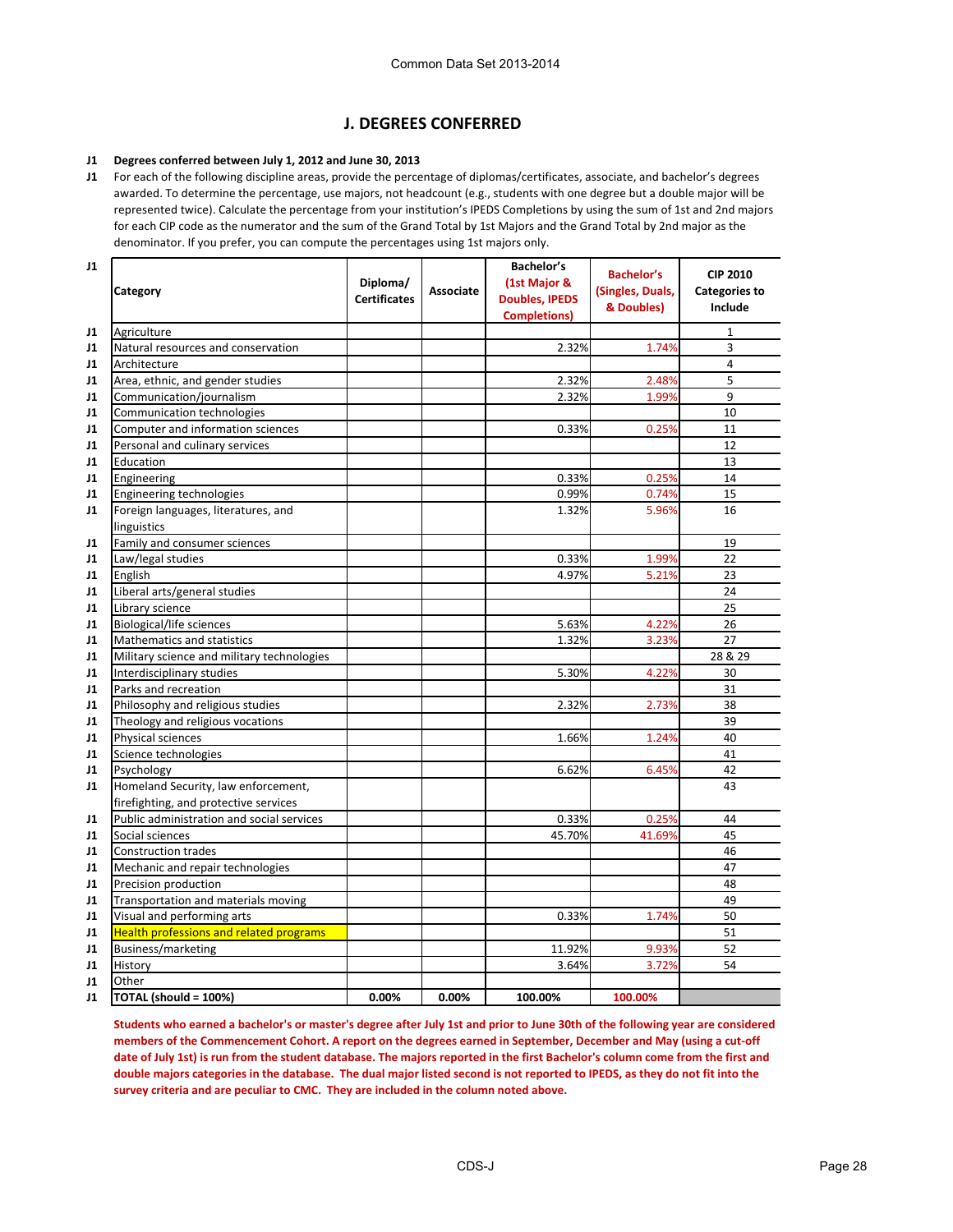# **Common Data Set Definitions**

**All definitions related to the financial aid section appear at the end of the Definitions document.**

Items preceded by an asterisk (\*) represent definitions agreed to among publishers which do not appear on the CDS document but may be present on individual publishers' surveys.

**\* Academic advisement:** Plan under which each student is assigned to a faculty member or a trained adviser, who, through regular meetings, helps the student plan and implement immediate and long-term academic and vocational goals.

**Accelerated program:** Completion of a college program of study in fewer than the usual number of years, most often by attending summer sessions and carrying extra courses during the regular academic term**.**

**Admitted student:** Applicant who is offered admission to a degree-granting program at your institution. **\* Adult student services:** Admission assistance, support, orientation, and other services expressly for adults who have started college for the first time, or who are re-entering after a lapse of a few years.

**American Indian or Alaska Native:** A person having origins in any of the original peoples of North and South America (including Central America) and maintaining tribal affiliation or community attachment.

**Applicant (first-time, first year):** An individual who has fulfilled the institution's requirements to be considered for admission (including payment or waiving of the application fee, if any) and who has been notified of one of the following actions: admission, nonadmission, placement on waiting list, or application withdrawn (by applicant or institution).

**Application fee:** That amount of money that an institution charges for processing a student's application for acceptance. This amount is *not* creditable toward tuition and required fees, nor is it refundable if the student is not admitted to the institution.

**Asian:** A person having origins in any of the original peoples of the Far East, Southeast Asia, or the Indian subcontinent, including, for example, Cambodia, China, India, Japan, Korea, Malaysia, Pakistan, the Philippine Islands, Thailand, and Vietnam.

**Associate degree:** An award that normally requires at least two but less than four years of full-time equivalent college work.

**Bachelor's degree:** An award (baccalaureate or equivalent degree, as determined by the Secretary of the U.S. Department of Education) that normally requires at least four years but *not* more than five years of full-time equivalent college-level work. This includes ALL bachelor's degrees conferred in a five-year cooperative (workstudy plan) program. (A cooperative plan provides for alternate class attendance and employment in business, industry, or government; thus, it allows students to combine actual work experience with their college studies.) Also, it includes bachelor's degrees in which the normal four years of work are completed in three years.

**Black or African American:** A person having origins in any of the black racial groups of Africa.

**Board (charges):** Assume average cost for 19 meals per week or the maximum meal plan. **Books and supplies (costs):** Average cost of books and supplies. Do not include unusual costs for special groups of students (e.g., engineering or art majors), unless they constitute the majority of students at your institution.

**Calendar system:** The method by which an institution structures most of its courses for the academic year. **Campus Ministry:** Religious student organizations (denominational or nondenominational) devoted to fostering religious life on college campuses. May also refer to Campus Crusade for Christ, an interdenominational Christian organization.

**\* Career and placement services:** A range of services, including (often) the following: coordination of visits of employers to campus; aptitude and vocational testing; interest inventories, personal counseling; help in resume writing, interviewing, launching the job search; listings for those students desiring employment and those seeking permanent positions; establishment of a permanent reference folder; career resource materials.

**Carnegie units:** One year of study or the equivalent in a secondary school subject.

**Certificate:** See **Postsecondary award, certificate, or diploma.**

**Class rank:** The relative numerical position of a student in his or her graduating class, calculated by the high school on the basis of grade-point average, whether weighted or unweighted.

**College-preparatory program:** Courses in academic subjects (English, history and social studies, foreign languages, mathematics, science, and the arts) that stress preparation for college or university study.

**Common Application:** The standard application form distributed by the National Association of Secondary School Principals for a large number of private colleges who are members of the Common Application Group.

**\* Community service program:** Referral center for students wishing to perform volunteer work in the community or participate in volunteer activities coordinated by academic departments.

**Commuter:** A student who lives off campus in housing that is not owned by, operated by, or affiliated with the college. This category includes students who commute from home and students who have moved to the area to attend college.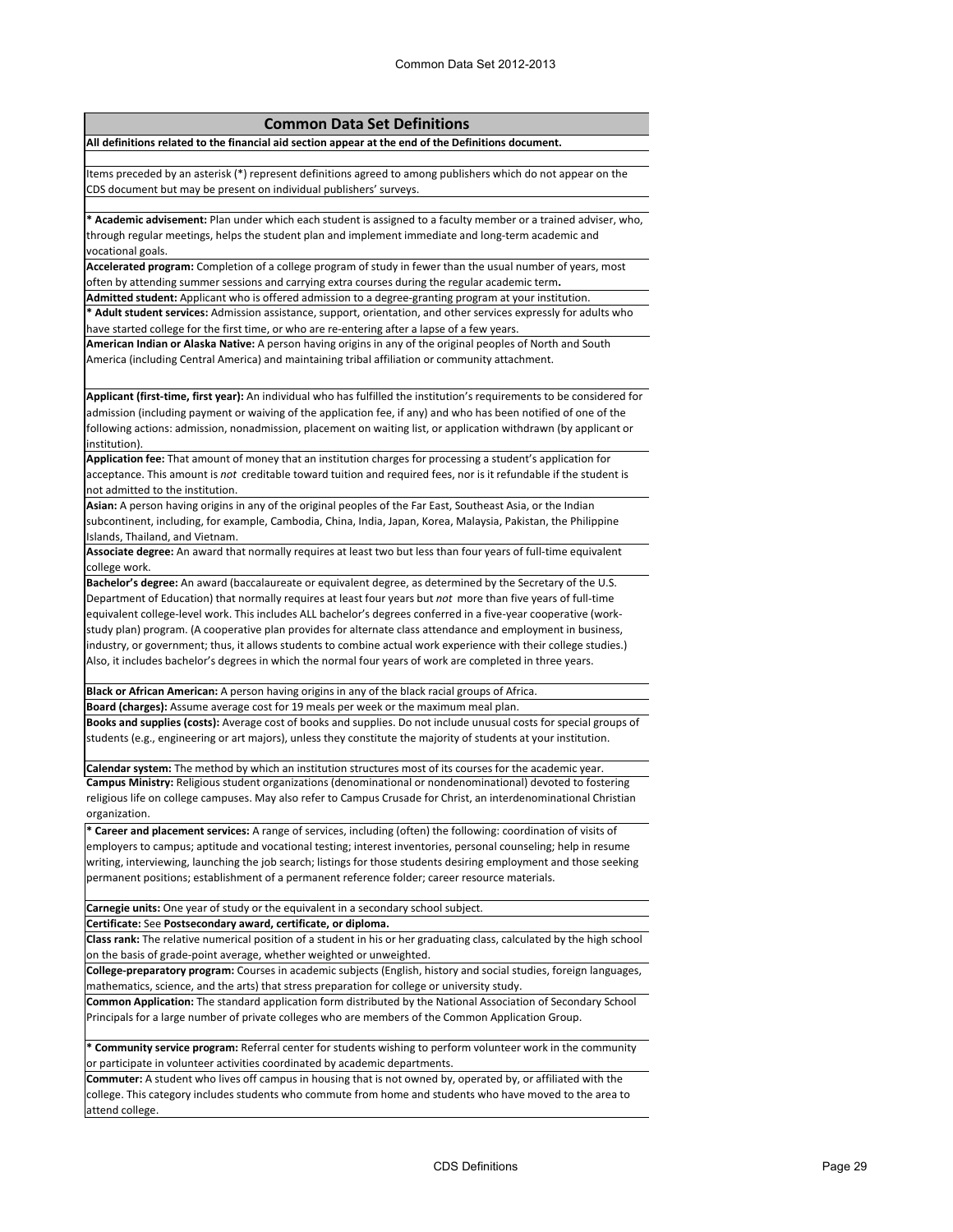**Contact hour:** A unit of measure that represents an hour of scheduled instruction given to students. Also referred to as clock hour. **Continuous basis (for program enrollment):** A calendar system classification that is used by institutions that enroll students at any time during the academic year. For example, a cosmetology school or a word processing school might allow students to enroll and begin studies at various times, with no requirement that classes begin on a certain date. **Cooperative education program:** A program that provides for alternate class attendance and employment in business, industry, or government. **Cooperative housing:** College-owned, -operated, or -affiliated housing in which students share room and board expenses and participate in household chores to reduce living expenses. **\* Counseling service:** Activities designed to assist students in making plans and decisions related to their education, career, or personal development. **Credit:** Recognition of attendance or performance in an instructional activity (course or program) that can be applied by a recipient toward the requirements for a degree, diploma, certificate, or other formal award. **Credit course:** A course that, if successfully completed, can be applied toward the number of courses required for achieving a degree, diploma, certificate, or other formal award. **Credit hour:** A unit of measure representing an hour (50 minutes) of instruction over a 15-week period in a semester or trimester system or a 10-week period in a quarter system. It is applied toward the total number of hours needed for completing the requirements of a degree, diploma, certificate, or other formal award. **Cross-registration:** A system whereby students enrolled at one institution may take courses at another institution without having to apply to the second institution. **Deferred admission:** The practice of permitting admitted students to postpone enrollment, usually for a period of one academic term or one year. **Degree:** An award conferred by a college, university, or other postsecondary education institution as official recognition for the successful completion of a program of studies. **Degree-seeking students:** Students enrolled in courses for credit who are recognized by the institution as seeking a degree or formal award. At the undergraduate level, this is intended to include students enrolled in vocational or occupational programs. **Differs by program (calendar system):** A calendar system classification that is used by institutions that have occupational/vocational programs of varying length. These schools may enroll students at specific times depending on the program desired. For example, a school might offer a two-month program in January, March, May, September, and November; and a three-month program in January, April, and October. **Diploma:** See **Postsecondary award, certificate, or diploma. Distance learning:** An option for earning course credit at off-campus locations via cable television, internet, satellite classes, videotapes, correspondence courses, or other means. **Doctor's degree-research/scholarship:** A Ph.D. or other doctor's degree that requires advanced work beyond the master's level, including the preparation and defense of a dissertation based on original research, or the planning and execution of an original project demonstrating substantial artistic or scholarly achievement. Some examples of this type of degree may include Ed.D., D.M.A., D.B.A., D.Sc., D.A., or D.M, and others, as designated by the awarding institution. **Doctor's degree-professional practice:** A doctor's degree that is conferred upon completion of a program providing the knowledge and skills for the recognition, credential, or license required for professional practice. The degree is awarded after a period of study such that the total time to the degree, including both pre-professional and professional preparation, equals at least six full-time equivalent academic years. Some of these degrees were formerly classified as "first-professional" and may include: Chiropractic (D.C. or D.C.M.); Dentistry (D.D.S. or D.M.D.); Law (L.L.B. or J.D.); Medicine (M.D.); Optometry (O.D.); Osteopathic Medicine (D.O); Pharmacy (Pharm.D.); Podiatry (D.P.M., Pod.D., D.P.); or, Veterinary Medicine (D.V.M.), and others, as designated by the awarding institution. **Doctor's degree-other:** A doctor's degree that does not meet the definition of a doctor's degree research/scholarship or a doctor's degree - professional practice. **Double major:** Program in which students may complete two undergraduate programs of study simultaneously.

**Dual enrollment:** A program through which high school students may enroll in college courses while still enrolled in high school. Students are not required to apply for admission to the college in order to participate.

**Early action plan:** An admission plan that allows students to apply and be notified of an admission decision well in advance of the regular notification dates. If admitted, the candidate is not committed to enroll; the student may reply to the offer under the college's regular reply policy.

**Early admission:** A policy under which students who have not completed high school are admitted and enroll full time in college, usually after completion of their junior year.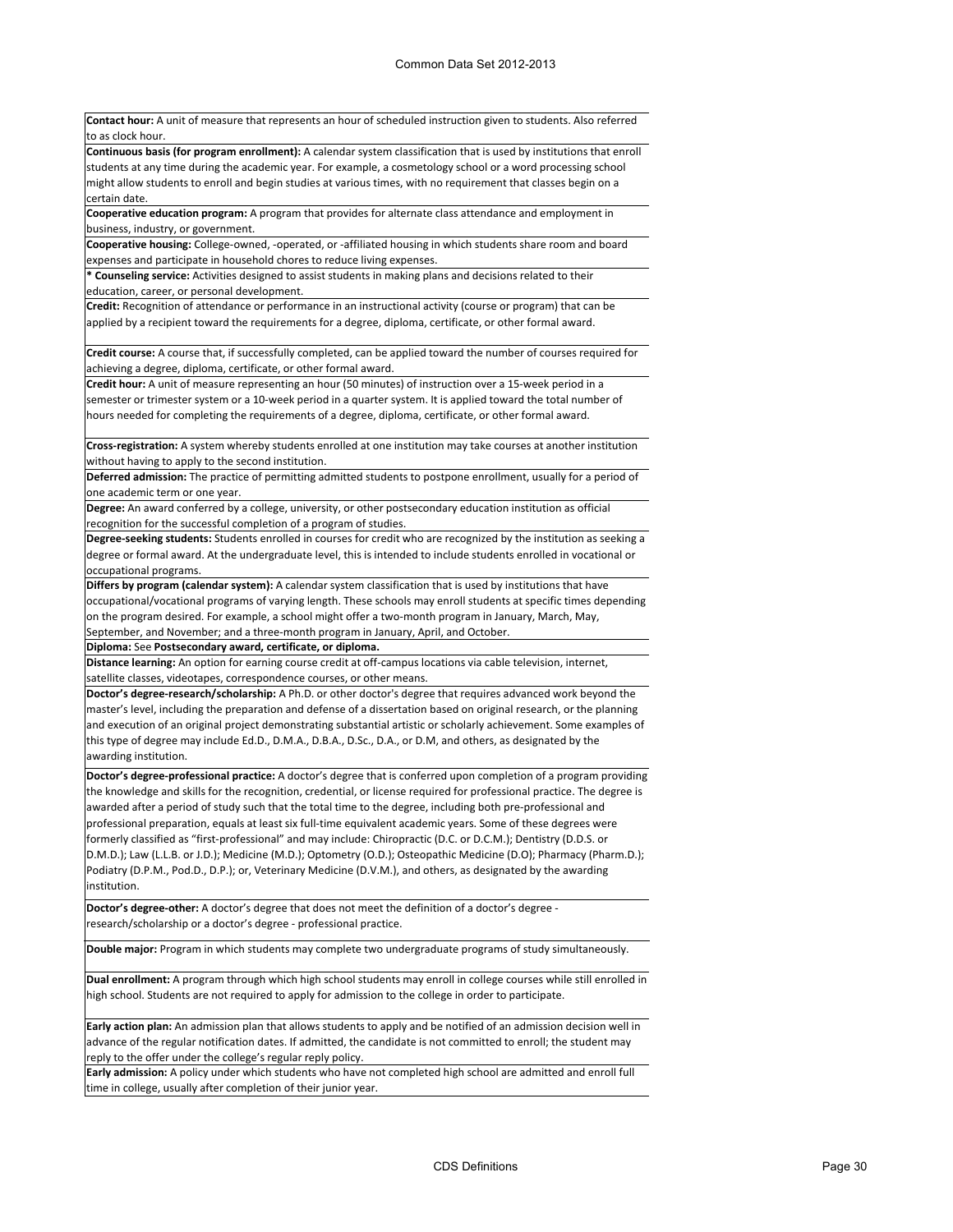**Early decision plan:** A plan that permits students to apply and be notified of an admission decision (and financial aid offer if applicable) well in advance of the regular notification date. Applicants agree to accept an offer of admission and, if admitted, to withdraw their applications from other colleges. There are three possible decisions for early decision applicants: admitted, denied, or not admitted but forwarded for consideration with the regular applicant pool, without prejudice.

**English as a Second Language (ESL):** A course of study designed specifically for students whose native language is not English.

**Exchange student program-domestic:** Any arrangement between a student and a college that permits study for a semester or more at another college **in the United States** without extending the amount of time required for a degree. **See also Study abroad**.

**External degree program:** A program of study in which students earn credits toward a degree through independent study, college courses, proficiency examinations, and personal experience. External degree programs require minimal or no classroom attendance.

**Extracurricular activities (as admission factor):** Special consideration in the admissions process given for participation in both school and nonschool-related activities of interest to the college, such as clubs, hobbies, student government, athletics, performing arts, etc.

**First-time student:** A student attending any institution for the first time at the level enrolled. Includes students enrolled in the fall term who attended a postsecondary institution for the first time at the same level in the prior summer term. Also includes students who entered with advanced standing (college credit earned before graduation from high school).

**First-time, first-year (freshman) student:** A student attending any institution for the first time at the undergraduate level. Includes students enrolled in the fall term who attended college for the first time in the prior summer term. Also includes students who entered with advanced standing (college credits earned before graduation from high school).

**First-year student:** A student who has completed less than the equivalent of 1 full year of undergraduate work; that is, less than 30 semester hours (in a 120-hour degree program) or less than 900 contact hours.

**Freshman:** A first-year undergraduate student.

**\*Freshman/new student orientation:** Orientation addressing the academic, social, emotional, and intellectual issues involved in beginning college. May be a few hours or a few days in length; at some colleges, there is a fee.

**Full-time student (undergraduate):** A student enrolled for 12 or more semester credits, 12 or more quarter credits, or 24 or more contact hours a week each term.

**Geographical residence (as admission factor):** Special consideration in the admission process given to students from a particular region, state, or country of residence.

**Grade-point average (academic high school GPA):** The sum of grade points a student has earned in secondary school divided by the number of courses taken. The most common system of assigning numbers to grades counts four points for an A, three points for a B, two points for a C, one point for a D, and no points for an E or F. Unweighted GPA's assign the same weight to each course. Weighting gives students additional points for their grades in advanced or honors courses.

**Graduate student:** A student who holds a bachelor's or equivalent, and is taking courses at the post-baccalaureate level.

**\* Health services:** Free or low cost on-campus primary and preventive health care available to students.

**High school diploma or recognized equivalent:** A document certifying the successful completion of a prescribed secondary school program of studies, or the attainment of satisfactory scores on the Tests of General Educational Development (GED), or another state-specified examination.

**Hispanic or Latino:** A person of Mexican, Puerto Rican, Cuban, South or Central American, or other Spanish culture or origin, regardless of race.

**Honors program:** Any special program for very able students offering the opportunity for educational enrichment, independent study, acceleration, or some combination of these.

**Independent study:** Academic work chosen or designed by the student with the approval of the department concerned, under an instructor's supervision, and usually undertaken outside of the regular classroom structure.

**In-state tuition:** The tuition charged by institutions to those students who meet the state's or institution's residency requirements.

**International student:** See **Nonresident alien.**

**International student group:** Student groups that facilitate cultural dialogue, support a diverse campus, assist international students in acclimation and creating a social network.

**Internship:** Any short-term, supervised work experience usually related to a student's major field, for which the student earns academic credit. The work can be full- or part-time, on- or off-campus, paid or unpaid.

**\* Learning center:** Center offering assistance through tutors, workshops, computer programs, or audiovisual equipment in reading, writing, math, and skills such as taking notes, managing time, taking tests.

**\* Legal services:** Free or low cost legal advice for a range of issues (personal and other).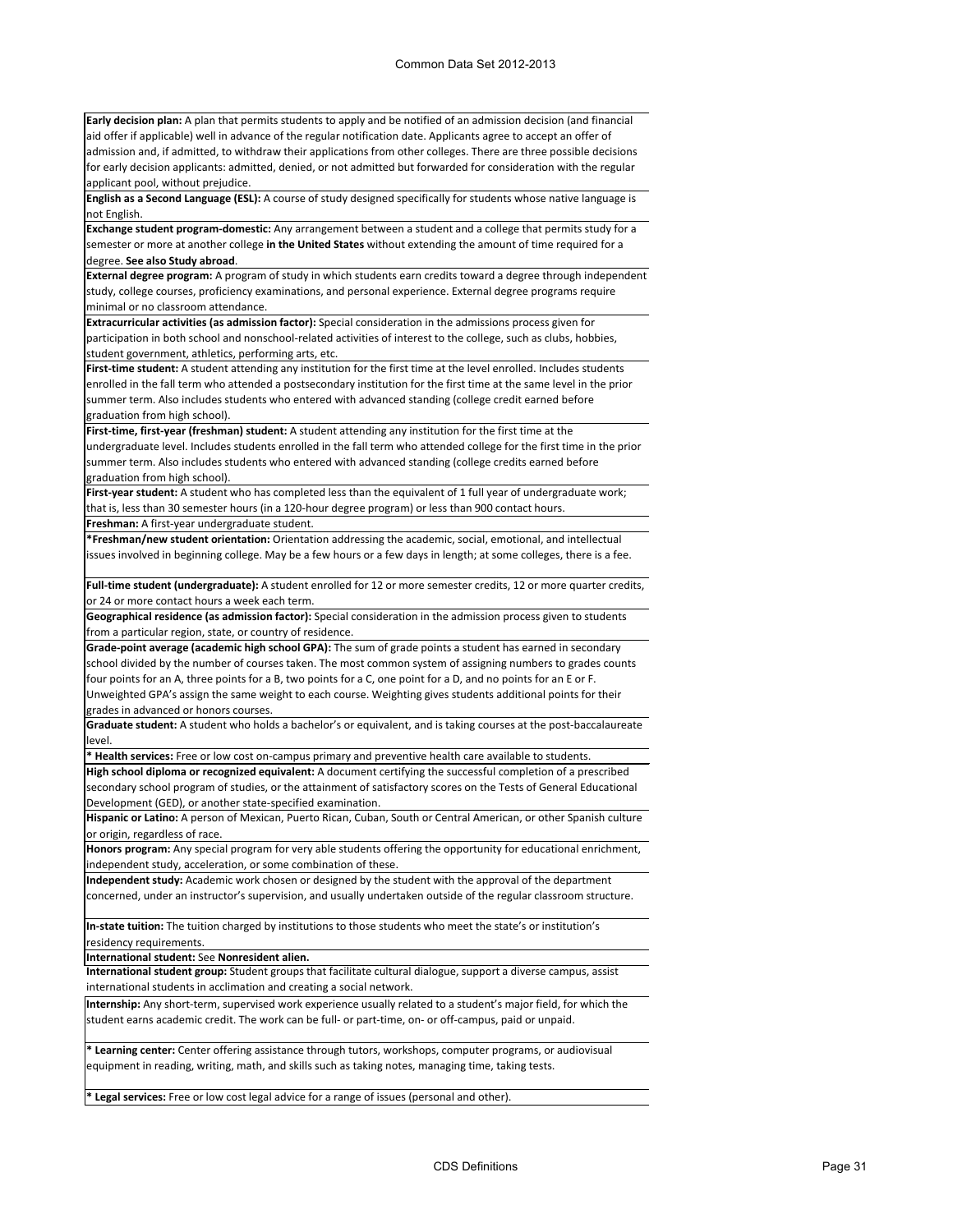**Liberal arts/career combination:** Program in which a student earns undergraduate degrees in two separate fields, one in a liberal arts major and the other in a professional or specialized major, whether on campus or through cross‑registration.

**Master's degree:** An award that requires the successful completion of a program of study of generally one or two full-time equivalent academic years of work beyond the bachelor's degree. Some of these degrees, such as those in Theology (M.Div., M.H.L./Rav) that were formerly classified as "first-professional", may require more than two fulltime equivalent academic years of work.

**Minority affiliation (as admission factor):** Special consideration in the admission process for members of designated racial/ethnic minority groups.

**\* Minority student center:** Center with programs, activities, and/or services intended to enhance the college experience of students of color.

**Model United Nations:** A simulation activity focusing on conflict resolution, globalization, and diplomacy. Assuming roles as foreign ambassadors and "delegates," students conduct research, engage in debate, draft resolutions, and may participate in a national Model UN conference.

**Native Hawaiian or Other Pacific Islander:** A person having origins in any of the original peoples of Hawaii, Guam, Samoa, or other Pacific Islands.

**Nonresident alien:** A person who is not a citizen or national of the United States and who is in this country on a visa or temporary basis and does not have the right to remain indefinitely.

**\* On-campus day care:** Licensed day care for students' children (usually age 3 and up); usually for a fee.

**Open admission:** Admission policy under which virtually all secondary school graduates or students with GED equivalency diplomas are admitted without regard to academic record, test scores, or other qualifications.

**Other expenses (costs):** Include average costs for clothing, laundry, entertainment, medical (if not a required fee), and furnishings.

**Out-of-state tuition:** The tuition charged by institutions to those students who do not meet the institution's or state's residency requirements.

**Part-time student (undergraduate):** A student enrolled for fewer than 12 credits per semester or quarter, or fewer than 24 contact hours a week each term.

**\* Personal counseling**: One-on-one or group counseling with trained professionals for students who want to explore personal, educational, or vocational issues.

**Post-baccalaureate certificate:** An award that requires completion of an organized program of study requiring 18 credit hours beyond the bachelor's; designed for persons who have completed a baccalaureate degree but do not meet the requirements of academic degrees carrying the title of master.

**Post-master's certificate:** An award that requires completion of an organized program of study of 24 credit hours beyond the master's degree but does not meet the requirements of academic degrees at the doctoral level.

**Postsecondary award, certificate, or diploma:** Includes the following three IPEDS definitions for postsecondary awards, certificates, and diplomas of varying durations and credit/contact hour requirements—

*Less Than 1 Academic Year:* Requires completion of an organized program of study at the postsecondary level (below the baccalaureate degree) in less than 1 academic year (2 semesters or 3 quarters) or in less than 900 contact hours by a student enrolled full-time.

*At Least 1 But Less Than 2 Academic Years:* Requires completion of an organized program of study at the postsecondary level (below the baccalaureate degree) in at least 1 but less than 2 full-time equivalent academic years, or designed for completion in at least 30 but less than 60 credit hours, or in at least 900 but less than 1,800 contact hours.

*At Least 2 But Less Than 4 Academic Years:* Requires completion of an organized program of study at the postsecondary level (below the baccalaureate degree) in at least 2 but less than 4 full-time equivalent academic years, or designed for completion in at least 60 but less than 120 credit hours, or in at least 1,800 but less than 3,600 contact hours.

**Private institution:** An educational institution controlled by a private individual(s) or by a nongovernmental agency, usually supported primarily by other than public funds, and operated by other than publicly elected or appointed officials.

**Private for-profit institution:** A private institution in which the individual(s) or agency in control receives compensation, other than wages, rent, or other expenses for the assumption of risk.

**Private nonprofit institution:** A private institution in which the individual(s) or agency in control receives no compensation, other than wages, rent, or other expenses for the assumption of risk. These include both independent nonprofit schools and those affiliated with a religious organization.

**Proprietary institution:** See **Private for-profit institution.**

**Public institution:** An educational institution whose programs and activities are operated by publicly elected or appointed school officials, and which is supported primarily by public funds.

**Quarter calendar system:** A calendar system in which the academic year consists of three sessions called quarters of about 12 weeks each. The range may be from 10 to 15 weeks. There may be an additional quarter in the summer.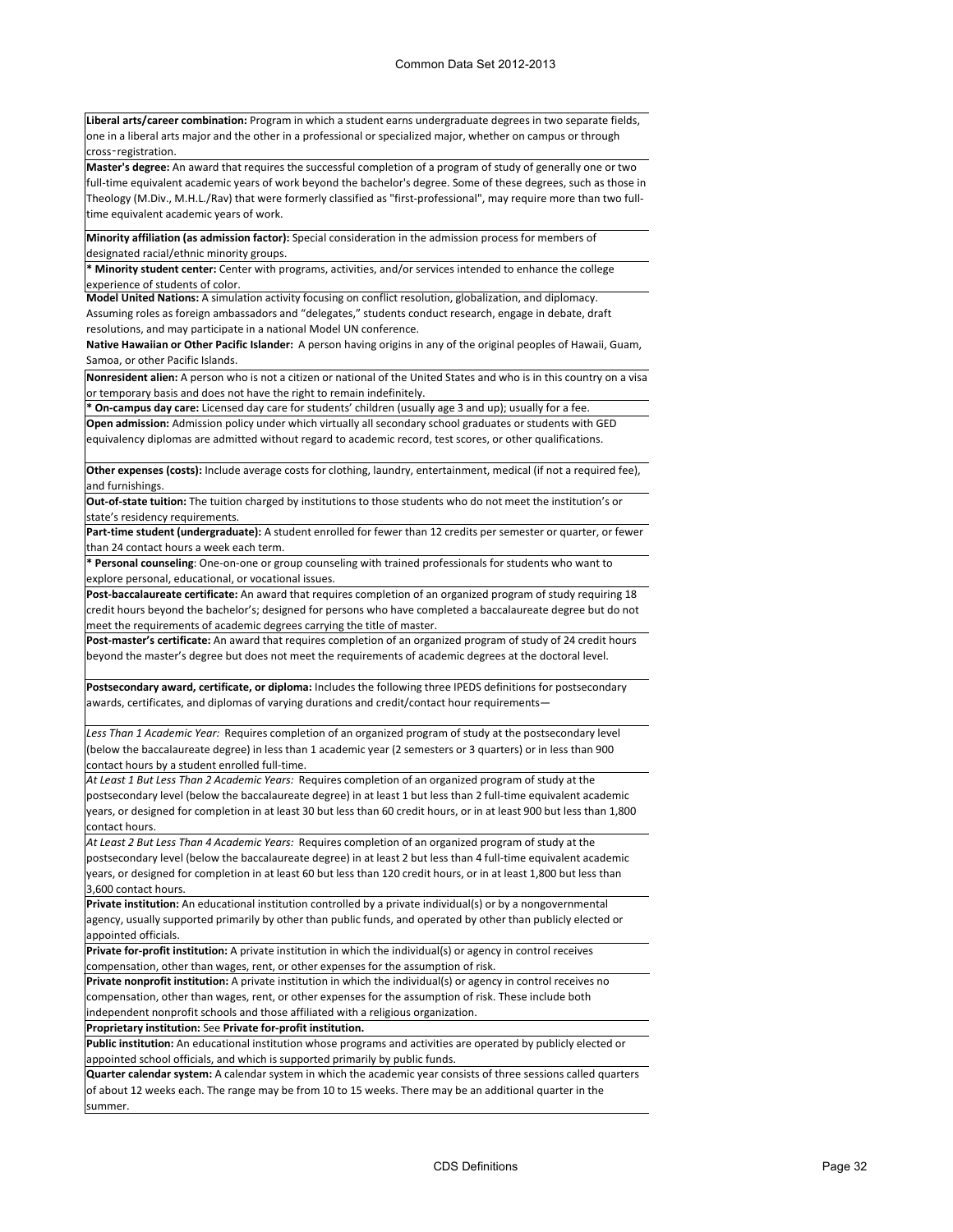**Race/ethnicity:** Category used to describe groups to which individuals belong, identify with, or belong in the eyes of the community. The categories do not denote scientific definitions of anthropological origins. A person may be counted in only one group. **Race/ethnicity unknown:** Category used to classify students or employees whose race/ethnicity is not known and whom institutions are unable to place in one of the specified racial/ethnic categories. **Religious affiliation/commitment (as admission factor):** Special consideration given in the admission process for affiliation with a certain church or faith/religion, commitment to a religious vocation, or observance of certain religious tenets/lifestyle. **\* Religious counseling:** One-on-one or group counseling with trained professionals for students who want to explore religious problems or issues. **\* Remedial services:** Instructional courses designed for students deficient in the general competencies necessary for a regular postsecondary curriculum and educational setting. **Required fees:** Fixed sum charged to students for items not covered by tuition and required of such a large proportion of all students that the student who does NOT pay is the exception. Do not include application fees or optional fees such as lab fees or parking fees. **Resident alien or other eligible non-citizen:** A person who is not a citizen or national of the United States and who has been admitted as a legal immigrant for the purpose of obtaining permanent resident alien status (and who holds either an alien registration card [Form I-551 or I-151], a Temporary Resident Card [Form I-688], or an Arrival-Departure Record [Form I-94] with a notation that conveys legal immigrant status, such as Section 207 Refugee, Section 208 Asylee, Conditional Entrant Parolee or Cuban-Haitian). **Room and board (charges)—on campus:** Assume double occupancy in institutional housing and 19 meals per week (or maximum meal plan). **Secondary school record (as admission factor):** Information maintained by the secondary school that may include such things as the student's high school transcript, class rank, GPA, and teacher and counselor recommendations. **Semester calendar system:** A calendar system that consists of two semesters during the academic year with about 16 weeks for each semester of instruction. There may be an additional summer session. **Student-designed major:** A program of study based on individual interests, designed with the assistance of an adviser. **Study abroad:** Any arrangement by which a student completes part of the college program studying in another country. Can be at a campus abroad or through a cooperative agreement with some other U.S. college or an institution of another country. **\* Summer session:** A summer session is shorter than a regular semester and not considered part of the academic year. It is not the third term of an institution operating on a trimester system or the fourth term of an institution operating on a quarter calendar system. The institution may have 2 or more sessions occurring in the summer months. Some schools, such as vocational and beauty schools, have year-round classes with no separate summer session. **Talent/ability (as admission factor):** Special consideration given to students with demonstrated talent/abilities in areas of interest to the institution (e.g., sports, the arts, languages, etc.). **Teacher certification program:** Program designed to prepare students to meet the requirements for certification as teachers in elementary, middle/junior high, and secondary schools. **Transfer applicant:** An individual who has fulfilled the institution's requirements to be considered for admission (including payment or waiving of the application fee, if any) and who has previously attended another college or university and earned college-level credit. **Transfer student:** A student entering the institution for the first time but known to have previously attended a postsecondary institution at the same level (e.g., undergraduate). The student may transfer with or without credit. **Transportation (costs):** Assume two round trips to student's hometown per year for students in institutional housing or daily travel to and from your institution for commuter students. **Trimester calendar system:** An academic year consisting of 3 terms of about 15 weeks each. **Tuition:** Amount of money charged to students for instructional services. Tuition may be charged per term, per course, or per credit. **\* Tutoring:** May range from one-on-one tutoring in specific subjects to tutoring in an area such as math, reading, or writing. Most tutors are college students; at some colleges, they are specially trained and certified. **Unit:** a standard of measurement representing hours of academic instruction (e.g., semester credit, quarter credit, contact hour). **Undergraduate:** A student enrolled in a four- or five-year bachelor's degree program, an associate degree program, or a vocational or technical program below the baccalaureate. **\* Veteran's counseling:** Helps veterans and their dependents obtain benefits for their selected program and provides certifications to the Veteran's Administration. May also provide personal counseling on the transition from the military to a civilian life. **\* Visually impaired:** Any person whose sight loss is not correctable and is sufficiently severe as to adversely affect educational performance.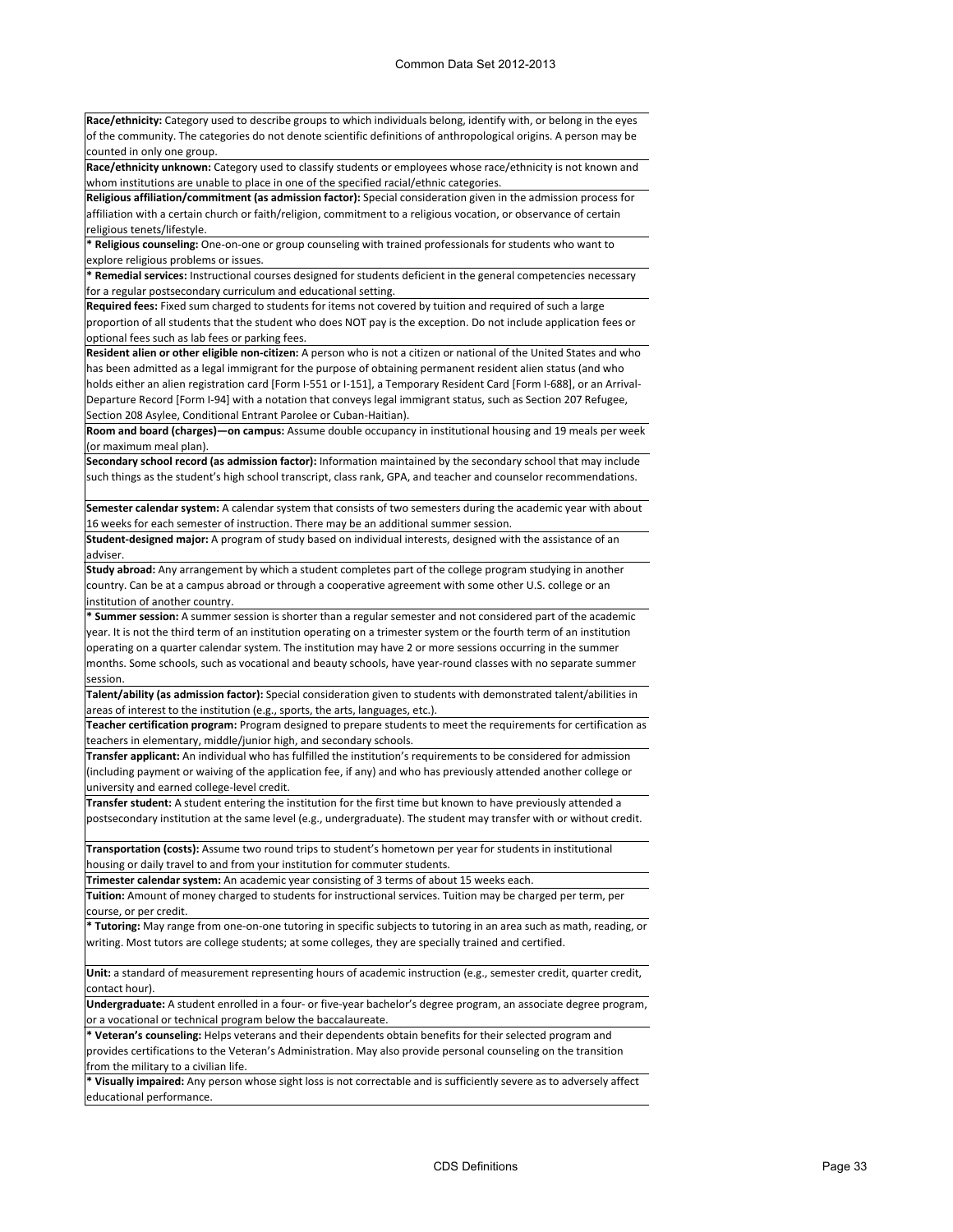**Volunteer work (as admission factor):** Special consideration given to students for activity done on a volunteer basis (e.g., tutoring, hospital care, working with the elderly or disabled) as a service to the community or the public in general.

**Wait list:** List of students who meet the admission requirements but will only be offered a place in the class if space becomes available.

**Weekend college:** A program that allows students to take a complete course of study and attend classes only on weekends.

**White:** A person having origins in any of the original peoples of Europe, the Middle East, or North Africa. **\* Women's center:** Center with programs, academic activities, and/or services intended to promote an

understanding of the evolving roles of women.

**Work experience (as admission factor):** Special consideration given to students who have been employed prior to application, whether for relevance to major, demonstration of employment-related skills, or as explanation of student's academic and extracurricular record.

#### **Financial Aid Definitions**

**Awarded aid**: The dollar amounts offered to financial aid applicants.

**External scholarships and grants:** Scholarships and grants received from outside (private) sources that students bring with them (e.g., Kiwanis, National Merit scholarships). The institution may process paperwork to receive the dollars, but it has no role in determining the recipient or the dollar amount awarded.

**Financial aid applicant**: Any applicant who submits **any one of** the institutionally required financial aid applications/forms, such as the FAFSA.

**Indebtedness**: Aggregate dollar amount borrowed through any loan program (federal, state, subsidized, unsubsidized, private, etc.; excluding parent loans) while the student was enrolled at an institution. Student loans co-signed by a parent are assumed to be the responsibility of the student and **should** be included.

**Institutional scholarships and grants**: Endowed scholarships, annual gifts and tuition funded grants for which the institution determines the recipient.

**Financial need**: As determined by your institution using the federal methodology and/or your institution's own standards.

**Need-based aid**: College-funded or college-administered award from institutional, state, federal, or other sources for which a student must have financial need to qualify. This includes both institutional and noninstitutional student aid (grants, jobs, and loans).

**Need-based scholarship or grant aid**: Scholarships and grants from institutional, state, federal, or other sources for which a student must have financial need to qualify.

**Need-based self-help aid**: Loans and jobs from institutional, state, federal, or other sources for which a student must demonstrate financial need to qualify.

**Non-need-based scholarship or grant aid**: Scholarships and grants, gifts, or merit-based aid from institutional, state, federal, or other sources (including unrestricted funds or gifts and endowment income) awarded solely on the basis of academic achievement, merit, or any other non-need-based reason. When reporting questions H1 and H2, non-need-based aid that is used to meet need should be counted as need-based aid.

| Note: Suggested order of precedence for counting non-need money as need-based:                                    |  |  |
|-------------------------------------------------------------------------------------------------------------------|--|--|
| Non-need institutional grants                                                                                     |  |  |
| Non-need tuition waivers                                                                                          |  |  |
| Non-need athletic awards                                                                                          |  |  |
| Non-need federal grants                                                                                           |  |  |
| Non-need state grants                                                                                             |  |  |
| Non-need outside grants                                                                                           |  |  |
| Non-need student loans                                                                                            |  |  |
| Non-need parent loans                                                                                             |  |  |
| Non-need work                                                                                                     |  |  |
| Non-need-based self-help aid: Loans and jobs from institutional, state, or other sources for which a student need |  |  |
| not demonstrate financial need to qualify.                                                                        |  |  |

**Work study and employment**: Federal and state work study aid, and any employment packaged by your institution in financial aid awards.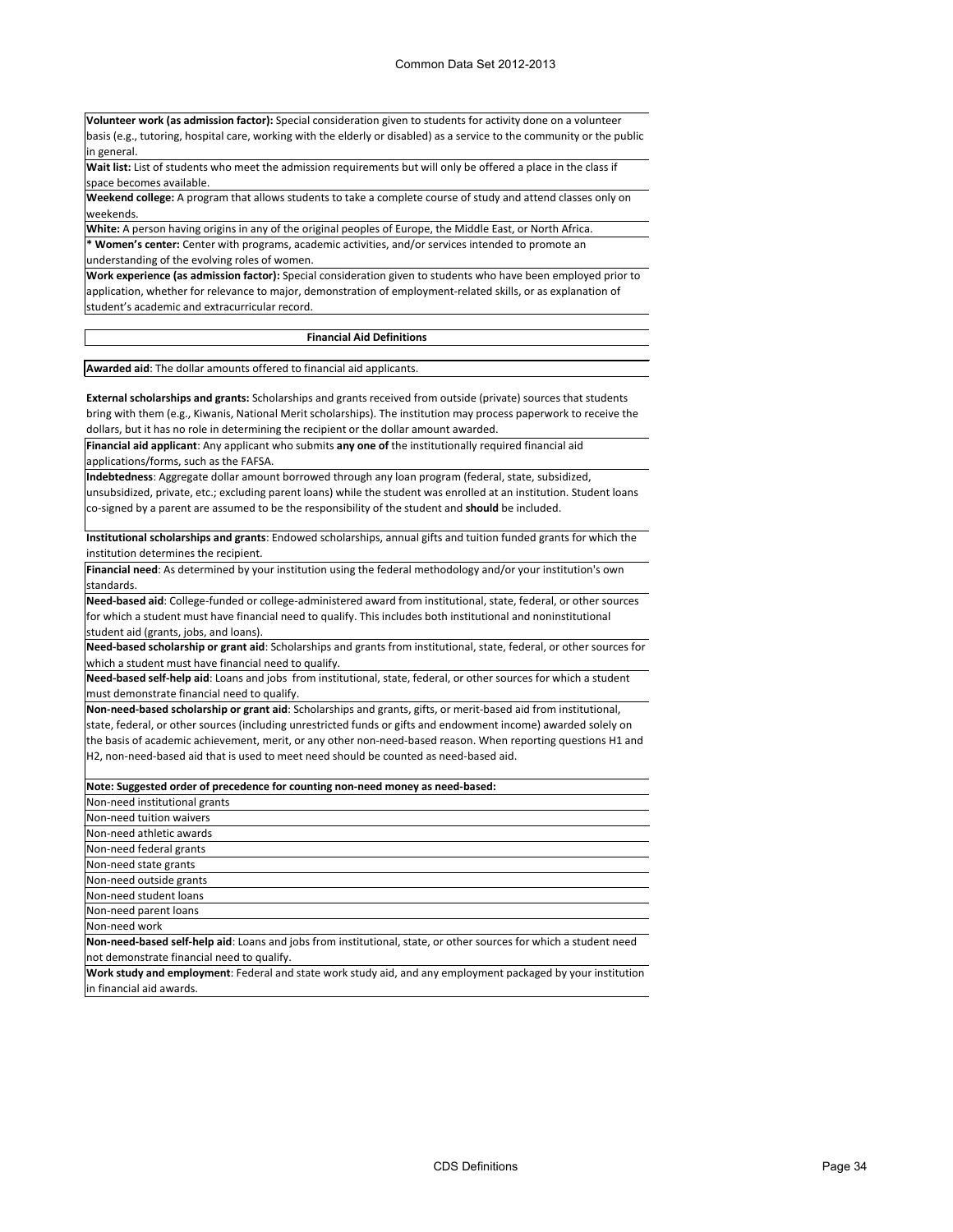#### **SUMMARY OF SIGNIFICANT CHANGES TO THE CDS FOR 2013-2014**

other than the incremental advancement by one for year-dependent items. There are no structural or definitional changes to **CDS for 2013-2014:**